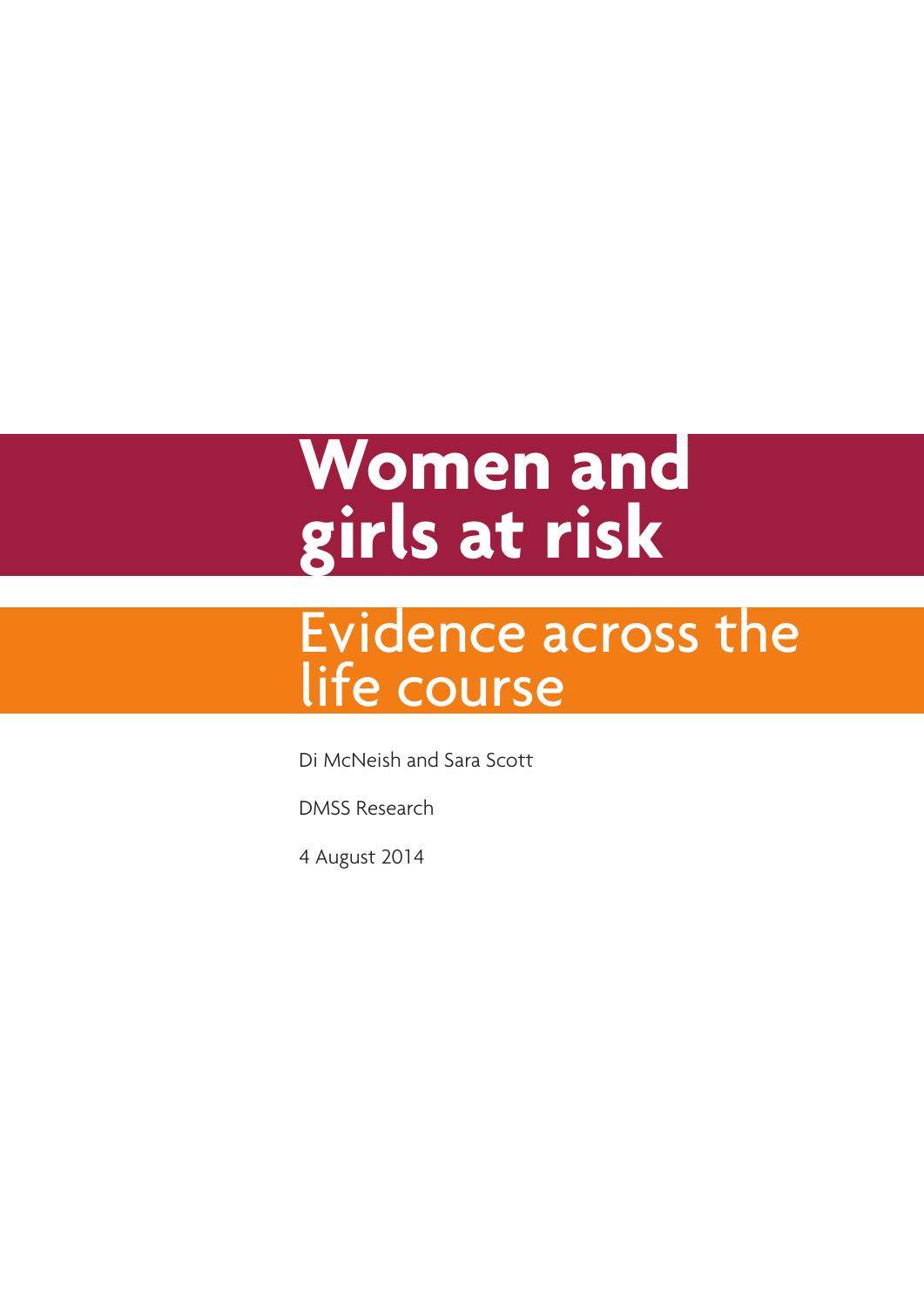## **Foreword**

We know that a combination of structural and individual risk factors in childhood and adulthood lead too many women and girls into very difficult lives. We see these women and girls in the criminal justice system, prison and secure psychiatric accommodation becoming chronic users of drugs and alcohol, or getting trapped in street sex work and homelessness. The risk factors for such women and girls are multiple and frequently extreme, and the services that aim to support them too often fail. At their worst, services can have the effect of reinforcing earlier traumatic experiences and causing further harm.

Of course, many women do overcome early problems to lead fulfilling lives, and we know that the best services can provide exemplary support.

The Corston Independent Funders' Coalition (CIFC) is a collaboration of trusts and foundations. It was established to press for the full implementation of the recommendations of the 2007 Corston Report,<sup>1</sup> an independent review of vulnerable women in the criminal justice system commissioned by the Home Office and led by Baroness Jean Corston.

Barrow Cadbury Trust, LankellyChase Foundation and the Pilgrim Trust have commissioned this wideranging literature review as part of their work to broaden the approach of the CIFC to look beyond criminal justice to the underlying causes of risk and disadvantage for women and girls. We have been supported by a committed Transitional Steering Group chaired by Liz Hogarth (former head of the Ministry of Justice's Women's Strategy Unit), which comprises Clinks, Women's Breakout, User Voice and a range of frontline delivery organisations.

The report is critical to the development of a new alliance of organisations which will bring together a shared narrative and create energy to take action on these issues. The Alliance has evolved from the work started under the CIFC and aims to highlight why gender is an important variable, to enable all those who work with women and girls to think more holistically about the high prevalence of trauma and how to help women overcome it, and to influence the mainstream to understand the interconnected nature of the issues.

Looking across the life course of women and girls, this review demonstrates to the emerging Alliance the importance of having a strong gendered narrative and an understanding of the effect of inequality, violence and abuse. It will ensure that the Alliance has a sound basis for action.

Isal Grand

Julian Comel

Debbie Pippard Julian Corner Georgina Naylor Barrow Cadbury Trust LankellyChase Foundation Pilgrim Trust

Georgina Nayles,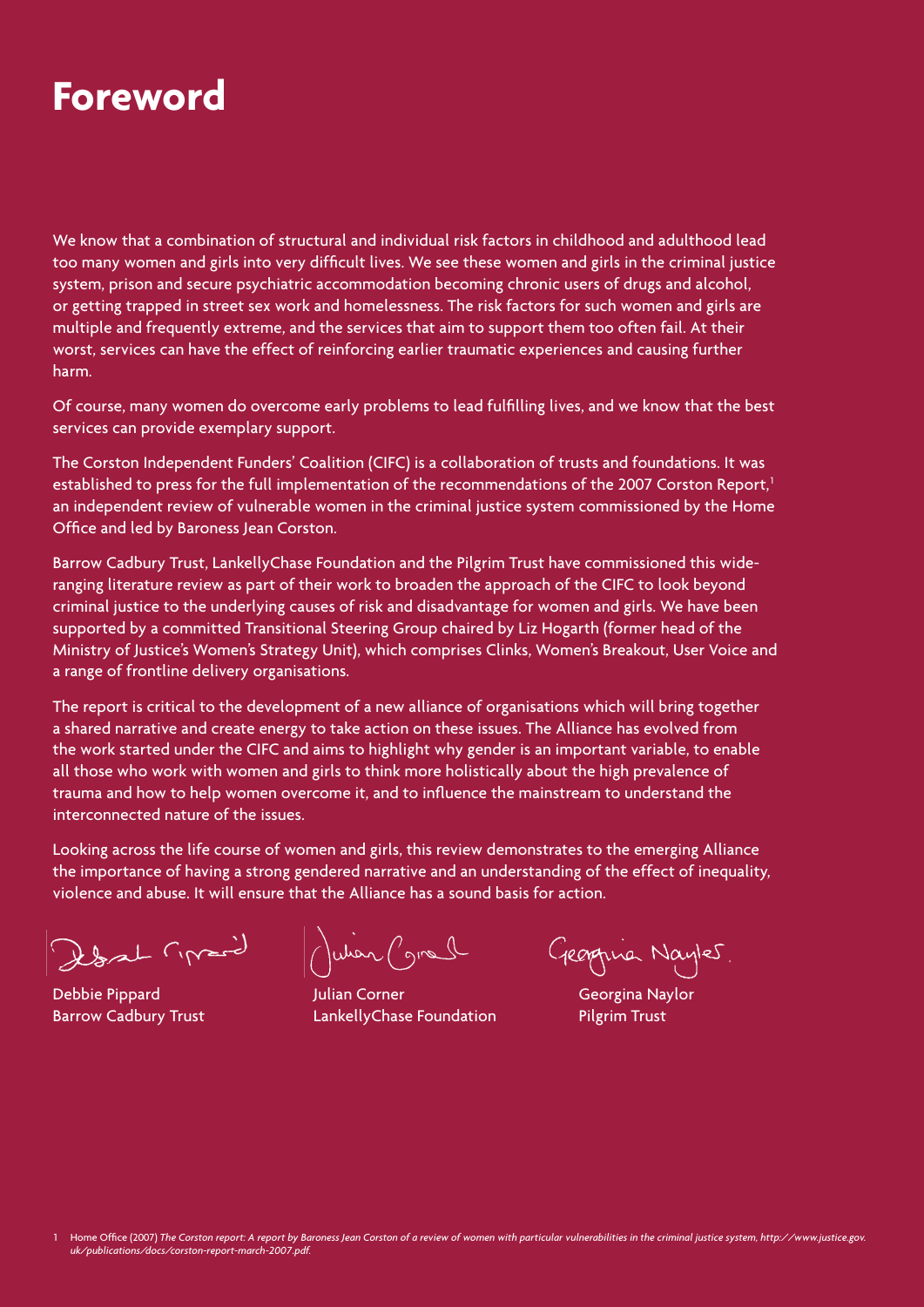## **Contents**

| Acknowledgements _________<br>4                                     |
|---------------------------------------------------------------------|
| <b>Introduction</b><br>5                                            |
|                                                                     |
| The purpose of this review<br>5                                     |
| Background 5                                                        |
| The structure of the review<br>6                                    |
| The nature of the evidence<br>6                                     |
| Part 1: Gender matters _______<br>7                                 |
| Growing up unequal 7                                                |
| Growing up with violence and abuse<br>- 8                           |
| The impact of gender on the experience of abuse and violence<br>- 8 |
| Gender expectations<br>- 10                                         |
| Implications for women and girls at risk<br>- 11                    |
| Part 2: Gender and risks across the life course<br>13               |
| Section 1: Pre-birth and the early years 13                         |
| Gender and the early years<br>14                                    |
| Evidence for intervention in the early years<br>- 15                |
| Section 2: The primary years<br>-17                                 |
| Gender and the primary years 17                                     |
| Evidence for intervention in the primary years<br>18                |
| Section 3: The teenage years<br>19                                  |
| Effective interventions in the teens<br>22                          |
| Section 4: Into adulthood 25                                        |
| Gender in adult life 26                                             |
| Service responses and effective interventions<br>- 27               |
| 30                                                                  |
| Messages about the evidence<br>30                                   |
| Messages from the evidence<br>30                                    |
| A model to inform the Alliance<br>- 31                              |
| <b>Appendix</b><br>32                                               |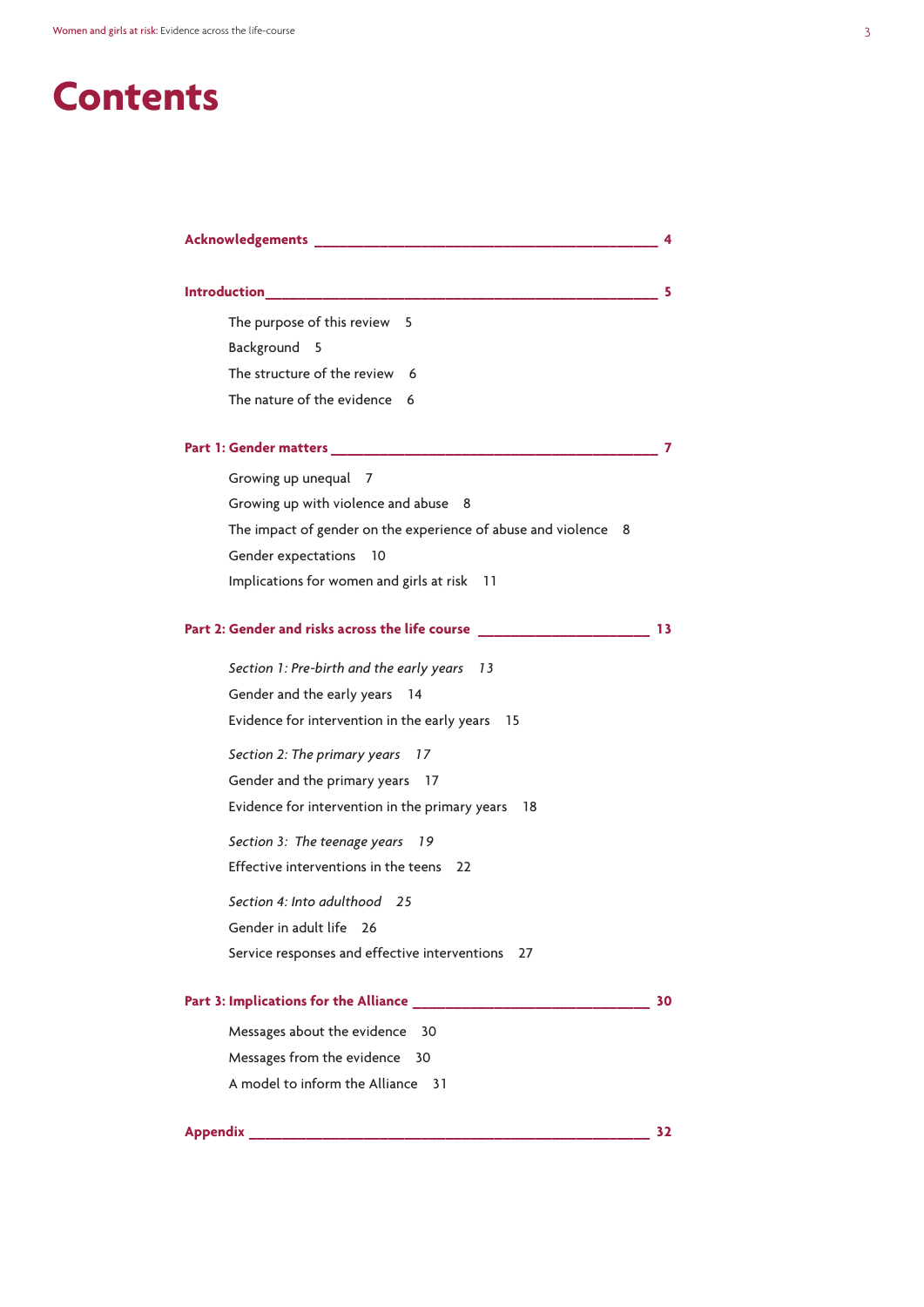## Acknowledgements

This review has benefited from the suggestions and insights of the following reviewers:

- Lorraine Khan, Centre for Mental Health
- Dr Carol McNaughton-Nicholls, NatCen Social Research
- Professor Liz Kelly, Child and Woman Abuse Studies Unit, London Metropolitan University
- Dr Sophie Laws, Barnardo's
- Dr Jennie Williams, Inequality Agenda.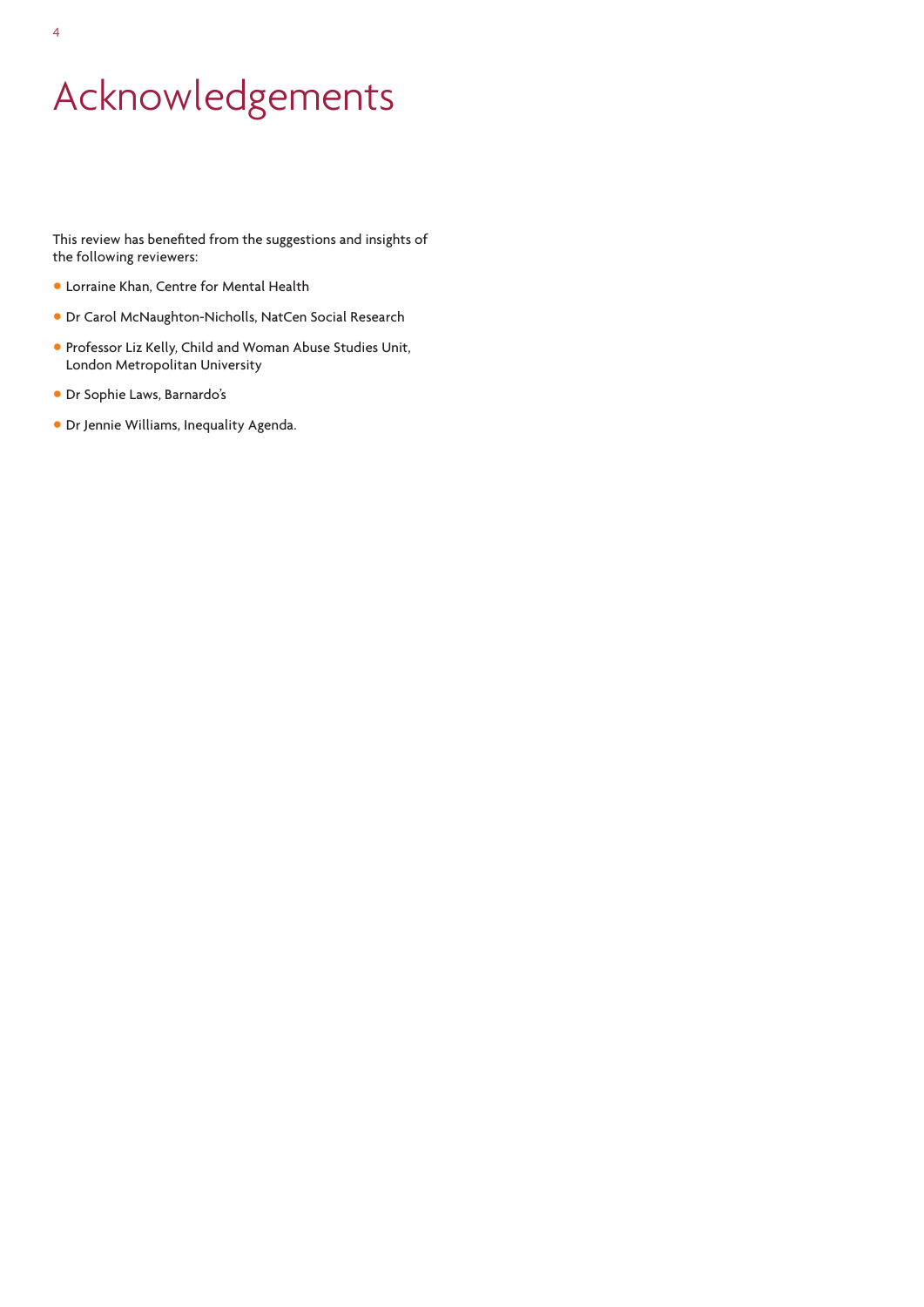## Introduction

### The purpose of this review

The purpose of this review is to inform a new cross-sector strategic alliance focused on women and girls with complex needs. It reviews the evidence base for the underlying hypotheses of the initiative:

- There are groups of women and girls with similar clusters of extreme vulnerabilities in very damaging circumstances and systems.
- For some women the trajectories towards these highly damaging outcomes appear to be driven by unaddressed or unresolved trauma (defined broadly to include abuse, neglect, exploitation and disrupted attachment). Other risk factors, such as personality type, genetics and family history, may also play a role.
- Girls may begin to exhibit the behavioural manifestations of this early experience in different ways from boys in adolescence (which is also when service responses begin to differ).
- Some women have been failed as children and as adults by the services meant to protect them, to support their resilience and to assist their recovery.
- There are opportunities to address these issues and support women and girls by taking a 'life course' approach, looking holistically at a structural, social and cultural context.

The review is based on a search of a broad range of evidence sources including: published research, theoretical literature, data available on UK government websites and 'grey literature' such as organisational reports and websites.

The parameters of the search strategy have been literature published in the English language since 2000, supplemented by a selective review of significant literature since 1980 (identified primarily through citations).The review has explored available research and other sources of data on the characteristics and risk factors of women or adolescent girls who experience negative outcomes, including those:

- In contact with the criminal justice system as adults or young women
- Experiencing homelessness
- •Involved in prostitution or sexual exploitation
- Experiencing severe mental health problems
- With serious drugs and/or alcohol problems.

We consider the relationship between these outcomes and the prevalence or accumulation of negative and abusive experiences across the life course, including physical abuse, sexual abuse, neglect, disrupted or poor attachments, domestic violence, negative school experiences and being in care, highlighting differential impacts by gender.

We also review the available evidence on the characteristics of interventions that succeed in interrupting these pathways, and increase resilience and the possibility of recovery at different points of the life course, for example drug and alcohol and mental health interventions, education and training, maternity and parenting provision, and housing and criminal justice responses.

### **Background**

Since 2008, a group of funders with an interest in a better criminal justice system has been collaborating through the CIFC to improve the response of statutory services to women and girls either in, or at risk of entering, the criminal justice system. In its first phase, CIFC focused on community alternatives to custody, but more recently it has been reflecting on whether to broaden its scope away from women already in the criminal justice system, and to look at how to prevent women and girls entering it in the first place. CIFC has been reviewing the changing landscape, and in partnership with Clinks (the infrastructure organisation for the criminal justice voluntary and community sector) has carried out extensive consultation about this change of focus with practitioner organisations working with vulnerable women and girls.

Funders and practitioners recognise that going into custody is just one of a range of negative outcomes for vulnerable women and girls. We know that a constellation of structural and individual risk factors in childhood and adulthood lead too many women and girls to the criminal justice system and prison, secure psychiatric accommodation, chronic use of drugs and alcohol, street sex work, homelessness and other poor life trajectories. We know that the risk factors for such women and girls are multiple and frequently extreme, and the services that aim to support them too often fail; at worst, some services can have the effect of reinforcing earlier traumatic experiences and causing further harm. We also recognise that many women overcome early problems to lead fulfilling and successful lives, and that some services provide exemplary support.

Following its consultation with Clinks, CIFC's view that that the focus of work over the next few years should be moved 'upstream' has been confirmed. It recognises that if the number of women and girls ending up in negative life trajectories is to be reduced, it needs to look at not only the criminal justice system, but also a broad network of systems and interventions.

The consultation demonstrated that there was widespread support among practitioner organisations for this broader focus, and an appetite for developing an alliance of funders, practitioners and others to identify or develop an evidence base of effective practice, and to create a convincing case for systems change so that the needs of vulnerable women and girls can be met at an earlier stage, and where interventions fail, health, criminal justice and other statutory services are improved so that they are able to break negative cycles.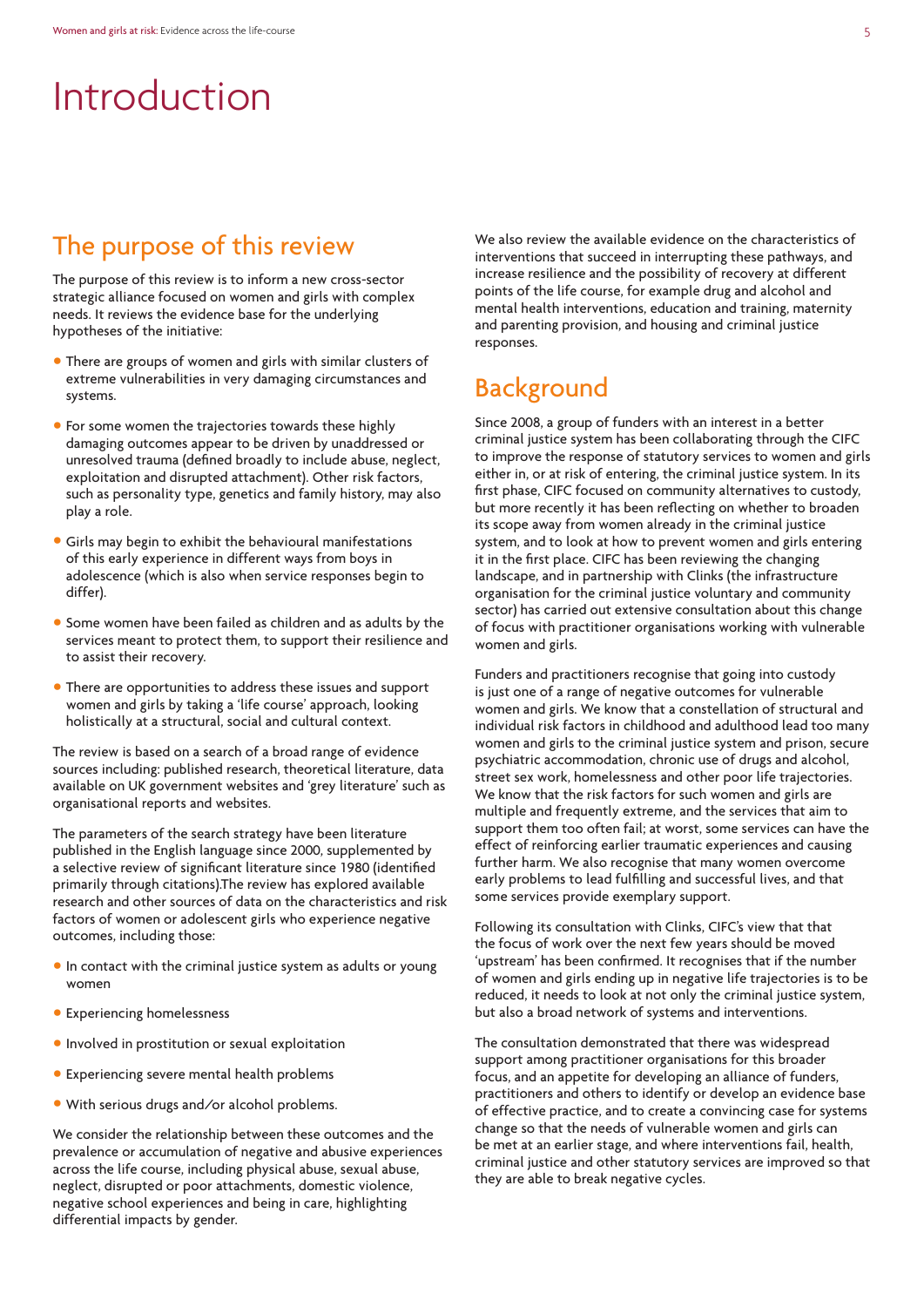## The structure of the review

There has been a recent growth in the popularity of taking a life course approach to analysing risk factors and what might be effective in addressing them across a range of domains from health inequalities<sup>2</sup> to reducing offending.<sup>3</sup> This approach helps us to think about the risk factors that occur at different life-stages and to recognise the accumulation of risk that can build up across people's lives increasing the likelihood of poor outcomes. It also helps us to identify the critical points where timely intervention might be most effective. Particularly strategic are key life transitions that mark movement from one life phase to another (starting school, moving from primary to secondary school, leaving school, becoming a mother) and points of 'crisis' (such as entry into care, first offence or occasion of going missing from home), which can also offer opportunities for intervention.4

For the purposes of this review we have divided the life course of girls and women at risk into the following groups:

- Pre-birth and early years (up to the age of 5)
- Primary years (5–11 years)
- The teenage years (12-15 years)
- •Into adulthood (16+).

At each stage we briefly outline what the research suggests are the risk factors or indicators for poor outcomes and discuss their impact on girls and women. We go on to outline evidence we have been able to identify on how to intervene effectively to prevent or ameliorate negative outcomes.<sup>5</sup>

### The nature of the evidence

Evidence about women and girls at risk tends to fall broadly into two categories:

- **Research on problems, consequences, correlates and causes:** The best of this sort of research provides evidence of the trajectories of girls and women at risk and the range of factors that influence outcomes at different stages of the life course. However, the major longitudinal studies which could be of most value have published very little about gender. Much of the research that has been conducted has been with specific populations of 'service user' – those in drug treatment or the mental health system. Its impact has been limited as a result of its containment within different specialist silos.
- **What works type evidence:** The interventions that are effective in tackling causes and ameliorating negative outcomes. The strongest of this evidence relates to interventions in childhood and tends to be undifferentiated by gender or to relate to outcomes for men or boys. Outcome focused evaluation of services for adult women at risk is very limited.

These limitations are in themselves a significant finding of this review with implications for how the literature can be interpreted and applied to girls and women, and for future research and data analysis.

It should also be noted that much of the research cited in this review focuses on sensitive or hidden social issues, which are difficult to measure. Prevalence rates may show absolute rates but can also indicate how hidden some issues are, or how difficult it is for people to disclose some of them. There is likely to be under-reporting of some issues by groups who are most difficult to access, by men because disclosure may undermine their masculinity, and by older people for whom naming or acknowledging certain issues may be less acceptable. Many of the issues discussed are problems for both men and women (men who are homeless or have mental health difficulties and so on are also at risk), but there are particular risks and outcomes faced by women due to their gender. It is the lack of gender-specific evidence, or the apparent gender neutrality of existing evidence, that makes this review so essential.

<sup>2</sup> Marmot M et al (2010) *Fair society healthy lives: Strategic review of health inequalities in England, the Marmot review, London, UK: University College London.*

<sup>3</sup> Piquero A and Mazerolle P (2001) Life-course criminology: Contemporary and classic readings, Belmont CA, USA: Wadsworth Thompson Learning.

<sup>4</sup> Frieberg K and Homel R (2011) Preventing the onset of offending, in A Stewart, T Allard and S Dennison, *Evidence based policy and practice in youth justice, Sydney, Australia: Federation Press.*

<sup>5</sup> These levels of early intervention are based on those defined by the National Audit Office (2013) *Early action landscape review.*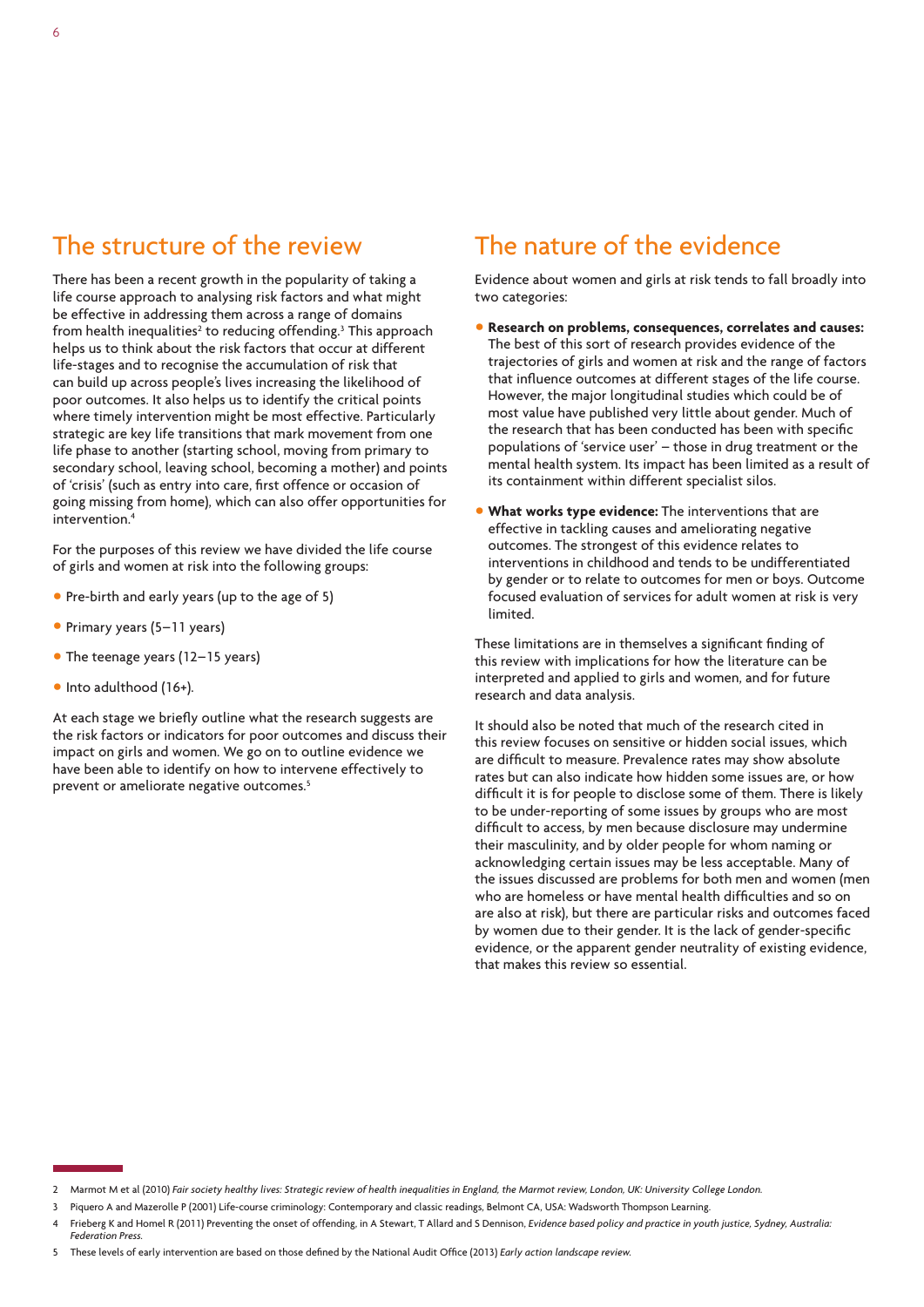## Part 1: **Gender matters**

Gender matters in the lives of women and girls at risk. In this part of the review we consider how three sets of gendered factors – social inequalities, the impact of negative life experiences (in particular violence and abuse) and gender expectations – shape risks across the life course of women.

Young people who grow up in unequal and disadvantaged circumstances, and whose difficulties are compounded by abusive life experiences, are at higher risk of negative outcomes. This much is obvious and well evidenced. There is also strong evidence of the greater impact of multiple risk factors: the more negative factors in a young person's life the higher the odds that they will face poor outcomes.<sup>6</sup> But what if the young person is female? How does growing up a girl interact with other factors to shape her life experience? Being female is a protective factor against certain negative outcomes: women are less likely to commit serious crime, end up in prison or become street homeless. On the other hand, girls and women are at greater risk of most forms of violence and abuse. And gender is relevant not only to understanding the nature of risks faced by women and girls, but also to understanding how they respond to those risks and the ways in which they are then viewed and treated by others.



#### Growing up unequal

Girls are born into a world structured by inequality – where by virtue of their gender they are likely to:

- **Earn less money than men:** Despite girls' educational attainment being higher than that of boys, data on lifetime earnings shows that women earn 20% less than men on average.7
- **Undertake certain kinds of paid work:** One explanation for the differential in earnings is the fact that women are still predominantly employed in a limited number of lower paid occupations and are less likely to be employed in skilled trades, science and technical jobs. Women make up 83% of people employed in personal services.<sup>8</sup> Occupations that are predominantly male pay higher wages than those that are predominantly female.<sup>9</sup>
- **Enjoy less progression at work:** Lifetime earnings are also affected by the responsibilities women frequently have for childcare (e.g. working part-time), which impacts on their choices about hours and location of work and their chances of promotion.<sup>10</sup>
- **Have less freedom and leisure than men:** Inequality in relationships between men and women in everyday life remains. It is still the case that the average woman does about three times the amount of housework as the average man.<sup>11</sup>
- **Spend more time looking after other people:** Women also tend to have more caring responsibilities for other family members including older relatives.<sup>12</sup>

Gender intersects with other kinds of inequalities, particularly with poverty and race. There is considerable evidence that women are more likely to be poor than men, particularly those who are lone parents or in later life.<sup>13</sup> Women who experience poverty in childhood are more likely to become mothers at a young age and lone parents than those who do not.14 Poor women who are in paid work are most likely to be in service jobs that mirror domestic work and which are low status and low pay. Households headed by women are also more likely to live in overcrowded or substandard homes than those headed by men.<sup>15</sup>

- 7 Johnson P and Kossyk Y (2008) *Early years, life chances and equality: A literature review, Equalities and Human Rights Commission.*
- 8 Equality and Human Rights Commission (2010) *How fair is Britain? First triennial review.*
- Walby S and Olsen W (2003) The UK gender wage gap and gendered work histories, paper presented to the Conference of the British Household Panel Survey, July, Colchester, UK, Institute for Social and Economic Research.
- 10 Valcour PM and Tolbert PS (2003) Gender, family and career in the era of boundarylessness: Determinants and effects of intra- and inter-organizational mobility, *International Journal of Human Resource Management, 14 (5) 768 – 78; Kirchmeyer C (2002) Gender differences in managerial careers: Yesterday, today, and tomorrow, Journal of Business Ethics, 37 5 – 24.*
- 11 Gershuny J (2004) Time, through the lifecourse, in the family, in J Scott, J Treas and M Richards (eds), *The Blackwell companion to the sociology of families, Oxford, UK: Basil Blackwell, 158 – 77; Gershuny J, Bittman M and Brice (2005) Exit, voice, and suffering: do couples adapt to changing employment patterns?, Journal of Marriage and Family, 67 656 – 65; Hundley G (2001) Domestic division of labor and self/organizationally employed differences in job attitudes and earnings, Journal of Family and Economic Issues, 22 (2);* Coltrane S (2000) Research on household labor: Modeling and measuring the social embeddedness of routine family work, *Journal of Marriage and the Family*, 62; Stevens D, Kiger G and Riley P (2001) Working hard and hardly working: Domestic labor and marital satisfaction among dual-earner couples, *Journal of Marriage and the Family, 63.*
- 12 Mooney A, Statham J and Simon A (2002) *The pivot generation: Informal care and work after fifty, York, UK: Joseph Rowntree Foundation.*
- 13 Darton D and Strelitz J (2003) *Tackling UK poverty and disadvantage in the twenty-first century, York, UK: Joseph Rowntree Foundation.*
- 14 Blanden J, Gregg P and Macmillan L (2006) Accounting for intergenerational income persistence: Non-cognitive skills, ability and education, London, UK: London School of **Economics**
- 15 Equality and Human Rights Commission (2010) *How fair is Britain?, op cit.*

<sup>6</sup> Feinstein L and Sabates R (2006) *Predicting adult life outcomes from earlier signals: Identifying those at risk, London, UK: Centre for Research on the Wider Benefits of Learning, Institute of Education, University of London.*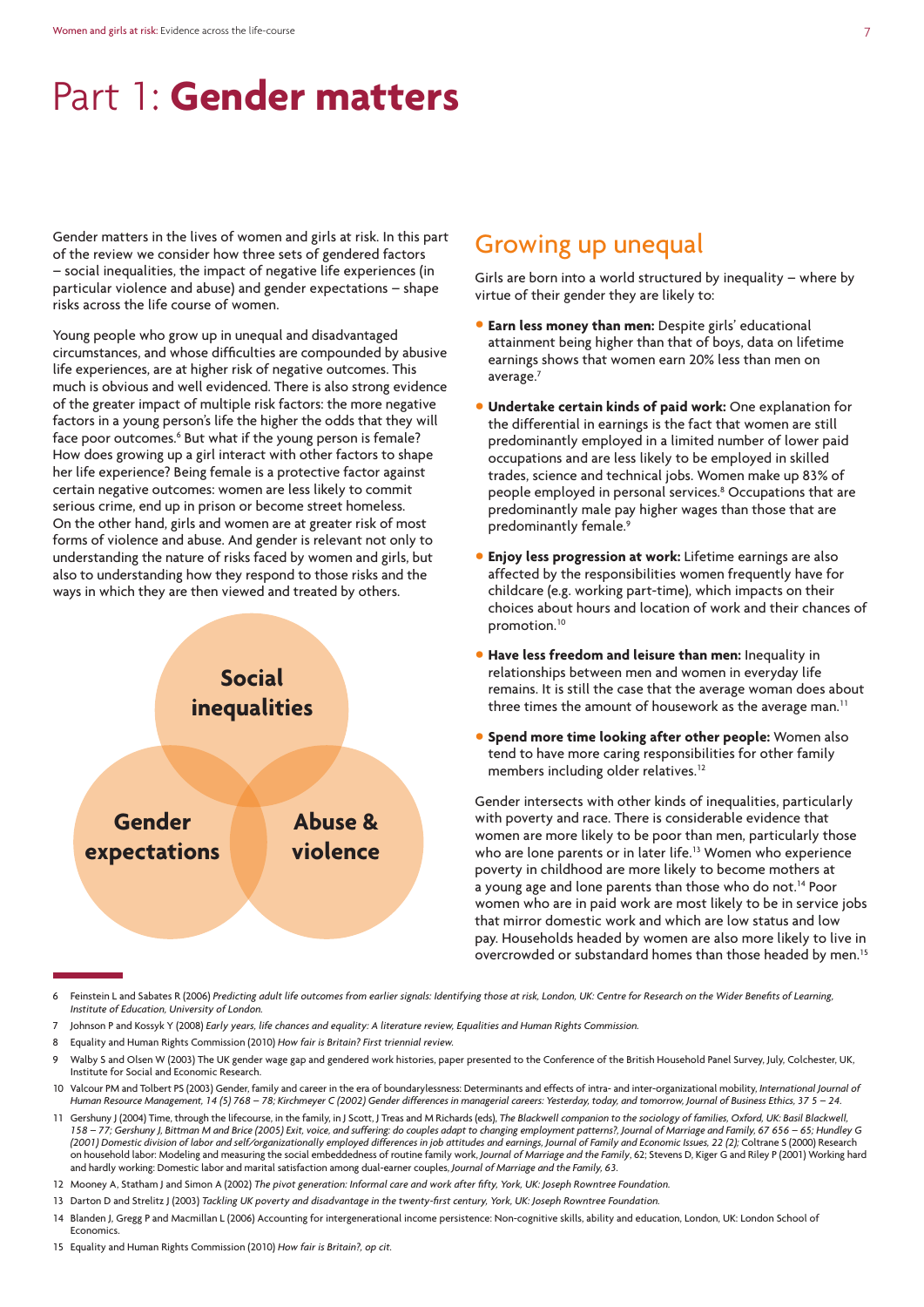Some groups of women are much more likely to be poor than others. Ethnic minority women – particularly Black, Pakistani and Bangladeshi women –are far more likely to be unemployed than white women. This applies particularly to Pakistani and Bangladeshi women: 20.5% are unemployed compared with 6.8% of White women, and 17.7% of Black women are unemployed. The unemployment rate of Black women has remained at roughly double that of white women since 1972.<sup>16</sup> Some migrant women, including those seeking asylum in the UK, suffer appalling levels of poverty and are unable to meet their basic needs for food, clothing and shelter – many such women have escaped conflict, trafficking, abuse and torture.17

### Growing up with violence and abuse

Violence and abuse is a risk factor for negative outcomes and it is a more common experience for girls and women. Prevalence research shows that severe maltreatment by a parent during childhood happens to 17.5% of girls and 11.6% of boys, and identifies 17.8% of girls and 5.1% of boys as having experienced contact sexual abuse.18 The sexual abuse of girls is more likely to be perpetrated by family members, to begin at an earlier age and to occur repeatedly than the sexual abuse of boys. The sexual abuse of boys is more likely to be perpetrated by nonfamily members, to occur later in childhood and to be a single incident.<sup>19</sup>

In Britain, 1 in 4 women experience physical violence perpetrated by a partner at some time in their lives and domestic violence accounts for one-quarter of all violent crime.20 Their children frequently witness such violence: a recent UK study found that almost 1 in 4 young adults had been exposed to domestic violence during their childhood.21 Domestic violence is experienced by women of every class and ethnicity. However, abused women in the lowest income groups and living in the most deprived neighbourhoods are likely to suffer more

extensive physical violence from a partner than those in more privileged circumstances.<sup>22</sup>

Although there is no conclusive evidence about higher prevalence of domestic abuse in specific communities which are more or less male dominated and restrictive of women, current information indicates that in the UK South Asian and Middle Eastern women and girls are the most likely victims of forced marriage and honour-based violence (HBV).<sup>23</sup> Suicide rates are up to three times higher among South Asian women than for other women and high rates of self-harm have been documented connected to abuse and oppression within the family.<sup>24</sup> One study, cited in a paper by the Equality and Human Rights Commission in 2007, found that 61% of married English Gypsy women and 81% of Irish Travellers had experienced domestic abuse.<sup>25</sup>

Women are far more likely to be victims of sexual violence than men: it is estimated that 85,000 women (0.5% of the population) are victims of the most serious offences of rape or sexual assault by penetration each year. Among men, less than 0.1% (around 12,000) are estimated to be victims of the same types of offences. Around 1 in 20 women has been a victim of rape or sexual assault involving penetration since the age of 16.<sup>26</sup>

#### The impact of gender on the experience of abuse and violence

The worst outcomes of violence and abuse are experienced by those who suffer serious and persistent forms of abuse – what Finkelhor terms 'poly-victimisation'.27 Studies show that the abused children at greatest risk of developing mental health problems are those who have experienced multiple forms of victimisation.28 Children who are subject to clusters of negative factors in childhood are at particular risk of developing severe behavioural problems. There is evidence that this is particularly the case for girls.29

28 Ibid.

<sup>16</sup> All Party Parliamentary Group on Race and Community (2014) *Ethnic minority female unemployment: Black, Pakistani and Bangladeshi heritage women, London, UK: Runnymede Trust.* 17 Pettitt J (2013) *The poverty barrier: The right to rehabilitation for survivors of torture in the UK, Freedom from Torture.*

<sup>18</sup> Radford L, Corral S, Bradley C, Fisher H, Bassett C, Howat N and Collishaw S (2011) *Child abuse and neglect in the UK today, London, UK: NSPCC.*

<sup>19</sup> Finkelhor D (1986) *A sourcebook on child sexual abuse, Thousand Oaks CA, USA: Sage; Kelly L, Regan L and Burton S (1991) An exploratory study of the prevalence of sexual abuse in a sample of 16 – 21 year olds, London, UK: University of North London: Child Abuse Studies Unit.*

<sup>20</sup> Guy J, Feinstein L and Griffiths A (2014) *Early intervention in domestic violence and abuse, Early Intervention Foundation, http://www.avaproject.org.uk/media/148794/eif%20 dva%20full%20report.pdf.*

<sup>21</sup> Radford et al (2011) *Child abuse and neglect in the UK today, op cit.*

<sup>22</sup> Scott S, Williams J, Kelly L, McNaughton Nicholls C, Lovett J and McManus S (2013) *Violence, abuse and mental health in England, London, UK: NatCen, http://www.natcen.ac.uk/ media/205520/reva-strand-1-13th-may-briefing-report-2-.pdf*

<sup>23</sup> Siddiqui H (2013) 'True honour': Domestic violence, forced marriage and honour crimes in the UK, in Y Rehman, L Kelly and H Siddiqui (eds), *Moving in the shadows: Violence in the lives of minority women and children, Farnham, UK: Ashgate.*

<sup>24</sup> Siddiqui H and Patel M (2011) *Safe and sane: A model of intervention on domestic violence and mental health, suicide and self-harm amongst black and minority ethnic women, London: Southall Black Sisters.*

<sup>25</sup> Cemlyn S, Greenfields M, Burnett S, Matthews Z and Whitwell C (2009) *Inequalities experienced by Gypsy and Traveller communities: A review, Inequality and Human Rights Commission.*

<sup>26</sup> Ministry of Justice, Home Office and Office for National Statistics (2013) *An overview of sexual offending in England and Wales.*

<sup>27</sup> Finkelhor D (2008) *Childhood victimization: Violence, crime and abuse in the lives of young people, New York, US: Oxford University Press.*

<sup>29</sup> Murray J and Farrington DP (2010) Risk factors for conduct disorder and delinquency: Key findings from longitudinal studies, *Canadian Journal of Psychiatry, 55, 633 – 64; Murray J,*  Irving B, Farrington DP, Colman I and Bloxson AJ (2010) Very early predictors of conduct problems and crime: Results from a national cohort study, Journal of Child Psychology and *Psychiatry, 51 1198 – 207.*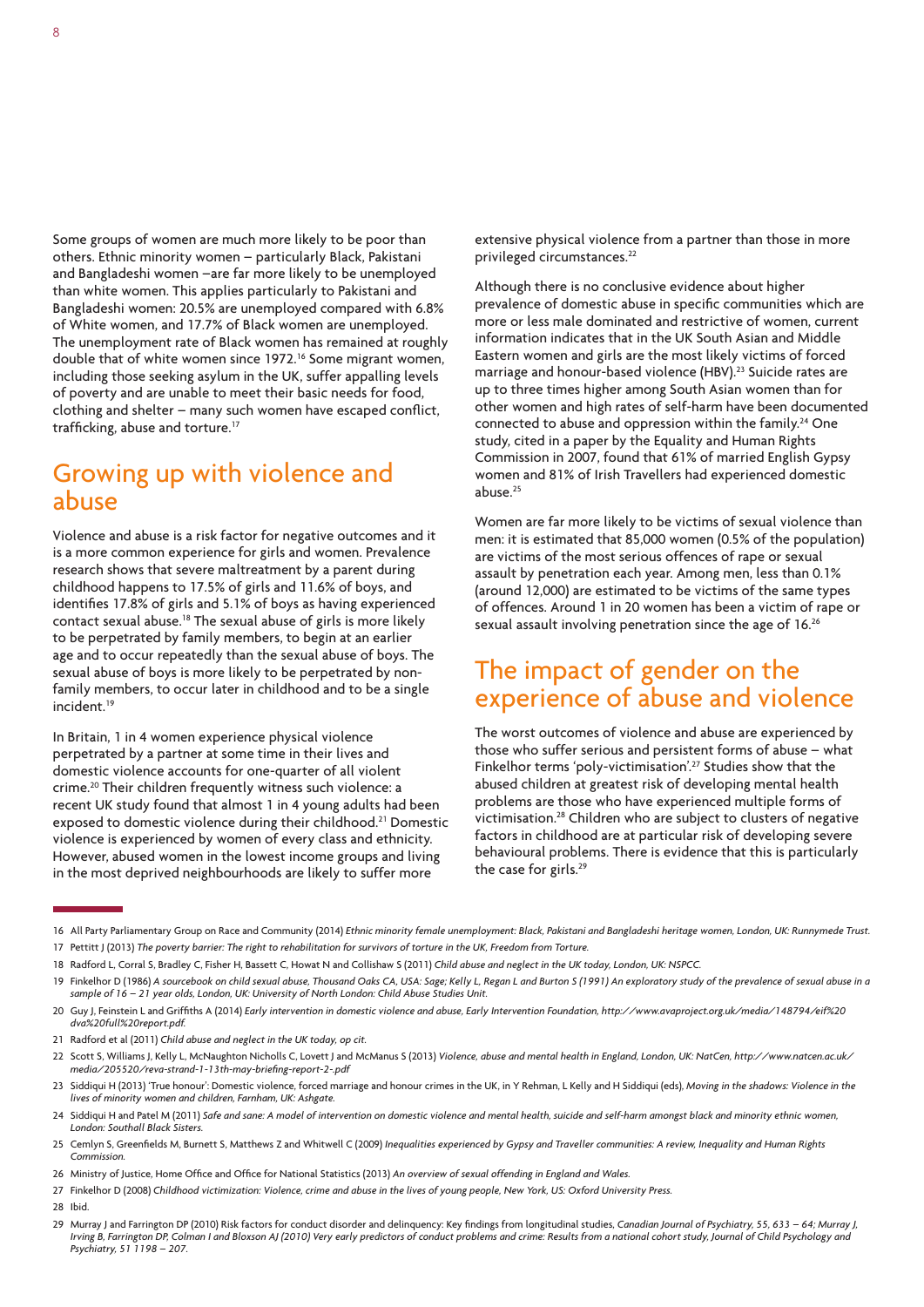

There is also an accumulation of risk over the life course and the poorest outcomes are for those who experience abuse and violence of different kinds as both children and adults. Recent analysis of data on lifetime experience of abuse and violence suggests that 84% of those who suffer extensive physical and sexual abuse as both children and adults are women.<sup>30</sup>

This accumulation of risk from violence and abuse also needs to be understood in relation to gender and other inequalities. Although abuse occurs across all social groups, girls in disadvantaged circumstances are at greater risk of some kinds of abuse, for example physical neglect associated with poverty.<sup>31</sup>

Poor women are more likely to experience more extreme domestic violence and to experience sexual and physical abuse as both children and adults.<sup>32</sup> Women in the least advantaged groups (as measured by level of education, income, home ownership and neighbourhood) are the most likely to suffer the most extensive abuse across the life course.<sup>33</sup>

Gendered violence and abuse does not occur by accident. It is a product of gendered power relations. Hence, some of the most severe abuse of girls and women occurs within the most male-dominated families, sub-cultures and coercive contexts – including trafficking<sup>34</sup> and gangs.<sup>35</sup>

Many of the negative outcomes of violence and abuse increase the risk of further victimisation. For example, women who become homeless, misuse drugs and/or are involved in criminality are highly likely to experience further violence.

From a young age, responses to adversity, including abuse, tend to be differentiated by gender, with boys more likely to externalise problems (and act out anger and distress through anti-social behaviour) and girls to internalise their responses in the form of depression and self-harming behaviours.<sup>36</sup> The distress of girls who respond in this way is often invisible to others – in large part because it is consistent with acceptable 'feminine' behaviour. This invisibility increases the likelihood of further abuse and long-term mental health difficulties.

Women and girls who respond in less traditionally gendered ways are likely to find themselves in the criminal justice system, where responses can be more punitive towards them than they are towards men and boys partly because they are viewed as flouting gender norms. Such girls and women can experience a sense of isolation from women in general by virtue of belonging to a marginal or criminal sub-culture. Their behaviour marks them out as 'improper' women because of their 'unnatural' involvement in a macho world of crime, violence and drugs, and can serve to isolate them from help. Violent women in particular are viewed as 'doubly deviant'. Not only have they violated the law; they have violated the norms and expectations associated with appropriate feminine behaviour.<sup>37</sup>

The responses of others are also tied up with gender expectations. There is a continuum of attitudes to violence against women which includes considerable social acceptance of some kinds of abusive behaviour (e.g. sexual harassment). Even where abuse is generally condemned, responses to the abuse of

<sup>30</sup> Scott et al (2013) *Violence, abuse and mental health in England, op cit.*

<sup>31</sup> Thoburn J, Wilding J and Watson J (2000) *Family support in cases of emotional maltreatment and neglect, London, UK: The Stationery Office.*

<sup>32</sup> Scott et al (2013) *Violence, abuse and mental health in England, op cit.*

<sup>33</sup> Ibid.

<sup>34</sup> Turner J (2013) Violent intersections: Re-visiting the traffic in women and girls, in Y Rehman, L Kelly and H Siddiqui (eds), *Moving in the shadows: Violence in the lives of minority women and children, Farnham, UK: Ashgate.*

<sup>35</sup> Beckett H et al (2013) *It's wrong… but you get used to it: A qualitative study of gang-associated sexual violence towards, and exploitation of, young people in England, Office of the Children's Commissioner; Firmin C (2013) Criminal gangs, male-dominated services and the women and girls who fall through the gaps, in Rehman et al (2013), Moving in the shadows, op cit.*

<sup>36</sup> Green H, McGinnity A, Meltzer H, Ford T and Goodman R (2004) *Mental health of children and young people in Great Britain, London, UK: Office for National Statistics.*

<sup>37</sup> Berrington E and Honkatukia P (2002) Evil monster and a poor thing: Female violence in the media, *Journal of Scandinavian Studies in Criminology and Crime Prevention, 3 (1) 50 – 72.*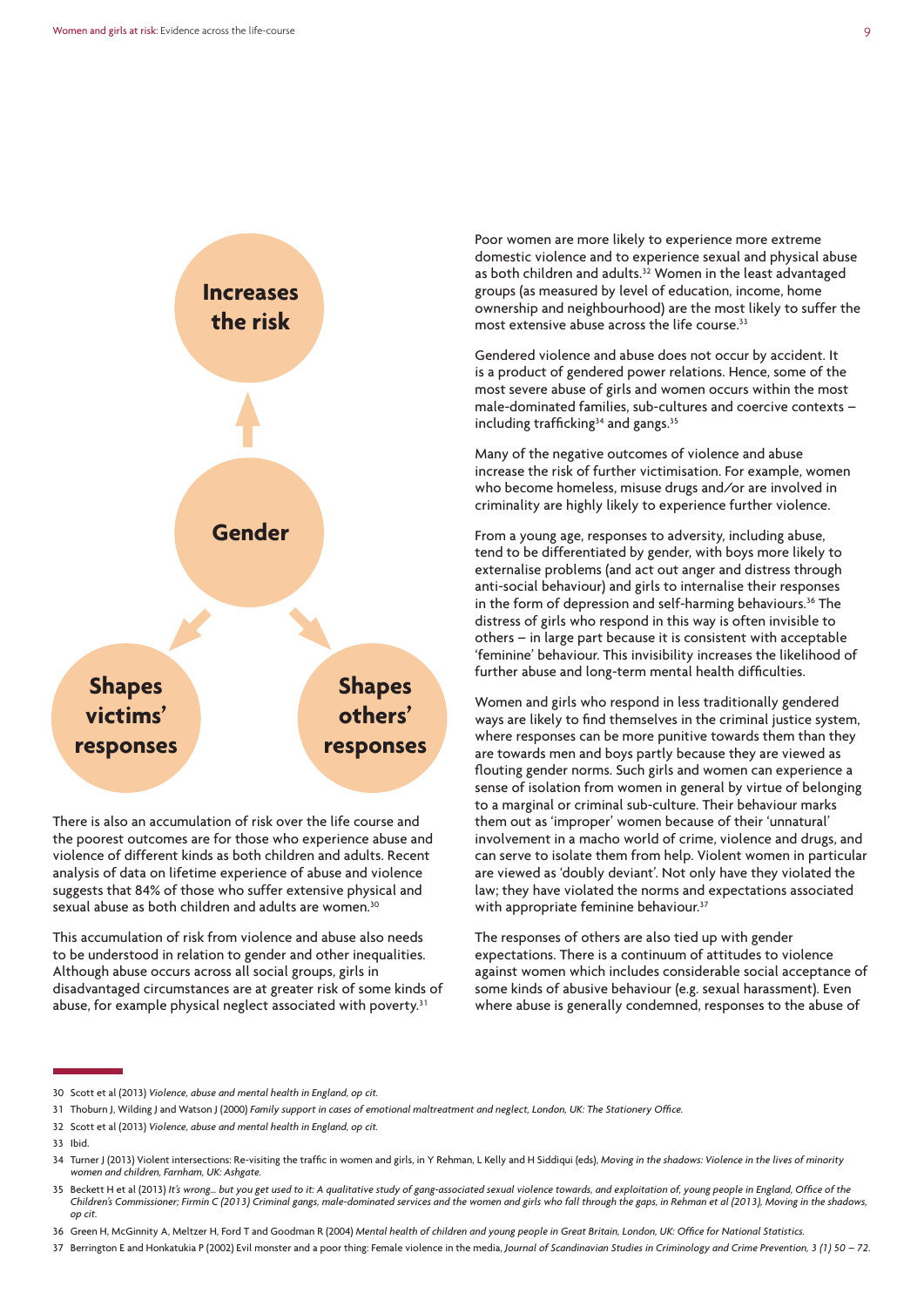girls and boys tend to be different: girls and women are often regarded as complicit in or to blame for their own abuse, for example criticised for not leaving violent relationships, putting themselves at risk, or behaving in 'provocative' ways.

#### Gender expectations

The concept of gender socialisation has become unfashionable. The idea that children simply 'absorb' and internalise gender norms through socialisation has been criticised as an entirely too passive representation of how gender identity is formed. However, what we learn as we grow up about what gendered behaviour and attitudes are expected of us remains relevant to an understanding of inequality at different stages of the life course. Gendered expectations are one of the ways in which gender inequalities are maintained among children, teenagers and adults. By shaping beliefs and attitudes about what it is to be a man and a woman, gender socialisation normalises inequality – it makes it simply the way things are.<sup>38</sup>

Gender expectations vary somewhat by class, culture and subculture particularly in the range of acceptable variations of lifestyle and behaviour which girls and women may adopt. It has even been suggested that in contemporary Western societies the possibilities of how to be a woman or a man have become so multi-various and 'trans-gender' that a binary distinction is no longer meaningful. However, there are a number of indications that in the 21st century gender differentiation has actually become increasingly retrenched. As legislative barriers to formal equality have been removed, the requirement to differentiate by gender appears to be stronger than ever.<sup>39</sup> And it starts early in life: for example, babies are enthusiastically colourcoded to remind everyone, including the child, of their gender categorisation.40

There is considerable evidence that girls and boys are treated differently from infancy and there are differences in how parents and others behave towards them.<sup>41</sup> Some US studies have even suggested that the gender of a child may affect parental choices concerning family structure, household stability and decisions regarding employment – those with sons being more likely to stay together, get married and their fathers increase their working hours and earnings.42

Commonly, parents and other adults create environments that encourage sex-typed play by selecting different toys for boys and girls even before the child can express her or his own preference. Through these means, children learn not just gender stereotypes but begin to experience anxiety about behaving in ways appropriate to their gender.<sup>43</sup>

Children do not simply learn there are gender differences; they also gather that such differences are hierarchical, natural and inevitable. One way of describing this is that in the course of early childhood, children begin to understand the world through 'gendered-lenses', which are created and reinforced by the surrounding culture. According to Sandra Bem there are three such lenses. The first – male-centeredness – sees men's experience as the standard or norm and women's experience as a deviation from that norm. The second lens, gender polarisation, differentiates almost all aspects of human experience, from modes of dress and social roles to ways of expressing emotion and sexual desire, according to gender. The third lens, biological essentialism, rationalises and legitimises the other two lenses by considering them as the natural consequences of the biological natures of women and men.44 It is in the context of learning to look at gender in this way that children begin to construct conventional gender identities or resist cultural lenses and attempt to create gender-subversive identities.

There are certainly gendered hierarchies within children and young people's relationships discernible at an early stage in the playground,45 and later in teenage relationships.46 The pressure to conform to gender norms is pervasive in children's lives. In a recent UK study girls in primary school identify the limits on how they feel they can be and the difficulties of dealing with everyday sexism and sexual harassment.<sup>47</sup>

While gender roles continue to be promoted and validated by teachers, family and media, the changes in girls' behaviour and self-presentation as they enter their teens do not just occur because of reinforcement from adults: the real pressure comes from girls' own identification with, and policing of, normative forms of femininity and an individual and collective investment in gender difference, which can be more powerful than any amount of 'conditioning'.48 Young people learn their roles as gendered actors, evaluate their performances and hold themselves and others accountable for how they 'measure up' as

<sup>38</sup> Fine C (2010) *Delusions of gender: The real science behind sex differences, London, UK: Icon.*

<sup>39</sup> See Pink Stinks campaign website, http://www.pinkstinks.co.uk/.

<sup>40</sup> Eliot L (2010) *Pink brain, blue brain: How small differences grow into troublesome gaps – and what we can do about it, Oxford, UK: One World.*

<sup>41</sup> Lytton H and Romney DM (1991) Parents' differential socialization of boys and girls: A meta-analysis, *Psychological Bulletin, 109 (2) 267 – 96.*

<sup>42</sup> Heidemann B, Joesch J and Rose E (2004) More daughters in childcare? Child gender and the use of non-relative childcare arrangements, *Social Science Quarterly, 85 (1) 154 – 68.*

<sup>43</sup> Pomerleau A, Bolduc D, Malcuit G and Cossette L (1990) Pink or blue: Environmental gender stereotypes in the first two years of life, *Sex Roles 22, 5 – 6.*

<sup>44</sup> Bem SL (1993) *The lenses of gender: Transforming the debate on sexual equality, New Haven CT, US: Yale University Press.*

<sup>45</sup> Thorne B and Luria Z (1986) Sexuality and gender in children's daily worlds, *Social Problems, 33 (3) 176 – 90.*

<sup>46</sup> Firmin C (2013) Something old or something new: do pre-existing conceptualisations of abuse enable a sufficient response to abuse in young people's relationships and peer groups?, in M Melrose and J Pearce (eds), *Critical perspectives on child sexual exploitation and related trafficking, Basingstoke, UK: Palgrave Macmillan.*

<sup>47</sup> Renold E (2013) Girls and boys speak out: A qualitative study of children's gender and sexual cultures, NSPCC and the Children's Commissioner for Wales.

<sup>48</sup> Eckert P (1996) Vowels and nail-polish: The emergence of linguistic style in the pre-adolescent heterosexual marketplace, in N Warner, J Ahlers, L Bilmes, M Oliver, S Wertheim and M Chen (eds), *Gender and belief systems, Berkeley: Berkeley Women and Language Group, 183 – 90; Maybin J (2009) Airhostess legs and jealous husbands: Explorations of gender and heterosexuality in 10 – 11 year-olds' conversations, in P Pichler and EM Eppler (eds), Gender and spoken interaction, Basingstoke, UK: Palgrave Macmillan.*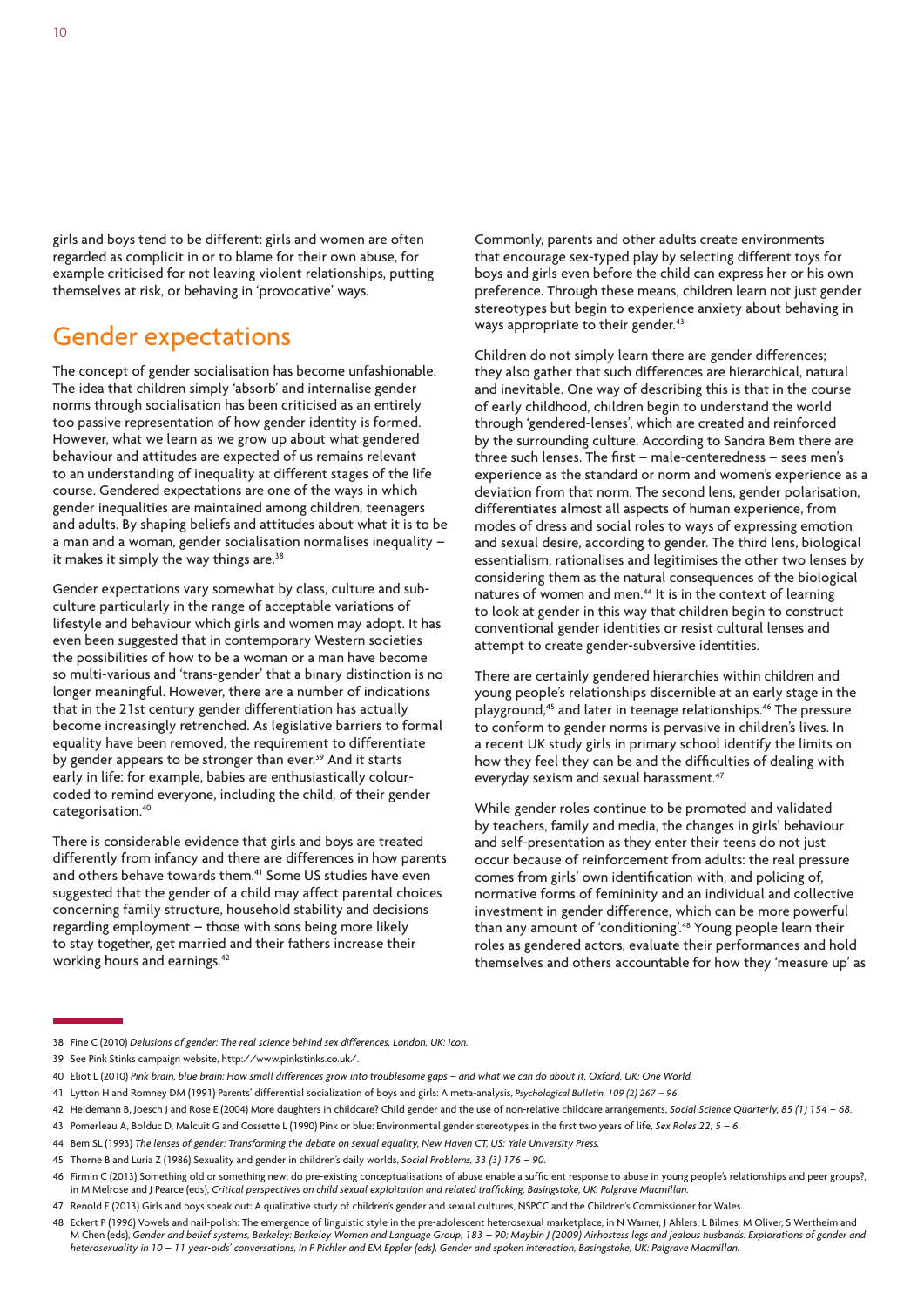girls or boys and men or women.<sup>49</sup> And for girls the performance of gender often involves both bodily restrictions and verbal constraints.50

Responses to non-compliance with gender expectations during this life-stage can be punitive. Girls experience harassment from both boys and other girls. Many girls report that boys tease and ridicule them on the basis of their appearance and sexual availability, while unique appearances and attempts to stand out among girls are regarded very negatively by other girls.<sup>51</sup> Such bullying serves to define and enforce gender boundaries and emphasises the overwhelming importance of appearance and sexuality for girls. Meanwhile, boys bully other boys in ways that are explicitly linked to normative forms of masculinity.<sup>52</sup>

When teenagers look forward to their futures their gender is hugely influential. Girls' expectations about future relationships and parenting influences their occupational and educational choices. Young women clearly anticipate potential conflicts between the demands of work and family and impacts on their current choices.53 Their choices may also be influenced by the fact that men and women in occupations that do not conform to traditional gender stereotypes are considered less attractive as potential partners. The prospect of incurring a handicap in the romantic market place may well deter them from pursuing nontraditional career choices.<sup>54</sup>

As girls grow into women, gender expectations continue to encourage them to develop characteristics and competencies which are not well suited to exercising power, but which are compatible with a position of subordination. These include being useful, pleasing and compliant, and caring for others. (These same characteristics are also a risk factor for women's mental health – making it harder for women to look after their own interests and to respond to exploitation and life stress in ways that are healthy.55) In contrast, men continue to be encouraged to develop psychological characteristics that are consistent with the exercise of power.<sup>56</sup>

Of course, just because gendered expectations exist and influence how we see ourselves and others does not mean all women and girls necessarily comply with them. It is by no means impossible to reject 'femininities', 'girliness' or 'true womanhood' and adopt resistant identities - including as feminists.<sup>57</sup> However, it should be remembered that such rejection has consequences

and the responses of others to the flouting of gender norms range from amused tolerance of 'tomboy' girls (although rather less of 'cissy' boys) to homophobic violence. There is therefore a 'double bind': to be 'girly' is to be seen to be lesser than men, weaker, less serious and so on; to resist this and go against the norm also attracts negative responses – so essentially women cannot win.

#### Implications for women and girls at risk

The inequalities associated with growing up a girl represent a risk for all women, but there is a gradient of gendered disadvantage with most white, middle class women high on the scale and poor, Black and minority women low down on it.58 For more privileged women to earn as much as men and to have the same freedoms and choices as men, they have to overcome the persistent imbalance of power inherent in a patriarchal society. Women who are also subject to inequalities of race, class, poverty and/ or being part of a particular minority group (such as a Traveller or migrant community) face multiple risks. In other words, when thinking about women and girls at risk, understanding gender inequality is absolutely essential – but alone it is not enough.

Violence and abuse is a common thread running through the lives of the vast majority of women who experience the poorest outcomes. Experiencing violence and abuse is a risk factor for poor outcomes, but the relationship is not a simple one. The level of risk depends on the nature and degree of abuse and on the other circumstances of the victim. Women who have single abusive experiences and have other protective factors in their lives are more likely to survive successfully than those who experience multiple and continuing forms of abuse without as many protective factors. And the risks operate in both directions: women who have serious and ongoing experiences of abuse are more likely to face negative outcomes, and those negative outcomes are highly likely to increase their experience of continuing abuse. Gender is pertinent in that it increases the risk of violence and abuse, shapes the ways in which victims respond, and affects the ways in which others perceive and respond to it.

Gendered expectations shape the experience of women and girls as they do those of men and boys. Gender influences how girls

<sup>49</sup> West C and Zimmerman D (1987) Doing gender, *Gender and Society, 1 (2) 125 – 51; s*ee also Butler J (1990) *Gender trouble: Feminism and the subversion of identity*, Routledge. 50 Cameron D (1995) *Verbal hygiene, London, UK: Routledge; Youdell D (2005) Sex-gender-sexuality: How sex, gender, and sexuality constellations are constituted in secondary schools, Gender and Education, 17 (3) 249 – 70.*

<sup>51</sup> Eder D (1995) *School talk: Gender and adolescent culture, New Brunswick, US: Rutgers University Press.*

<sup>52</sup> Martino W and Pallota-Chiarollo M (2005) *Being normal is the only way to be, Sydney, Australia: University of New South Wales Press.*

<sup>53</sup> Crockett LJ and Beal SJ (2012) The life course in the making: Gender and the development of adolescents' expected timing of adult role transitions, *Developmental Psychology, 4 (6).* 54 Badgett MVL and Folbre N (2003) Job gendering, occupational choice and the marriage market, *Industrial Relations, 42 (2).*

<sup>55</sup> Williams J (1996) Social inequalities and mental health: Developing services and developing knowledge, *Journal of Community and Applied Social Psychology, 6 (5) 311 – 16.*

<sup>56</sup> Connell R (2011) *Confronting equality: Gender, knowledge and global change, Cambridge, UK: Polity; Seguino S (2007) Plus ça change?: Evidence on global trends in gender norms and stereotypes, Feminist Economics, 13 (2) 1 – 28.*

<sup>57</sup> Moore H (1994) The problem of explaining violence in the social sciences, in P Harvey and P Gow (eds), *Sex and violence: Issues in representation and experience, London, UK: Routledge.*

<sup>58</sup> Nandi A and Platt L (2010) *Ethnic minority women's poverty and economic well, London, UK: Government Equalities Office; Bullock H (2013) Women and poverty, Wiley Blackwell.*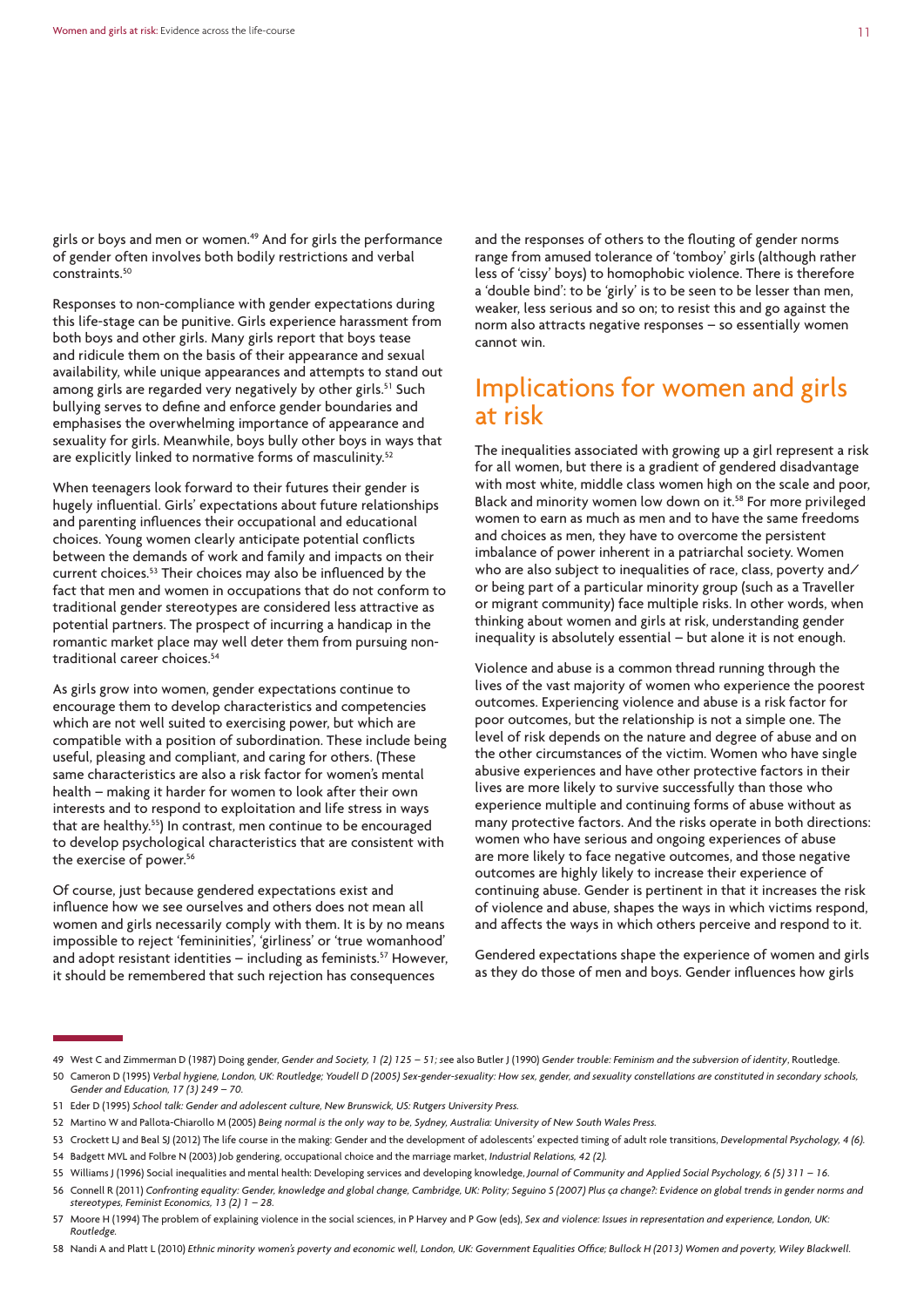and women respond to negative life experiences: they are less likely to express anger directly and more likely to experience shame, self-blame and depression than men. It is one of the reasons why many women at risk are to be found in mental health services rather than in the criminal justice system. Women who do not conform to gender expectations and behave more 'like men' are likely to experience the double whammy of being treated more punitively not only because of what they have done but because of the deviant form of womanhood they represent.

The focus of this review is women and girls at risk of the most negative outcomes, for example those who are in prison or a secure psychiatric hospital, homeless, dependent on drugs and/ or alcohol, or gang-involved, or who have long-term mental health difficulties. As we outline in subsequent chapters, there

are common risk factors in the lives of these women, often beginning in early childhood and accumulating across the life course. Prominent among these risks are factors associated with social inequality. The links between poorer life-chances and poverty are well documented and for women and girls the risks are compounded by gender inequalities.

Gender inequality increases the risk of women and girls experiencing violence and abuse. Violence and abuse are common factors in the lives of women and girls at greatest risk. At the same time, either meeting or not meeting gender expectations shapes the way women and girls respond to negative experiences and the responses of others towards them – including family, peers and the 'helping' systems they encounter.

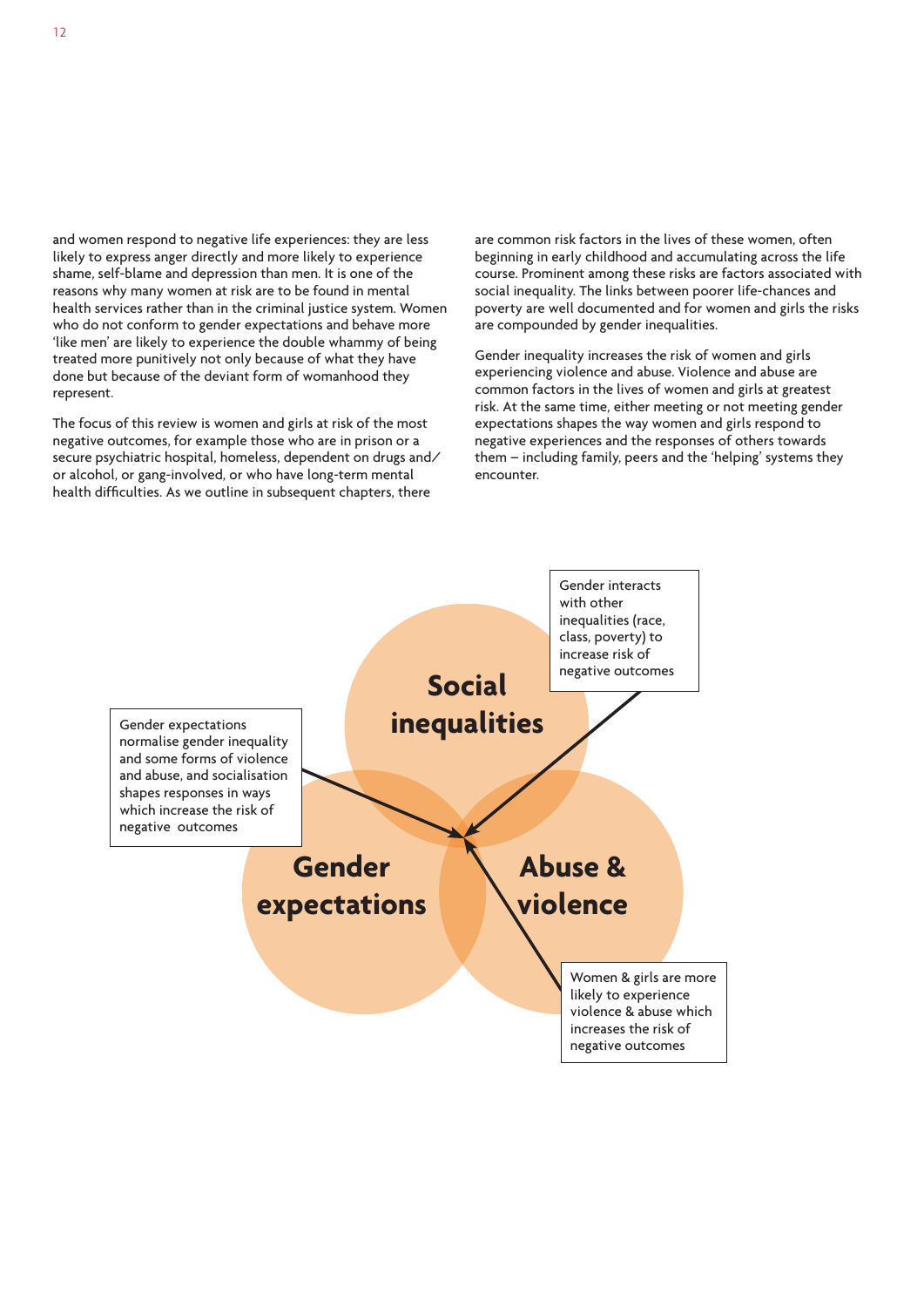## Part 2: **Gender and risks across the life course**

### Section 1: Pre-birth and the early years

Inequalities evident in early life tend to persist across the life course. People born into poorer families are more likely to experience poorer life-chances, including worse health, fewer educational qualifications and lower income as adults. Studies based on data from longitudinal cohorts (the National Child Development Study for those born in 1958, and the British Cohort Study for those born in 1970) have shown that the lifechances of individuals are closely related to the socioeconomic characteristics of their families, such as parental income, socioeconomic status and parental education. For example, children from low-income families are more likely to earn belowaverage wages when they grow up than children from more affluent families, and studies comparing data over time show that the gap has widened.<sup>59</sup>

Policy attempts to break this pattern of 'intergenerational persistence' have frequently focused on the importance of cognitive and social development in the early years. This emphasis is based on strong evidence that good cognitive and social abilities are associated with better later outcomes including educational attainment and higher income,<sup>60</sup> and reduced likelihood of being involved in criminal activity.<sup>61</sup> Cognitive and social difficulties that emerge in the early years become harder to redress as children get older.<sup>62</sup>

Studies have shown that the development of children's cognitive and social abilities is strongly dependent on their family background and parenting.<sup>63</sup> Persistent poverty in the early years is a particularly significant factor. Analysis of data from the Millennium Cohort Study of children born in 2000 shows that living continually in poverty through their early

years has a cumulative negative impact on children's cognitive development.<sup>64</sup>

Alongside poverty, parental factors in early life are key influences on later outcomes, including maternal health and education, attachment, parenting and the home-learning environment.<sup>65</sup> Preand post-natal maternal health affects children's development. Longitudinal studies have shown that mothers' psychological well-being is particularly important,<sup>66</sup> but studies have also found clear associations between the general health of mothers and children's learning, development and behaviour. In particular, poor health affects parental engagement and caregiving.<sup>67</sup>

There is good evidence that parenting influences children's life-chances<sup>68</sup> and is an important driver of social inequalities in early cognitive development.<sup>69</sup> Good parenting and early development can also play a protective role for children growing up in otherwise disadvantaged settings.70 Measures of the 'home-learning environment', which look at the frequency of reading and playing with children and the amount of books and activities children have, have been more strongly associated with children's later well-being and attainment than have family income, parental education or the school environment alone.<sup>71</sup> Nevertheless, there is clearly a link between parenting and poverty: more affluent parents can invest more in activities and resources for their children, and parents with more education themselves expose their children to a much wider vocabulary.72 It is harder to be a 'good parent' when you are poor.

Attachment in the early years has been shown to affect later outcomes. Bowlby linked patterns of attachment developed in early life to people's resilience to stressful life events.<sup>73</sup> This is believed to be because children who experience their parents as a comfort when they are hurt or distressed have a secure base from which to explore, learn and develop independence.<sup>74</sup> Securely attached children learn ways of managing their own

- 63 Galindo-Rueda F and Vignoles A (2002) Class ridden or meritocratic? An economic analysis of recent changes in Britain, Centre for the Economics of Education discussion paper 32 and IZA discussion paper 677, Bonn, Germany: Institute for the Study of Labour.
- 64 Dickerson A and Popli G (2012) Persistent poverty and children's cognitive development, evidence from the UK Millennium Cohort Study, IOE working paper 2012/2.
- 65 Waldfogel J (2004) Social mobility, life chances, and the early years, CASE paper 88, London, UK: London School of Economics.
- 66 Kiernan KE and Mensah FK (2009) Poverty, maternal depression, family status and children's cognitive and behavioural development in early childhood: A longitudinal study, *Journal of Social Policy, 38 (4) 569 – 88.*
- 67 Mensah FK and Kiernan KE (2010) Maternal general health and children's cognitive development and behaviour in the early years: Findings from the Millennium Cohort Study, *Child Care, Health and Development, 37 (1) 44 – 54.*
- 68 Duncan G and Murnane R (eds) (2011) *Whither opportunity? Rising inequality, schools and children's life chances, New York, UK: Russell Sage Foundation.*
- 69 Waldfogel J and Washbrook E (2010) *Low income and cognitive development in the UK: A report for the Sutton Trust, London, UK: The Sutton Trust.*
- 70 Gutman L and Feinstein L (2007) *Parenting behaviours and children's development from infancy to early childhood: Changes, continuities, and contributions, Research Report 22, London, UK: Centre for Research on the Wider Benefits of Learning, Institute of Education, University of London.*
- 71 Ibid; Sylva K, Melhuish E, Siraj-Blatchford I and Taggart B (2007) *Promoting equality in the early years: Report to the Equalities Review, London, UK: Cabinet Office.*
- 72 Bradbury B, Corak M, Waldfogel L and Washbrook E (2012) Inequality in early child outcomes, in J Ermisch, M Jäntti and T Smeeding (eds), *From parents to children: The intergenerational transmission of advantage, New York, US: Russell Sage Foundation.*
- 73 Bowlby J (1979) *The making and breaking of affectional bonds, London, UK: Routledge; Bowlby J (1988) A secure base: Clinincal applications of attachment theory, London, UK: Routledge.*
- 74 Moullin S, Waldfogel J and Washbrook E (2014) *Baby bonds***,** *parenting, attachment and a secure base for children, London, UK: The Sutton Trust.*

<sup>59</sup> See for example Blanden J, Goodman A, Gregg P and Machin S (2004) Changes in intergenerational mobility in Britain, in Corak M (ed), *Generational income inequality, Cambridge, UK: Cambridge University Press.*

<sup>60</sup> Feinstein L and Duckworth K (2006) *Development in the early years: Its importance for school performance and adult outcomes, London, UK: Centre for Research on the Wider Benefits of Learning, Institute of Education, University of London.*

<sup>61</sup> Carneiro P, Crawford C and Goodman A (2007) *The impact of early cognitive and non-cognitive skills on later outcomes, London: Centre for the Economics of Education, London School of Economics.*

<sup>62</sup> Hertzman C and Power C (2003) Health and human development: Understandings from life-course research, *Developmental Neuropsychology, 24 (2 – 3) 719 – 44.*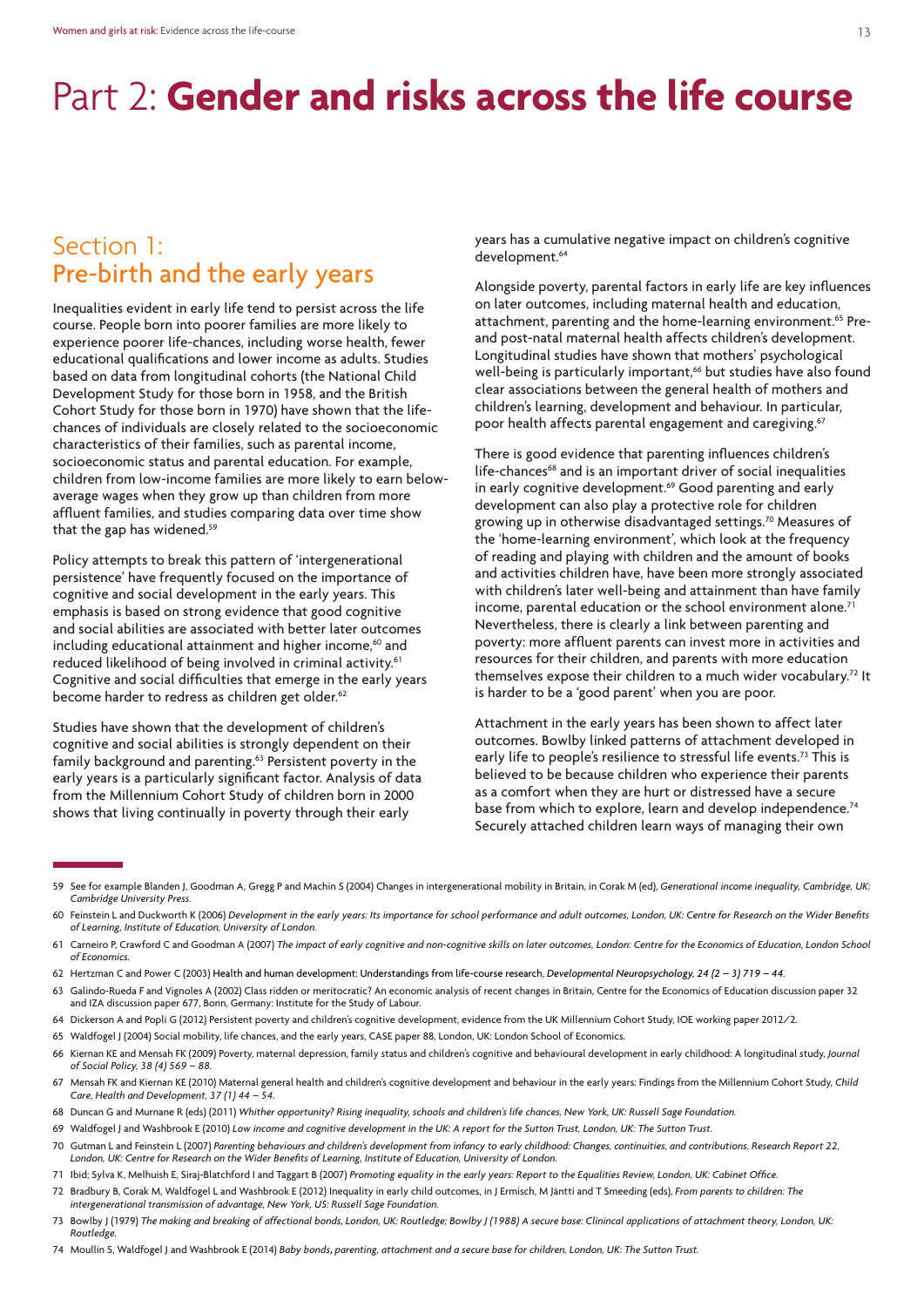distress and understanding and relating to others. Insecurely attached children may not learn to manage their feelings but may instead minimise expressions of negative emotions and needs, or exaggerate them in an attempt to engage their parent or other carers.

The estimated proportions of children with insecure attachment vary, but overall studies tend to find that between a third and a half of children are insecurely attached.<sup>75</sup> Parents who are living in poverty, have poor mental health or are young are also more likely to struggle with parenting and have insecurely attached children. The vast majority of abused children are estimated to be insecurely attached.<sup>76</sup> However, the concern over attachment is not entirely supported by the evidence. Only specific attachment styles have been associated with negative outcomes -specifically insecure-disorganised attachment is associated with an increased risk of later externalising behaviours.<sup>77</sup> Even in this case the effects are not strong and the pattern of findings is different for boys and girls with disorganised attachment associated with *fewer* externalising behaviours in girls.

The evidence on the importance of cognitive and social development, parenting and attachment in the early years has underpinned successive policies to 'narrow the gap' between poor children and their better off peers by intervening as early as possible in children's lives. The concept of early intervention has been around for a long time, but in recent years its advocates have increasingly drawn on neuro-science to support the urgency of their call. There is compelling evidence that adverse experience *in utero* and severe neglect in early childhood affect the developing brain in ways that are difficult to ameliorate.<sup>78</sup> This is widely cited to support the argument that action needs to be taken as early as possible, within the 'window of opportunity' before irreparable damage is done.<sup>79</sup> However, the interpretation and policy implications of this evidence are contested, with some arguing that claims being made on the basis of the new

'brain science' are deterministic, de-politicise the causes of poverty and ultimately blame poor mothers for inadequate parenting that stunts their children's brain development.<sup>80</sup>

### Gender and the early years

Most of the evidence about the above factors and their effects is not differentiated by gender. In fact, one of the most striking features of the research in the early years is just how little reference is made to gender, as though the pre-fives are genderneutral.

Given that the UK birth cohort studies have provided such important evidence for early years policy, it might be expected that these studies have been thoroughly analysed to explore differences by gender. However, surprisingly few of the published papers deriving from these studies focus on gender. Indeed, a recent report on childhood deprivation and social exclusion drawing on these studies specifically notes that 'the gender dimension has not been analysed in this study. It therefore represents an important issue that needs to be further investigated'*.* 81

Reports which have included some analysis of the effects of childhood disadvantage by gender have found very similar effects for both women and men.<sup>82</sup> However, the gendered differences that do emerge show women to have the greater legacy of such disadvantage, across a range of socioeconomic outcomes (low income, benefit receipt, living in social housing, and being in a low status occupation), $83$  becoming a parent, $84$  and health and well-being outcomes.<sup>85</sup> Recent analysis of a Swedish birth cohort reports similar findings.<sup>86</sup>

The largely ungendered analysis relating to children in the early years also extends to the adults involved. Here the literature frequently refers to 'parents' even when closer scrutiny makes

<sup>75</sup> Andreassen C and West J (2007) Measuring socioemotional functioning in a national birth cohort study, *Infant Mental Health Journal, 28 (6) 627 – 46.*

<sup>76</sup> Van Ijzendoorn MH, Schuengel C and Bakermans-Kranenburg M (1999) Disorganized attachment in early childhood: Meta-analysis of precursors, concomitants, and sequelae, *Development and Psychopathology, 11 (2) 225 – 49.*

<sup>77</sup> Fearon RP, Bakermans-Kranenburg MJ, van Ijzendoorn MH, Lapsley AM and Roisman GI (2010) The significance of insecure attachment and disorganization in the development of children's externalizing behavior: A meta-analytic study, *Child Development*, 81 (2) 435 – 56.

<sup>78</sup> Shonkoff JP and Garner AS (2012) The lifelong effects of early childhood adversity and toxic stress, *Pediatrics, 129 (1) 323 – 46.*

<sup>79</sup> See for example the Allen Review: Allen G (2011) *Early intervention: The next steps*, London, UK: Department for Work and Pensions and Cabinet Office, https://www.gov.uk/ government/publications/early-intervention-the-next-steps—2; Leadsom A, Field F, Burstow P and Lucas C (2013) *The 1001 critical days: The importance of the conception to age two period, cross-party manifesto, http://www.andrealeadsom.com/downloads/1001cdmanifesto.pdf.*

<sup>80</sup> Edwards R, Gillies V and Horsley N (2014) Policy briefing: The biologisation of poverty, policy and practice in early intervention, *Discover Society, 4; Rose S and Rose H (2012) Genes, cells and brains: The Promethean promises of the new Biology, Verso.*

<sup>81</sup> Peruzzi A (2013) From childhood deprivation to adult social exclusion: Evidence from the 1970 British Cohort Study, Institute of Education working paper 2013/5, London, UK: Institute of Education, University of London.

<sup>82</sup> Hobcraft JN (2003) Towards a conceptual framework on population, reproductive health, gender and poverty reduction, in UN Population Fund, Population and Poverty: Achieving<br>Equity, Equality and Sustainability, New York, *female adult malaise in two British birth cohorts: Combining Bayesian model averaging and recursive partitioning, CASE paper 95, London, UK: Centre for Analysis of Social Exclusion, London School of Economics.*

<sup>83</sup> Hobcraft J, Hango D and Sigle-Rushton W (2004) The childhood origins of adult socio-economic disadvantage: Do cohort and gender matter?, London, UK: Centre for Analysis of Social Exclusion, London School of Economics.

<sup>84</sup> Hobcraft JN and Kiernan KE (2001) Childhood poverty, early motherhood and adult social exclusion, *British Journal of Sociology, 52 495 – 517;* Hobcraft JN and Kiernan KE (2005) The timing and partnership context of becoming a parent: Cohort and gender commonalities and differences in childhood antecedents, paper presented at the Annual Meeting of the Population Association of America.

<sup>85</sup> Hobcraft JN and Mensah F (2006) The childhood origins of adult health and well-being: Do cohort and gender matter?, paper presented at the Annual Meeting of the Population Association of America.

<sup>86</sup> Bäckman O and Nilsson A (2011) Pathways to social exclusion: A life course study, *European Sociological Review, 27 107 – 23.*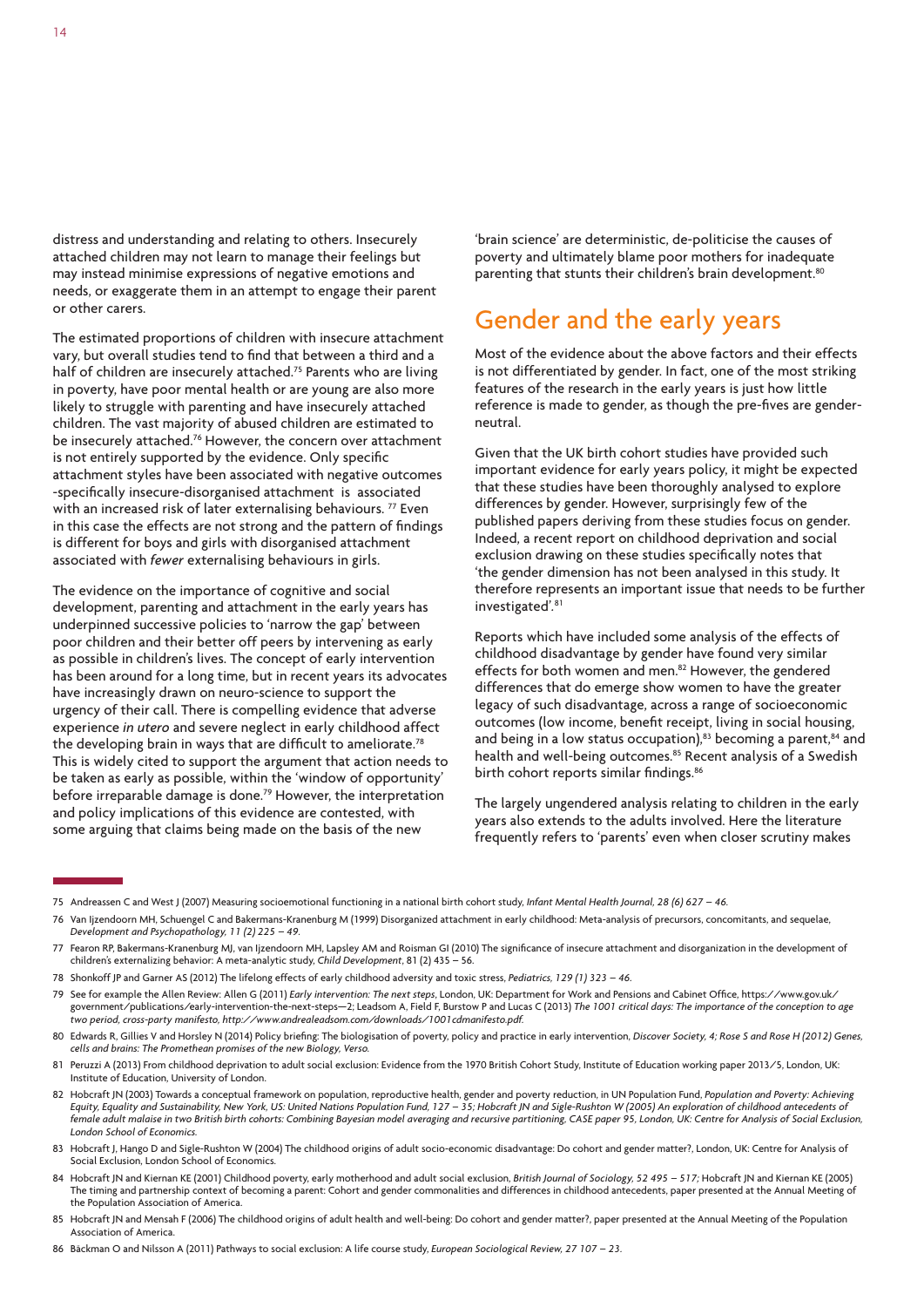it clear that the research actually relates almost entirely to mothers. As noted above, there is research on the link between maternal health and education on child outcomes.87 There is also research on the factors that increase the likelihood of girls becoming mothers at an early age and of being lone parents. Poverty remains a key risk factor for both, with early motherhood clearly associated with many poor socioeconomic outcomes for women.<sup>88</sup>

There are a few studies which highlight different effects of attachment and of parenting behaviour on girls.<sup>89</sup> For example, studies into drivers of youth crime and risky behaviours have found that attachment to fathers is relatively more important for boys, while attachment to mothers is more important for girls.<sup>90</sup>

An important gendered issue in the early years is domestic violence. Studies have shown that domestic violence may begin or increase in pregnancy.<sup>91</sup> Domestic violence during pregnancy puts a pregnant woman and her unborn child in danger. Stress *in utero* is toxic for a developing baby. It increases the risk of miscarriage, premature birth, low birth weight, foetal injury and foetal death. Domestic violence can increase a woman's chances of becoming pregnant and the number of children she has, because the woman may be coerced into sex and may be prevented from using birth control.92 UK prevalence of domestic violence during pregnancy has been estimated at 3.4%.<sup>93</sup> Incidence rates are higher for teenagers and the incidence rate for low-income, teenage mothers in the US has been found to be as high as  $38\%$ .<sup>94</sup>

### Evidence for intervention in the early years

#### **Screening for domestic violence**

It has been shown that routine enquiry or screening by trained staff during pregnancy can increase disclosures three-fold and that the act of disclosure can reduce children's experience of violence and lessen its impact.95 Research indicates that most survivors of violence and abuse welcome being asked about a possible abuse history. A systematic review of qualitative studies found that survivors of domestic violence want to be asked by health professionals.<sup>96</sup> However, a comprehensive NHS screening programme is not currently recommended by the National Screening Committee in the UK because there is no evidence to date that screening projects have resulted in a reduction in levels of violence or positive health outcomes.<sup>97</sup> However, these screening programmes have been accompanied by extremely limited interventions (an information leaflet, brief counselling or a 30-minute appointment with a GP) and it would therefore be surprising if they had been successful in achieving positive outcomes for abused, pregnant women. Disclosures elicited by screening or routine enquiry need to be followed up with appropriate levels of information, support and signposting if they are to be of value in ending domestic violence.<sup>98</sup>

#### **Promoting attachment**

It is possible to help parents and infants develop secure attachment relationships effectively and many interventions focused on reducing parental stress and improving parent– child interaction impact positively on attachment. A recent UK review identifies such programmes as including the Family Nurse Partnership and The Incredible Years' baby and toddler parent training, and identifies three other well-evidenced programmes that explicitly focus on attachment security for children under 3 – Circle of Security, Minding the Baby and Child-Parent Psychotherapy – alongside two promising programmes

89 Webster Stratton C (1996) Early onset conduct problems: Does gender make a difference?, *Journal of Consulting and Clinical Psychology, 64 (3) 540 – 51.*

91 Torres S, Campbell J, Campbell DW et al (2000) Abuse during and before pregnancy: Prevalence and cultural correlates, *Violence & Victims, 15 (3) 303 – 21; Bacchus L, Mezey G, Bewley S and Haworth A (2004) Prevalence of domestic violence when midwives routinely enquire in pregnancy, BJOG: An International Journal of Obstetrics & Gynaecology, 111 (5) 441 – 5.*

93 Bacchus et al (2004) Prevalence of domestic violence when midwives routinely enquire in pregnancy, op cit.

95 Feder G, Agnew Davies R, Baird K, Dunne D, Eldridge S, Griffiths C, Gregory A, Howell A, Johnson M, Ramsay J, Rutterford C and Sharp D (2011) Identification and referral to improve safety (IRIS) of women experiencing domestic violence with a primary care training and support programme: A cluster randomised controlled trial, *Lancet*, 13 October; Johnson M *(2010) 'Herding cats': The experiences of domestic violence advocates engaging with primary care providers, Domestic Abuse Quarterly, Winter.*

- 97 Spiby J (2013) *Screening for domestic violence: External review against programme appraisal criteria for the UK National Screening Committee, UK National Screening Committee.*
- 98 Scott S and McNaughton-Nicholls C (2014) *Why asking about abuse matters to service users: A briefing for mental health professionals, London, UK: NatCen.*

<sup>87</sup> Kiernan and Mensah (2009) Poverty, maternal depression, op cit.

<sup>88</sup> Hobcraft and Kiernan (2001) Childhood poverty, early motherhood and adult social exclusion, op cit.

<sup>90</sup> Hoeve M, Stams GJJM, van der Put CE, Dubas JS, van der Laan PH and Gerris JRM (2012) A meta-analysis of attachment to parents and delinquency, *Journal of Abnormal Child Psychology, 40 (5) 771 – 85.*

<sup>92</sup> Krug EG (2002) *World report on violence and health, Geneva, Switzerland: World Health Organization, 102.*

<sup>94</sup> Parker B, McFarlane J, Soeken K, Torres S and Campbell D (1993) Physical and emotional abuse in pregnancy: A comparison of adult and teenage women, *Nurse Researcher, 42 (3) 173 – 8.*

<sup>96</sup> Feder G, Hutson M, Ramsay J and Taket AR (2006) Women exposed to intimate partner violence: Expectations and experiences when they encounter health care professionals: A meta-analysis of qualitative studies, *Archives of Internal Medicine, 166 (1) 22 – 37.*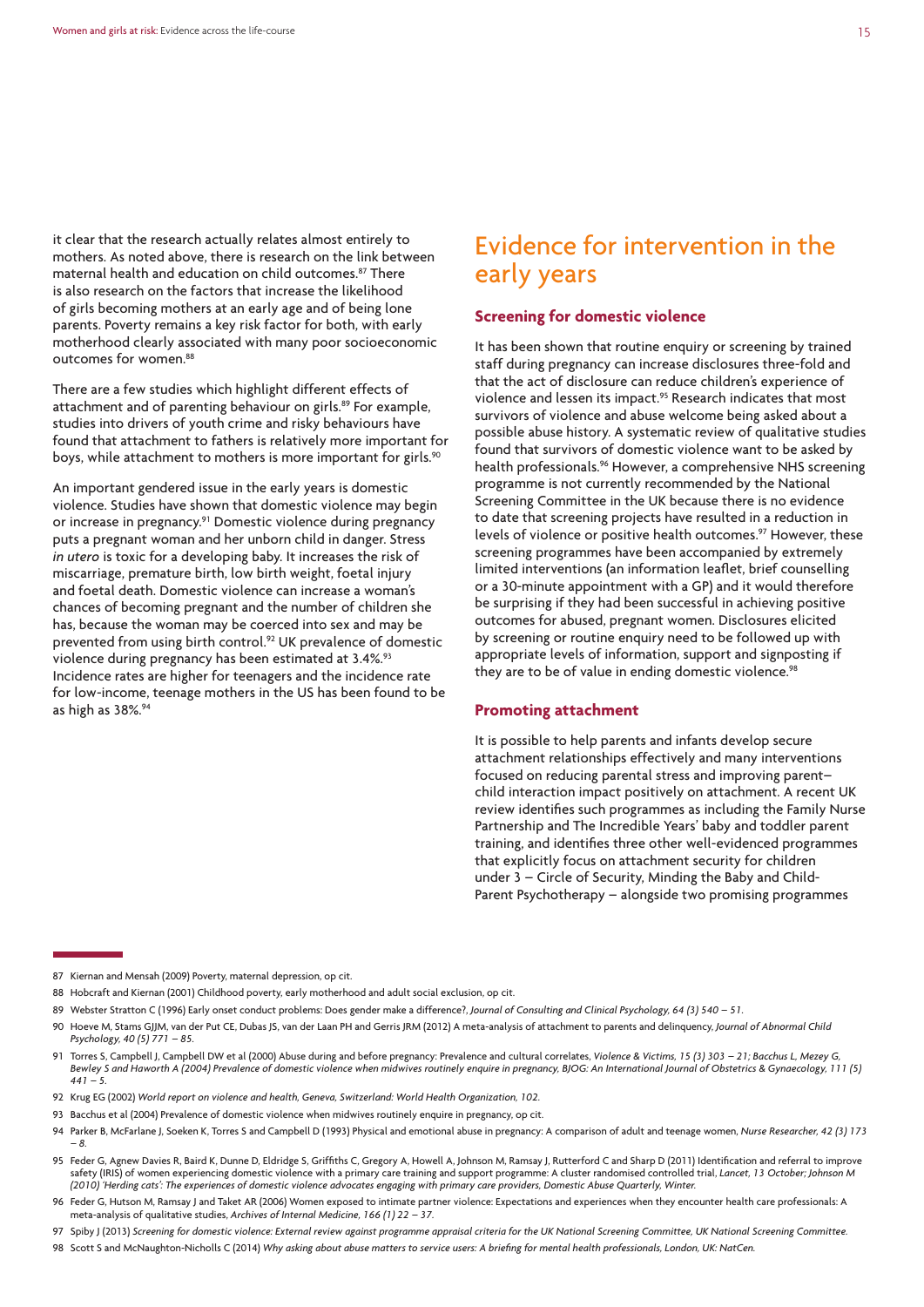16

developed in the UK: the Reflective Parenting Programme delivered by Parents Early Education Partnership (PEEP) and the Oxford Parent Infant Project (OXPIP).<sup>99</sup>

#### **Home visiting**

There are some widely cited and well-evaluated interventions in the early years including home-visiting programmes such as the Family Nurse Partnership, which has been well evaluated in the US since the mid-1980s.<sup>100</sup> In the UK the government recently doubled the number of Family Nurse Partnership places being trialled, aiming to reach 16,000 new mothers by 2015, and these are currently the focus of a randomised control trial by Cardiff University.101 The Family Nurse Partnership begins as early as possible during pregnancy and continues through the child's second birthday. Trained and well-supervised nurses work with low-income pregnant mothers bearing their first child to improve the outcomes of pregnancy, infant health and development, and the mother's personal development through instruction and observation during home visits. Programme content includes education about influences on foetal and infant development (including the effects of smoking, alcohol and drugs) and the involvement of family members and friends in the pregnancy, birth, early care of the child, and support of the mother. Improving attachment relationships through building mothers' sense of efficacy and sensitivity is thought to be an important factor behind the long-term developmental benefits of the programme.

The effects of this time-limited intervention are considerable. It has been shown to reduce unplanned pregnancies and domestic violence, increase the interval between first and second births, and reduce arrest rates among mothers. It has direct impacts on the emotional well-being and cognitive development of infants – particularly those born to mothers with low psychological resources. In later childhood impacts have been shown on educational achievement and internalising mental health problems, and in the teenage years on arrests and convictions, number of sexual partners, and substance use. In young adulthood there is some evidence that girls may benefit more from the programme than boys as the latest longitudinal research suggests that at age 19 the positive effects of the Family Nurse Partnership were maintained for girls (who had fewer lifetime and current arrests and convictions) but not for boys.<sup>102</sup>

#### **Pre-school education**

The positive effects of high-quality pre-school education on the life-chances of disadvantaged children are well evidenced and evaluations of different programmes demonstrate that the longterm benefits for girls (particularly in total years of schooling) are stronger than those for boys.<sup>103</sup>

The HighScope pre-school programme has evidenced particularly powerful effects. The HighScope curriculum is based on the promotion of active learning, which enables children to initiate their own activities and take responsibility for completing them. Most children attend the programme for two years at ages 3 and 4. The classroom programme is supported by weekly home visits by pre-school teachers. The staff to child ratio is 1 adult for every 5 or 6 children. Positive effects include reducing the likelihood of children being placed in special education programmes, reduced crime and delinquency in the teenage years, significantly better educational outcomes, being employed at age 19, significantly fewer lifetime criminal arrests, and higher average earnings at age 27.104

The long-term HighScope evaluators studied a sample of African American children and results showed significant gender differences in the most pronounced effects. The pattern of treatment response by gender varied with age: with the intervention having greatest impact on the education and early employment of women (at ages 19 and 27) and on the later-life income, employment and criminal activity of men (at ages 27 and 40). The general pattern is of strong early treatment effects for women – with men catching up later in life.<sup>105</sup>

In the UK, the development of Sure Start drew heavily on the evidence base from the US, but as there was no single intervention model delivered across children's centres and poor targeting of those in need, there were limitations to what the national evaluation could measure.106 However, the evaluation team reported four positive effects of Sure Start local programmes at age 7, two of which applied across all children involved with the programme. Mothers were found to be engaging in less harsh discipline and were providing a more stimulating home-learning environment for their children. They were also providing a less chaotic home environment for boys (though this was not a significant finding for girls) and those who were lone parents and/or in workless households reported having better life satisfaction.<sup>107</sup>

<sup>99</sup> Moullin et al (2014) Baby bonds, op cit.

<sup>100</sup>Olds DL (2006) The nurse – family partnership: An evidence-based preventive intervention, *Infant Mental Health Journal, 27 (1) 5 – 25.*

<sup>101</sup> See The Family Nurse Partnership Programme in England, Department of Health, http://fnp.nhs.uk/research-and-development/published-research.

<sup>102</sup>Eckenrode J et al (2010) Long-term effects of prenatal and infancy nurse home visitation on the life course of youths, *Archive of Pediatric and Adolescent Medicine, 164 (1) 9 – 15.*

<sup>103</sup>Anderson ML (2008) Multiple inference and gender differences in the effects of early intervention: A reevaluation of the abecedarian, Perry preschool, and early training projects, *Journal of the American Statistical Association, 103 (484) 1481 – 95; see also response: Heckman JJ, Moon SH, Pinto R, Savelyev PA and Yavitz AQ (2010) The rate of return to the High/Scope Perry Preschool Program, Journal of Public Economics, 94 (1 – 2) 114 – 28.*

<sup>104</sup>Schweinhart LJ, Barnes HV and Weikart DP (1990) Significant benefits: The High/Scope Perry preschool study through age 27, Ypsilanti MI, US: The HighScope Press.

<sup>105</sup>Schweinhart L, Montie J, Xiang Z et al (2005) Lifetime effects: The High scope/Perry pre-school study through age 40, Monographs of the High Scope Educational Research Foundation 14, Ypsilanti MI, US: The HighScope Press; Heckman J, Moon SH, Pinto R, Savelyev P and Yavitz A (2010) Analyzing social experiments as implemented: A reexamination of the evidence from the HighScope Perry Preschool Program, *Quantitative Economics, 1 (1) 1 – 46.*

<sup>106</sup>Eisenstadt, N (2011) *Providing a sure start: How government discovered early childhood, Bristol, UK: Policy Press.*

<sup>107</sup>National Evaluation of Sure Start (2012) *The impact of Sure Start local programmes on 7 year olds and their families, London, UK: Department for Education, DfE Research report DFE-RR220.*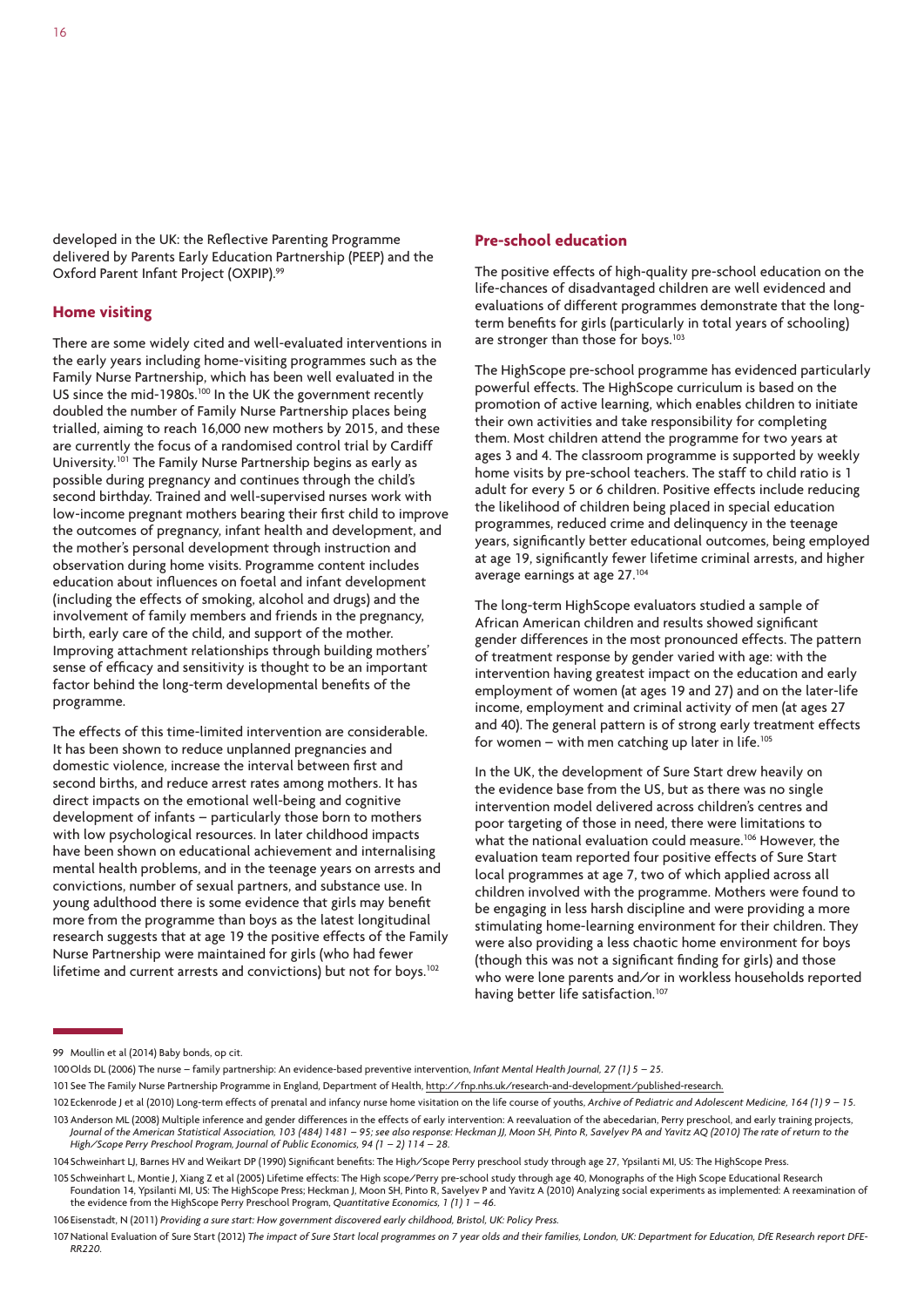#### Section 2: The primary years

In the primary years (when children are aged between 5 and 11) many of the early indicators of poor life trajectories become visible. Poverty and disadvantage remain key determinants of future outcomes and even poor children who are doing well in the early years often lose ground in the primary years. A clear example of this is in relation to cognitive development. Children who have low cognitive scores at 22 months of age but who grow up in families of high socio-economic position improve their relative scores as they approach the age of 10. By contrast the high scores of children at 22 months who grow up in families of low socioeconomic position deteriorate as they approach age 10.108

The primary years are also vital for social development. Negative experiences within the home or at school can have a damaging effect on the development of core cognitive and emotional skills. Risks to mental health include family violence or conflict, bereavement, physical and sexual abuse and long-term illness. Children with a parent who has a mental illness or substance use disorder are at a high risk of experiencing family discord and mental health problems. Poor housing or living conditions may be seen by children as shameful and may reduce opportunities for productive learning and social interaction. In addition, difficulties at school, including bullying and a low sense of connection or belonging, can impact powerfully on children's well-being and have a telling effect on subsequent choices and opportunities in adolescence.109

## Gender and the primary years

During this life-stage children are most likely to be identified as having emotional and/or behavioural problems and these tend to be manifested differently in boys and girls. Prevalence research shows that girls are less likely than boys to have a recognised 'mental disorder' (8% of girls compared with 11% of boys). Most of this is accounted for by the fact that conduct disorders (which are diagnosed on the basis of a child's behaviour including stealing, lying, being oppositional or aggressive) are

around twice as common among boys than girls and hyperkinetic disorders (such as attention deficit hyperactivity disorder) are four times more common in boys than in girls. The rates of emotional disorders (anxiety and depression) are similar for boys and girls. $110$ 

It is likely that conduct disorders (particularly ADHD) in girls are under-identified and treated.<sup>111</sup> This may be because the kinds of behaviours that girls display are less extreme and may not be taken as seriously as those displayed by boys.<sup>112</sup> This could be important given that children identified with a conduct disorder are likely to perform poorly at school, suffer from social isolation, and in adolescence become involved in substance misuse and criminal behaviour.<sup>113</sup> If their angry and uncooperative behaviour in primary school alienates such girls from their female peers this could well put them at particular risk of school drop-out and involvement with anti-social boys a few years on. It could also be important because higher rates of psychiatric comorbidity have been observed in long-term followups of girls with conduct disorder than in boys.<sup>114</sup>

By adolescence there may be little difference in rates of conduct disorder by gender among young people in trouble.<sup>115</sup> However, studies of conduct problems in girls are rare. Most have either excluded girls from the sample or included them but failed to take gender into account as a relevant factor. A rare comparative study found that although boys with conduct disorder were more physically aggressive and destructive than girls with conduct disorder, their verbal aggression and oppositional behaviour was the same. What is different is that the gap between the behaviour of these girls and that of their normative same-sex peer group is much more extreme than for boys. Boys with conduct problems are still boys – just 'bad boys'; girls who behave in the same ways are not behaving 'like girls' at all.<sup>116</sup>

Other risk factors in the primary years are girls' experience of abuse and neglect. Children subject to abuse in this age group are more likely to continue to be abused and potentially experience multiple forms of abuse as they approach their teenage years. The primary years life-stage is therefore a critical point for intervention, particularly as there is evidence that the response to a child's disclosure of sexual abuse is a crucial mediator of long-term impacts. The child who is believed, supported, made safe and helped to make sense of their experience is much more

108Feinstein L (2003) Inequality in the early cognitive development of British children in the 1970 cohort, *Economica, 70 3 – 97.*

115Fazell D (2008) Mental disorders among adolescents in juvenile detention and correctional facilities: A systematic review and metaregression anlaysis of 25 surveys, *Journal of the American Academy of Child and Adolescent Psychiatry, 47 (9) 1010 – 19.*

116Webster Stratton (1996) Early onset conduct problems, op cit.

<sup>109</sup>Walker S, Wachs TD, Grantham-McGregor S, Black M, Nelson C and Huffman C et al (2011) Inequality in early childhood: Risk and protective factors for early child development, *Lancet, 378 1325 – 38; Foresight Mental Capital and Wellbeing Project (2008) Final project report – executive summary, London, UK: Government Office for Science; World Health Organization (2012) Risks to mental health: An overview of vulnerabilities and risk factors, background paper by WHO Secretariat for the Development of a Comprehensive Mental Health Action Plan.*

<sup>110</sup>Meltzer H et al (1999) *The mental health of children and adolescents in Great Britain, London, UK: Office for National Statistics.*

<sup>111</sup>Biederman J et al (1999) Clinical correlates of ADHD in females: Findings from a large group of girls ascertained from pediatric and psychiatric referral sources, *Journal of the American Academy of Child and Adolescent Psychiatry*, 38 (8) 966 – 75.

<sup>112</sup>Keenan et al (2010) Age of onset, symptom threshold and the expansion of the nosology of conduct disorder for girls, *Journal of Abnormal Psychology, 119 (4) 689 – 98.*

<sup>113</sup>Fergusson D, Horwood J and Ridder E (2005) Show me the child at seven: The consequences of conduct problems in childhood for psychosocial functioning in adulthood, *Journal of Child Psychology and Psychiatry, 46 (8) 837 – 49; Green H, McGinnity A, Meltzer H, Ford T and Goodman R (2005) The mental health of children and young people in Great Britain, 2004, Basingstoke, UK: Palgrave.*

<sup>114</sup>Dalsgaard S, Mortensen PB, Frydenberg M and Thomsen PH (2002) Conduct problems, gender and adult psychiatric outcome of children with attention-deficit hyperactivity disorder, *British Journal of Psychiatry, 181 416 – 21.*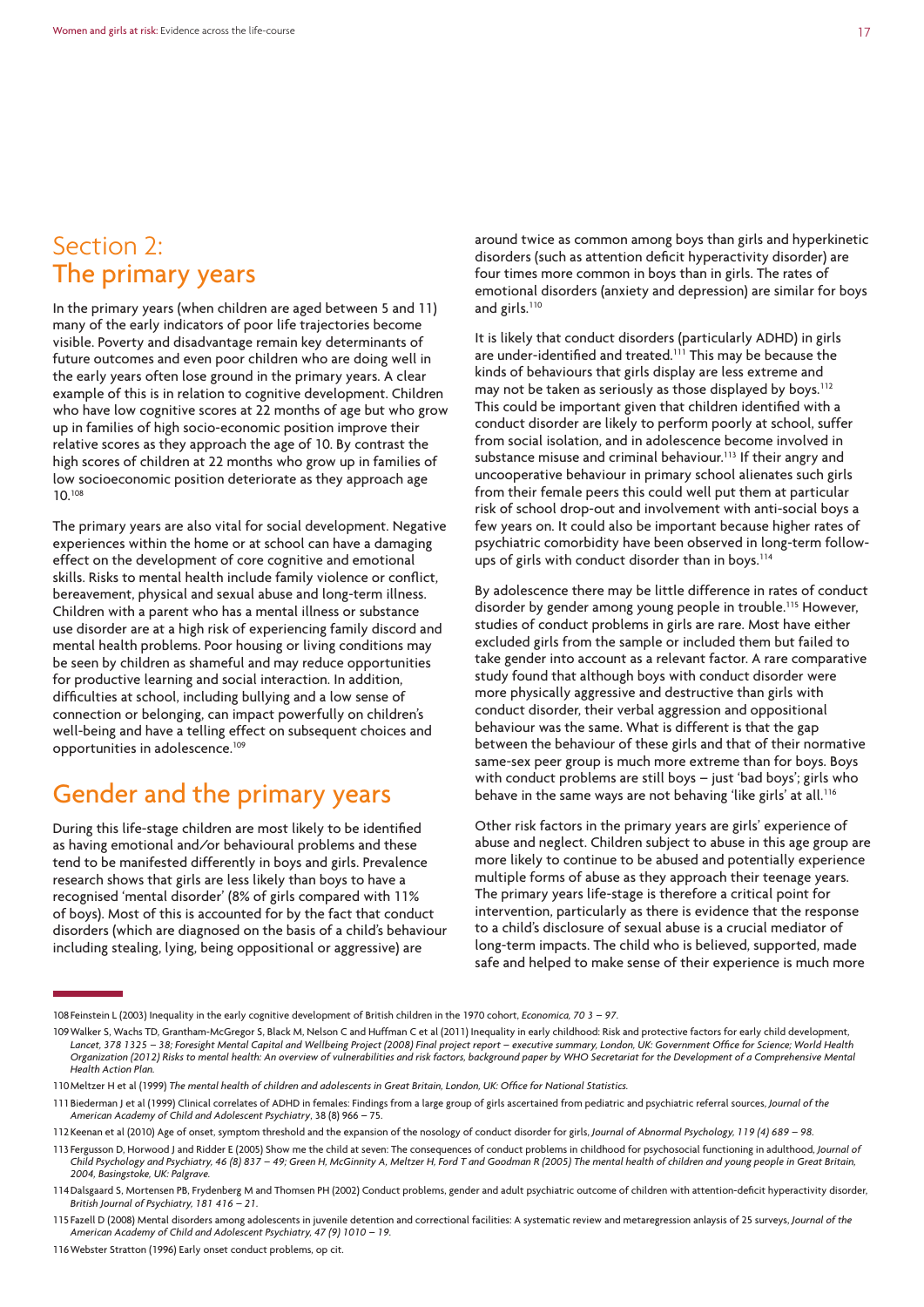likely to avoid long-term mental health problems and formal therapeutic support can be effective.<sup>117</sup>

Again, responses to abuse tend to be gendered with girls more likely to 'internalise' and to seek control and manage distress in ways that are harmful to their own well-being, as in eating disorders and self-harm; while boys more often 'externalise' their anger and pain in ways that impact on others as well as themselves through aggressive and anti-social behaviour.<sup>118</sup> As the expectations of appropriate behaviour are different for boys and girls, girls who respond to abuse or mistreatment 'more like boys' may find themselves doubly stigmatised – both for being naughty and disruptive and for not being 'good girls'.

Girls' experience of domestic violence is a further risk factor. In the most recent UK research, 12% of children aged under 11 years had witnessed at least one incident of domestic violence or threatening behaviour in the previous year.<sup>119</sup> There is good evidence that girls exposed to domestic violence are more likely to become victims themselves in later life.120 However, there is also good evidence to show that harm can be dramatically reduced if the domestic violence stops.121Again, this suggests that interventions to identify and stop domestic violence while children are in the primary years should be a priority.

### Evidence for intervention in the primary years

#### **Domestic violence**

Direct specialist support to mothers and children post-domestic violence has been shown to improve safety, health and wellbeing outcomes. Recent research findings show there is a clear relationship between the cessation of domestic abuse and cessation of direct harm to children. Latest data from the Coordinated Action Against Domestic Abuse (CAADA) UK dataset show that 69% of domestic abuse ceases at the point of case closure after women receive support from a domestic violence specialist.<sup>122</sup>

Specialist children's services not only address the physical risks children face but also give critical early support to help children understand what has happened and that they are not responsible. Many children require long-term therapeutic help to overcome the trauma they have experienced, but very few children receive support from Child and Adolescent Mental Health Services following domestic violence (only 9% at intake to specialist services).<sup>123</sup>

#### **Interventions with parents**

The evidence for parent-training programmes is well established for children with conduct disorders aged 11 years and younger, with well-developed models for the delivery of care – but this evidence relates largely to boys.<sup>124</sup> Almost nothing is known about differential treatment responses to conduct problem interventions for boys and girls. Most randomised controlled trials do not have large enough samples to show effects by gender, because boys presenting for treatment substantially outnumber girls. However, one analysis which combined data from multiple studies found no differences in treatment response. It might therefore be assumed that well-evaluated interventions for conduct problems may be equally effective for both sexes.<sup>125</sup>

In the UK the National Academy for Parenting Research (NAPR) has a considerable research programme and has produced a toolkit for commissioners summarising and star rating the strength of evidence on the effectiveness of 51 different parenting interventions.126

Effective interventions in the primary years also include family and school-based programmes such as The Incredible Years, which emphasise working with both child and family, with some programmes also involving schools. The Incredible Years series is a set of interlocking group training programmes for parents, teachers and children with the goal of preventing, reducing and treating behavioural and emotional problems in children aged 2 to 12. The evidence for effectiveness is strong with randomised control group evaluations<sup>127</sup> showing reductions in conduct problems at school and at home and, importantly in relation to girls, reduction of internalising and depressed mood symptoms.<sup>128</sup>

117Allnock D and Hynes P (2011) *Therapeutic services for sexually abused children and young people: Scoping the evidence base, London, UK: NSPCC.*

128Webster-Stratton C and Herman, KC (2008) The impact of parent behavior-management training on child depressive symptoms, *Journal of Counseling Psychology, 55 (4) 473 – 84.*

<sup>118</sup>Boys' responses to abuse may mark them as a risk to others, and part of the problem, rather than as an indication they have been abused, so gendered attitudes have negative implications for boys and girls.

<sup>119</sup>Guy et al (2014) *Early intervention in domestic violence and abuse, op cit.*

<sup>120</sup>Ibid.

<sup>121</sup>CAADA (2014) *In plain sight: The evidence from children exposed to domestic abuse – key findings, Co-ordinated Action Against Domestic Abuse.* 122Ibid.

<sup>123</sup>Ibid.

<sup>124</sup>NICE (2013) *Antisocial behaviour and conduct disorders in children and young people: Recognition, intervention and management, http://www.nice.org.uk/guidance/cg158/ chapter/2-Research-recommendations.*

<sup>125</sup>Beauchaine TP, Webster-Stratton C and Jamila Reid M (2005) Mediators, moderators, and predictors of 1-year outcomes among children treated for early-onset conduct problems: A latent growth curve analysis, *Journal of Consulting and Clinical Psychology, 73 (3) 371 – 88.*

<sup>126</sup>NAPR (no date) An evidence based approach to improve practice, strengthen families, improve children's lives and target cost-effective interventions that work, National Academy for Parenting Research, http://www.parentingresearch.org.uk/.

<sup>127</sup>UK evaluations of incredible years include Hutchings J, Bywater T, Daley D, Gardner F, Whitaker C, Jones K, Eames C and Edwards R (2007) Parenting intervention in Sure Start services for children at risk of developing conduct disorder: Pragmatic randomised controlled trial, *British Medical Journal, 9 March; Little M, Berry V, Morpeth L, Blower S, Axford N, Taylor R, Bywater T, Lehtonen M and Tobin K (2012) The impact of three evidence-based programmes delivered in public systems in Birmingham, UK, International Journal of Conflict and Violence, 6 (2) 260 – 72.*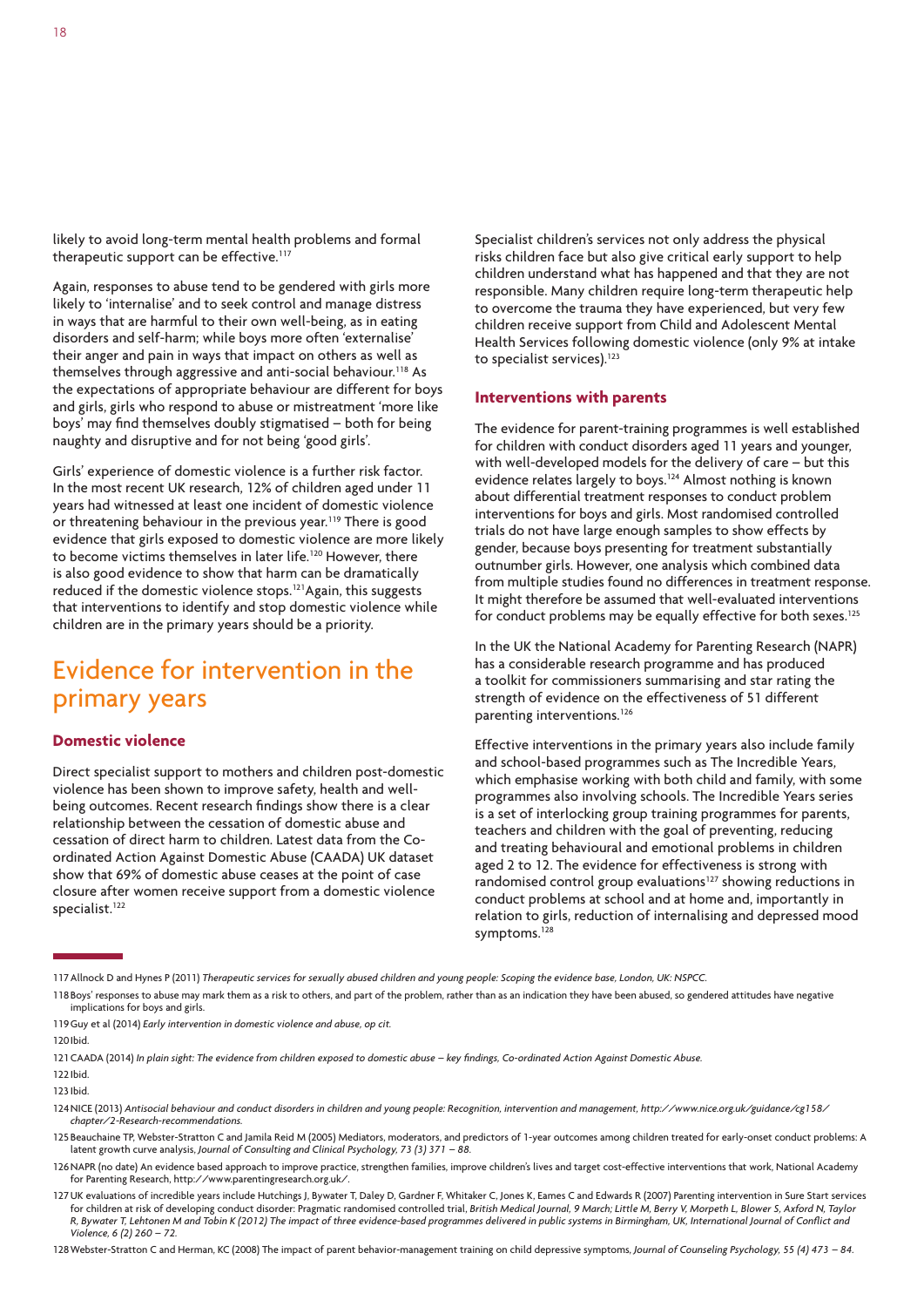Parent–child interaction therapy has been developed and well evaluated in the US. It is an intervention for children aged 2–12 years (although many of the evaluations have focused on preschool children) and their parents or care-givers. It focuses on decreasing externalised child behaviour problems, increasing positive parent behaviours, and improving the quality of the parent–child relationship. It teaches parents' traditional playtherapy skills to improve parent–child interactions and problemsolving skills to manage new problems. Parents are taught and practise communication skills and behaviour management with their children in a playroom while coached by therapists.

The Raising Healthy Children programme, an elementary-schoolbased intervention, is designed to improve family bonding with the school while also building children's competencies for resisting risk.129 Long-term results from the Seattle Social Development Project showed positive programme effects:

- There were improvements in school bonding and achievement and reductions in grade repetition, lifetime violence and heavy alcohol use at age 18.
- There was improved positive functioning in school and/ or work, more high school graduates, better emotional and mental health, fewer with criminal records, fewer involved in selling drugs, and fewer females who had been pregnant or had given birth by age 21.
- There was improved educational and economic attainment, improved mental health and reduced lifetime sexually transmitted infections, but no significant effects on crime or drug use at ages 24 and 27.130

As already noted, evaluations of initiatives such as these often provide scant information on gender differences. However, this long-term follow up of the Raising Healthy Children programme showed that the programme was particularly effective for girls, who had significantly higher increases in pro-social skills than boys.

#### **School-based interventions**

A universal primary-school-based intervention promoting emotional and social competencies and reducing aggression and behaviour problems in elementary-school-aged children is the Promoting Alternative Thinking Strategies (PATHS) curriculum. PATHS is designed to be taught two to three times per week across the primary years with daily activities to support behaviour. Multiple high-quality evaluations of PATHS conducted since the early 1980s have shown positive results including a lower rate of conduct problems and externalising behaviours; lower internalising scores and depression; improvements in social problem solving, emotional understanding and self-control; better ability to resolve peer conflicts; and greater empathy for others.131 There is also high-quality evidence that the classroom management strategy Good Behaviour Game decreases disruptive behaviour; this may be combined with an enhanced academic curriculum.<sup>132</sup>

Most of the above interventions and their evaluations emanate from the US, although some of the parent-training programmes and PATHS have been evaluated in the UK too. Most UK programmes have not been subjected to the same level of evaluation, but this does not mean they are not positive interventions. Examples of support to children in the primary years include school-based initiatives to promote emotional well-being such as nurture groups for children with social, emotional, behavioural and learning difficulties. Although the first groups were established over 30 years ago, growth in the number of nurture groups in the UK has been exponential over the past ten years. A national study found statistically significant improvements in social, emotional and behavioural functioning for nurture group pupils. This study suggested that nurture groups are a highly promising form of provision.133 Another example is support to primary aged children provided in some schools by Place2Be, which provides an open access lunchtime drop-in service with a counsellor open to all pupils in the school, and weekly counselling for those with higher levels of need. Place2Be's impact reports show that there is a higher take-up of their support by girls.<sup>134</sup>

#### Section 3: The teenage years

The early teenage years are a critical point of transition for girls. It is a time of considerable change as they move from primary to secondary school, usually developing an extended peer group, increasing their independence and experiencing the physical and emotional changes associated with puberty. This can be a positive and exciting time, but if girls are already experiencing problems in the family and/or school, issues frequently come to a head.

This time of transition can be difficult even for girls who have relatively few risk factors in their lives. As well as coping with

<sup>129</sup>Catalano RF, Mazza JJ, Harachi TW, Abbott RD, Haggerty KP and Fleming CB (2003) Raising healthy children through enhancing social development in elementary school: Results after 1.5 years, *Journal of School Psychology, 41 (2) 143 – 64.*

<sup>130</sup>Hawkins JD, Kosterman R, Catalano RF, Hill KG and Abbott RD (2008) Effects of social development interventions in childhood 15 years later, *Archives of Pediatrics & Adolescent Medicine, 162 (12) 1133 – 41.*

<sup>131</sup>UK evaluations of PATH include Curtis C and Norgate R (2007) An evaluation of the promoting alternative thinking strategies curriculum at key stage 1, *Educational Psychology in Practice, 23 33 – 44; Little et al (2012) The impact of three evidence-based programmes delivered in public systems in Birmingham, op cit.*

<sup>132</sup>Lee S, Aos S, Drake E, Penucci A, Miller M and Anderson L (2012) *Return on investment: Evidence-based options to improve statewide outcomes, April 2012 update, http://www.wsipp.* wa.gov/rptfiles/12-04-1201.pdf; Bradshaw CP, Zmuda J, Kellam S and Ialongo N (2009) Longitudinal impact of two universal preventive interventions in first grade on educational *outcomes in high school, Journal of Educational Psychology, 101 (4) 926 – 37.*

<sup>133</sup>Cooper P and Whitebread D (2007) The effectiveness of nurture groups on student progress: Evidence from a national research study, *Emotional and Behavioural Difficulties, 12 (3) 171 – 90.*

<sup>134</sup>Lee RC, Tiley CE and White JE (2009) The Place2Be: Measuring the effectiveness of a primary school-based therapeutic intervention in England and Scotland, *Counselling and Psychotherapy Research, 9 (3), http://www.place2be.org.uk/impact-evidence/research-publications/.*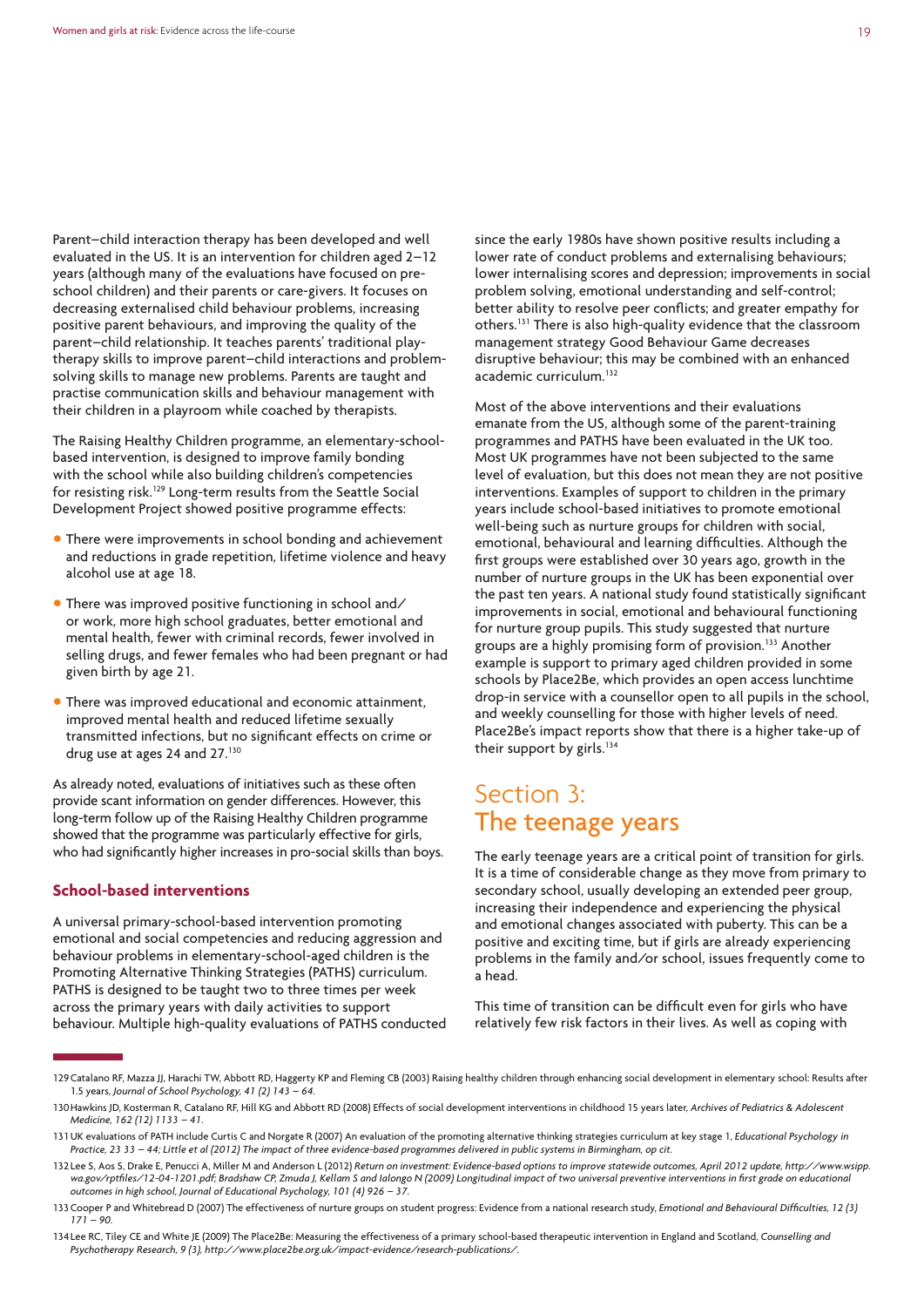the challenges of a new and bigger school, and the changes in relationships with parents associated with greater independence and separation, girls in the early teens have to negotiate new ways of relating to peers of both sexes. They often begin to experience more pressure to comply with gender roles; they become more concerned with how women are 'supposed to behave' and with their own physical and sexual attractiveness. Although research shows that self-esteem decreases for both sexes after the primary years, the drop is more dramatic for girls. Compared with boys of the same age, adolescent girls are more anxious and stressed, suffer from increased depression, and experience more body dissatisfaction and distress over their looks.135 Some studies suggest girls who experience early puberty may face particular risks due to alienation from their peers and the premature expectations of others.<sup>136</sup>

Friendships between girls of this age can be a major source of strength and support, but they can also be a source of hurt and confusion. Peer pressure can tip over into bullying behaviour. Studies suggest that bullying tends to peak during the early teens,<sup>137</sup> with girls particularly susceptible to verbal and emotional bullying (e.g. isolating the victim from the friendship group).138 While much of this bullying goes on in school, the increase in cyber-bullying (bullying via social media, mobile phone and so on) means that it frequently extends well beyond the school walls.<sup>139</sup>

At this age girls can be particularly vulnerable to sexual harassment and abuse from boys within their year group and older. This commonly includes 'sexting' (e.g. boys soliciting intimate pictures of girls via text).<sup>140</sup> They can feel pressured into getting involved in relationships without having the confidence to negotiate how they are conducted. A UK study of intimate teenage relationships found that a third of teenage girls suffered an unwanted sexual act and 25% of girls and 18% of boys had experienced some form of physical partner violence. Girls reported greater incidence rates for all forms of violence, experienced violence more frequently and described a greater level of negative impacts on their welfare than boys. The research found that associated factors – for experiencing and instigating teenage partner violence – included previous

experiences of abuse and neglect, domestic violence in the family and aggressive peer networks. When girls had an older partner, and especially a 'much older' partner, they were likely to experience the highest levels of victimisation. Girls with a history of family violence had an increased likelihood of having an older partner. Overall, 75% of girls with a 'much older' partner experienced physical violence, 80% emotional violence and 75% sexual violence.<sup>141</sup>

Evidence suggests that girls who already have a number of risk factors in their lives reach a 'breaking point' between the ages of 12 and 14.<sup>142</sup> It is at this age that underlying vulnerability factors (childhood abuse and neglect, domestic violence, parental mental health and substance use, and family breakdown) meet a constellation of immediate risk factors, such as those outlined above. A study of girls in the US youth justice system found that this was the age at which girls were most likely to report becoming sexually active, first being sexually assaulted, beginning to use alcohol and drugs, running away and being suspended from school for the first time.<sup>143</sup> It is also during the early teens that girls are most likely to start offending (the peak age for offending behaviour for girls is 15).<sup>144</sup>

Mental health problems are more likely to become apparent during the early teens. Risks to mental health in adolescence are similar to those earlier in childhood and include family violence or conflict, negative life events, and lack of a sense of connection to school. There has been an increase in the proportion of young people reporting frequent feelings of depression or anxiety. This figure doubled between the mid-1980s and the mid-2000s. For boys aged 15–16, rates increased from approximately 1 in 30 to 2 in 30. For girls they increased from approximately 1 in 10 to 2 in 10.<sup>145</sup> The Nuffield Foundation's otherwise excellent briefings on time-trends in adolescent well-being has little analysis of gender or the potential for different impacts of social change on the well-being of young men and young women.<sup>146</sup>

The onset of substance misuse typically occurs during the teenage years. Young people with family problems or who have behavioural difficulties are more likely to engage in substance misuse, which may be reinforced by peer pressure. In addition

136Berkout O et al (2011) Mean girls and bad boys: Recent research on gender differences in conduct disorder, *Journal of Aggression and Violent Behavior, 16 503 – 11.*

138Stassen Berger K (2007) Update on bullying at school: Science forgotten?, *Developmental Review, 27 90 – 126.*

141Barter C, McCarry M, Berridge D and Evans K (2009) *Partner exploitation and violence in teenage intimate relationships, London, UK: NSPCC.*

142Acoca L (1999) Investing in girls, a 21st century strategy, *Juvenile Justice, 6 (1) 3 – 12.*

143Ibid.

146Hagell A (2012) *Changing adolescence: Social trends and mental health, Bristol, UK: Policy Press; Hagell A (2012) Changing adolescence: Introducing the final report; Nuffield Foundation (2009) Time trends in adolescent well-being: Update December 2009, Nuffield Foundation, http://www.nuffieldfoundation.org/sites/default/files/Time%20trends%20 in%20adolescent%20well-being%202009%20update.pdf.*

<sup>135</sup>American Psychological Association (no date) *Beyond appearance: A new look at adolescent girls, https://www.apa.org/pi/families/resources/adolescent-girls.aspx.*

<sup>137</sup>Pepler D, Craig W, Yuile A and Connolly J (2004) Girls who bully: A developmental and relational perspective, in M Putallaz and KL Bierman (eds), *Aggression, antisocial behavior, and violence among girls: A developmental perspective, New York, US: Guildford.*

<sup>139</sup>Smith PK, Mahdavi J, Carvalho M, Fisher S, Russell S and Tippett N (2008) Cyberbullying: Its nature and impact in secondary school pupils, *Journal of Child Psychology and Psychiatry, 49 376 – 85.*

<sup>140</sup>Phippen A (2012) *Sexting: An exploration of practices, attitudes and influences, London, UK: NSPCC, http://www.nspcc.org.uk/Inform/resourcesforprofessionals/sexualabuse/sextingpdf\_wdf93254.pdf.*

<sup>144</sup>Ministry of Justice and Youth Justice Board (2014) *Youth Justice Statistics 2012/13 England and Wales,* www.gov.uk/government/publications/youth-justice-statistics.

<sup>145</sup>Collishaw S, Maughan B, Natarajan L and Pickles A (2010) Trends in adolescent emotional problems in England: A comparison of two national cohorts twenty years apart, *Journal of Child Psychology and Psychiatry, 51 (8) 885 – 94.*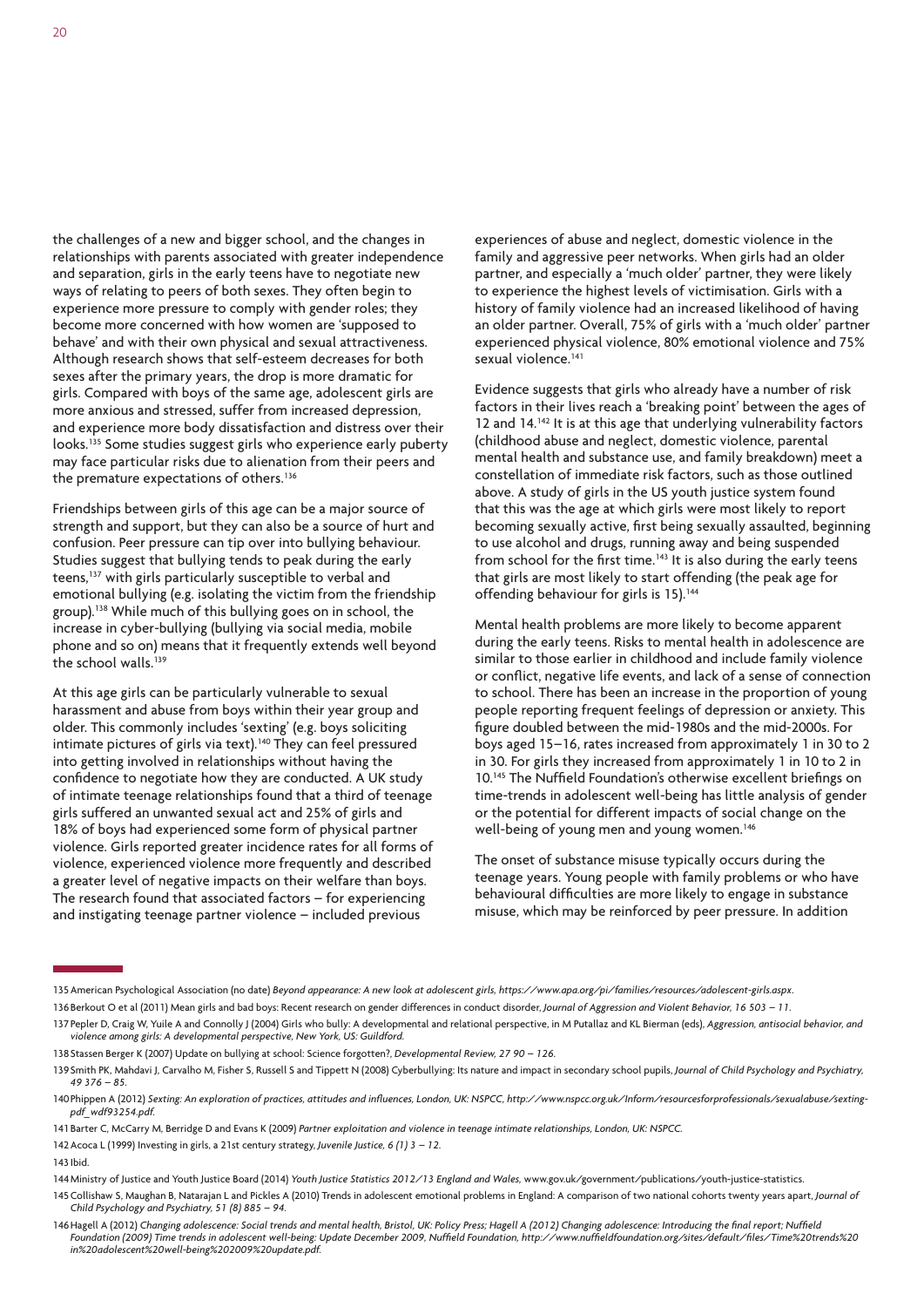to the risks to health, substance use in adolescence is linked to lower educational outcomes, more risky sexual behaviour and heightened violence.<sup>147</sup>

Outcomes for girls who displayed severe adolescent behavioural problems (or conduct disorder) are significantly poorer than those of other girls. An analysis of longitudinal data showed these young women had higher rates of physical health problems, suicide and mortality. This analysis found that 46.3% of the girls with conduct disorder were pregnant by age 21, compared with 18.1% of the healthy, 30% of the depressed and 23% of the anxious girls.<sup>148</sup> Another study followed up girls with conduct disorder for two to four years after they were discharged from an in-patient unit; it noted that 6% of the girls died violently – a vastly higher proportion than the normal rate for girls their age, which was only 0.034%.<sup>149</sup>

If girls become disengaged from education, begin to run away from home and perhaps enter the care system, they can rapidly face multiple risks. They can become disconnected from the majority of their peers, from normal routines and from the prospect of college and employment. They are at higher risk of meeting adults involved in drugs and crime who may offer somewhere to be and a sense of acceptance and belonging. This may result in being propelled into a premature adulthood with the associated risks of sexual exploitation and/or being drawn into gangs.150

In recent years, there has been an upsurge of policy concern about gangs in general (particularly following the riots in the UK of August 2011<sup>151</sup>) and the role of girls in gangs, in particular. As a recent report from the Centre for Mental Health acknowledges, we still know little about how many girls are involved in gangs, the extent of the problems they face, or how best to tackle this issue.<sup>152</sup> More is known about risk factors for gang involvement; they include family breakdown, domestic violence in the home, a lack of positive role models and low self-esteem. Girls may get involved in gangs through relationships with male gang members; they may be attracted to the 'bad boy' image of gangs and be drawn in by the excitement, financial benefits and

sense of belonging and protection gangs can provide. A recent study of girls disclosing gang involvement entering the youth justice system found they were more likely to have had early behavioural problems, multiple needs and a parent in prison than other girls involved in the youth justice system.<sup>153</sup> US research has noted links between low levels of self-esteem in girls and gang involvement whereas low self-esteem appeared to protect males from joining gangs.154 Studies have explored the different roles that girls can play in criminal gangs; although these vary, it is clear that gangs present a major risk for violence and sexual exploitation for many girls and young women.<sup>155</sup> Girls in gangs operate within a massively male-dominated context but that does not mean that they do not have some agency within gangs. As Carlene Firmin points out, one of the greatest challenges of intervening with girls in gangs is to reconcile the idea that many will have both victimised others as well as been victimised themselves, so those working with them need to seek to reduce the risk that they face and the risk that they pose.<sup>156</sup>

Interventions intended to protect girls at risk can be experienced as punitive and unhelpful. Most of the children placed in secure accommodation on welfare grounds are girls, especially those who have repeatedly run away from home or institutional care.<sup>157</sup>

Girls do not fare well in youth justice systems designed around young men (nor do many vulnerable young men). Girls often develop internalising disorders (e.g. depression, anxiety) that are easily overlooked and ultimately untreated. Without appropriate treatment, they are locked in a cycle of depression, self-destructive behaviour and delinquency – each feeding the other and increasing a girl's sense of shame and self-blame. Further, girls and young women who express their sadness and anger overtly and exhibit disruptive behaviours may incur inappropriate responses by staff, who misinterpret them as manipulative or delinquent. In response to these behaviours, they may be placed in restrictive settings, which may be retraumatising for previously abused girls.158

http://www.natcen.ac.uk/media/769712/the%20august%20riots%20in%20england%20web.pdf

155Beckett et al (2013) It's wrong, op cit.

156Firmin C (2013) Criminal gangs, op cit.

<sup>147</sup>World Health Organization (2012) Risks to mental health, op cit.

<sup>148</sup>Bardone AM, Moffitt TE, Caspi A, Dickson N, Stanton WR and Silva PA (1998) Adult physical health outcomes of adolescent girls with conduct disorder, depression, and anxiety, *Journal of the American Academy of Child and Adolescent Psychiatry, 37 594 – 601.*

<sup>149</sup>Pajer KA (1998) What happens to 'bad' girls? A review of the adult outcomes of antisocial adolescent girls, *American Journal of Psychiatry, 155 862 – 70.*

<sup>150</sup>Beckett H et al (2013) It's wrong… but you get used to it: A qualitative study of gang-associated sexual violence towards, and exploitation of, young people in England, Office of the Children's Commissioner.

<sup>151</sup>Morrell G, Scott S, McNeish D & Webster S (2011) *Understanding young people's involvement in the August riots, NatCen/Cabinet Office*

<sup>152</sup>Khan L, Bryce H, Saunders A and Plumtree A (2013) *A need to belong: What leads girls to join gangs, London, UK: Centre for Mental Health.* 153Ibid.

<sup>154</sup>Esbenson F and Deschanes EP (1998) A multisite examination of youth gang membership: Does gender matter?, *Criminology, 36 729 – 828.*

<sup>157</sup>Goldson B and Jamieson J (2002) Youth crime, the 'parenting deficit' and state intervention: A contextual critique, *Youth Justice, 2 82.*

<sup>158</sup>Veysey BM (2003) Adolescent girls with mental health disorders involved with the juvenile justice system, National Center for Mental Health and Juvenile Justice, http://www. ncmhjj.com/wp-content/uploads/2013/07/2003\_Adolescent-Girls-with-Mental-Health-Disorders.pdf.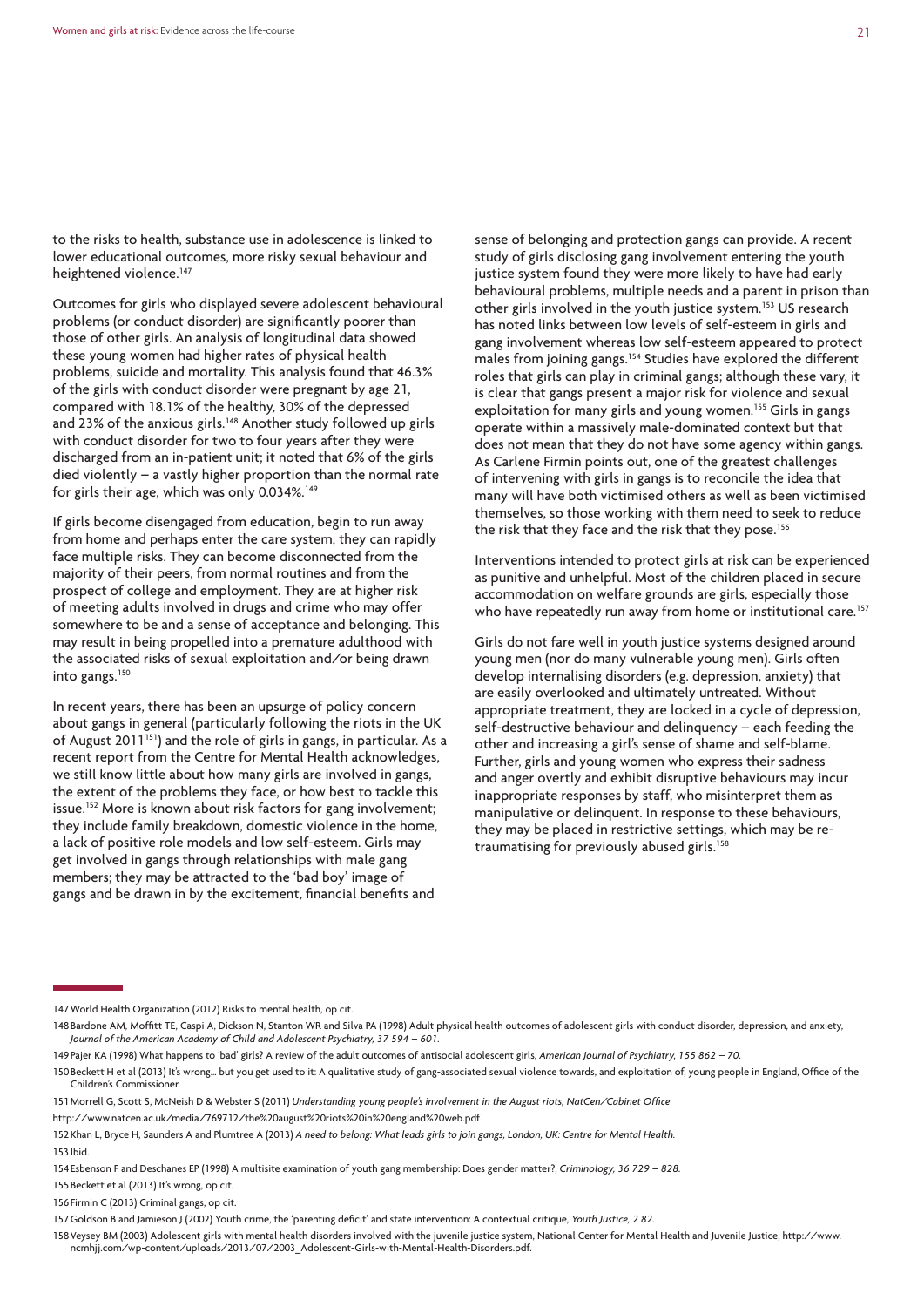### Effective interventions in the teens

While the early teens may trigger a 'breaking point' for girls at risk, this life-stage also offers opportunities to intervene positively to divert them from the most serious risks. At this age some girls may actively seek help or be more open to support than older teenagers or adult women are, when negative life patterns have become more established. Interventions to prevent disengagement from school, deter girls from going missing and maintain relationships either in their families or in stable alternative placements are particularly important.<sup>159</sup>

The literature suggests that effective work with teenage girls has a number of essential elements: there is a safe, nurturing, girlonly environment; there is an emphasis on positive relationships and relational safety; it addresses risks alongside strengths in the context of girls' lived experience; it promotes a positive version of girl or womanhood; and it incorporates work with families.<sup>160</sup>

#### **Mental health**

During this life-stage girls at risk may show signs of emotional or psychological harm so mental health support is important. Interventions may be preventive (e.g. universal mental health promotion programmes often delivered in schools) or targeted at young people already exhibiting difficulties.

There have been a number of reviews of the evidence for interventions to promote young people's mental health.<sup>161</sup> These demonstrate that school-based programmes that adopt a whole-school approach and are aimed at the promotion of mental health as opposed to the prevention of mental illness are effective.<sup>162</sup> The analysis of these programmes tends not to differentiate by gender.

The overriding problem for young people experiencing mental health difficulties is that there are few appropriate, easily accessible services which are able to intervene when there are early signs of problems.<sup>163</sup> There is also a lack of appropriate crisis services for young people who – not infrequently, and apparently increasingly – are admitted to adult in-patient

units. In February 2014 freedom of information requests found that 350 under-18s have been admitted to adult mental health wards in the previous year – despite a Department of Health commitment to ending the practice by 2010. This is a particularly important issue for young women as there are very few womenonly wards and considerable evidence that mixed acute wards can be frightening and unsafe for adult women.<sup>164</sup>

It is not easy for most young people to access advice, counselling or support. Youth services and voluntary organisations have been reduced or closed in recent years, provision in schools is patchy: Young Minds lists only half a dozen specialist services on its website.165 In December 2013 the Children & Young People's Mental Health Coalition reported that 2 in 3 joint strategic needs assessments did not specifically address children and young people's mental health. It called for the Department of Health to commission a new national survey of child and adolescent mental health to establish the prevalence of mental health needs in this group (the last one was conducted in 2004) and to report findings in relation to five-year age bands to allow services to be commissioned based on children and young people's developmental needs 166.

There is again little evidence differentiated by gender about specific interventions to support young people experiencing mental health difficulties. Difficulties such as self-harm, eating disorders and depression often co-occur in girls at risk and may have their roots in earlier trauma. Treatment should therefore be holistic. Dialectical behaviour therapy adapted for adolescents (DBT-A) has been identified as a promising approach.<sup>167</sup>

Comprehensive programmes addressing multiple risks, including multi-dimensional treatment foster care,168 and multi-systemic and functional family therapies, have been found to be effective for young men and women at risk.<sup>169</sup>

#### **Offending**

The peak age of girls offending is 15; 80% of girls who offend have 'criminal careers' lasting less than 12 months. However, identifying the 2 in 10 first offending girls who are at risk of ongoing involvement in crime should be a priority at this

168NREPP (2014) Multidimensional Treatment Foster Care (MTFC), National Registry of Evidence-based Programs and Practices, http://nrepp.samhsa.gov/ViewIntervention.aspx?id=48. 169See Blueprints (2014) Multidimensional Treatment Foster Care (MTFC), http://www.blueprintsprograms.com/factSheet.php?pid=632667547e7cd3e0466547863e1207a8c0c0c549;

NICE (2013) *Antisocial behaviour and conduct disorders in children and young people, op cit.*

<sup>159</sup>Scott S and Harris J (2006) *Missing in London: Meeting the needs of young people who run away, Barkingside, UK: Barnardo's.*

<sup>160</sup>Khan et al (2013) *A need to belong, op cit; Batchelor SA (2005)* 'Prove me the bam!': victimization and agency in the lives of young women who commit violent offences, *Probation Journal, 52 (4) 358 – 75.*

<sup>161</sup>Tennant R, Goens C, Barlow J, Day C and Stewart-Brown S (2007) A systematic review of reviews of interventions to promote mental health and prevent mental health problems in children and young people, *Journal of Public Mental Health, 6 (1) 25 – 32.*

<sup>162</sup>Wells J, Barlow J and Stewart-Brown S (2002) *A systematic review of universal approaches to mental health promotion in schools, Oxford, UK: Health Services Research Unit.*

<sup>163</sup>Murphy M and Fonaghy P (2012) Mental health problems in children and young people, in CM Officer (ed), *Our children deserve better: Prevention pays, London, UK: Department of Health; Patel V, Flisher A, Hetrick S and McGorry P (2007) Mental health of young people: A global public-health challenge, The Lancet, 369 (9569), 1302 – 13.*

<sup>164</sup>Mezey G et al (2005) Safety of women in mixed-sex and single-sex medium secure units: Staff and patient perceptions, *British Journal of Psychiatry, 187 579 – 82.* 165See http://www.youngminds.org.uk/.

<sup>166</sup>Oliva L and Lavis P (2013) Overlooked and forgotten: A review of how well children and young people's mental health is being prioritised in the current commissioning landscape, Children and Young People's Mental Health Coalition, http://www.cypmhc.org.uk/resources/overlooked\_and\_forgotten\_full\_report/.

<sup>167</sup>Macpherson H et al (2013) Dialectical behaviour therapy for adolescents: Theory, treatment, adaptations and empirical outcomes, *Clinical Child and Psychology Review, 16 (1) 59 – 80.*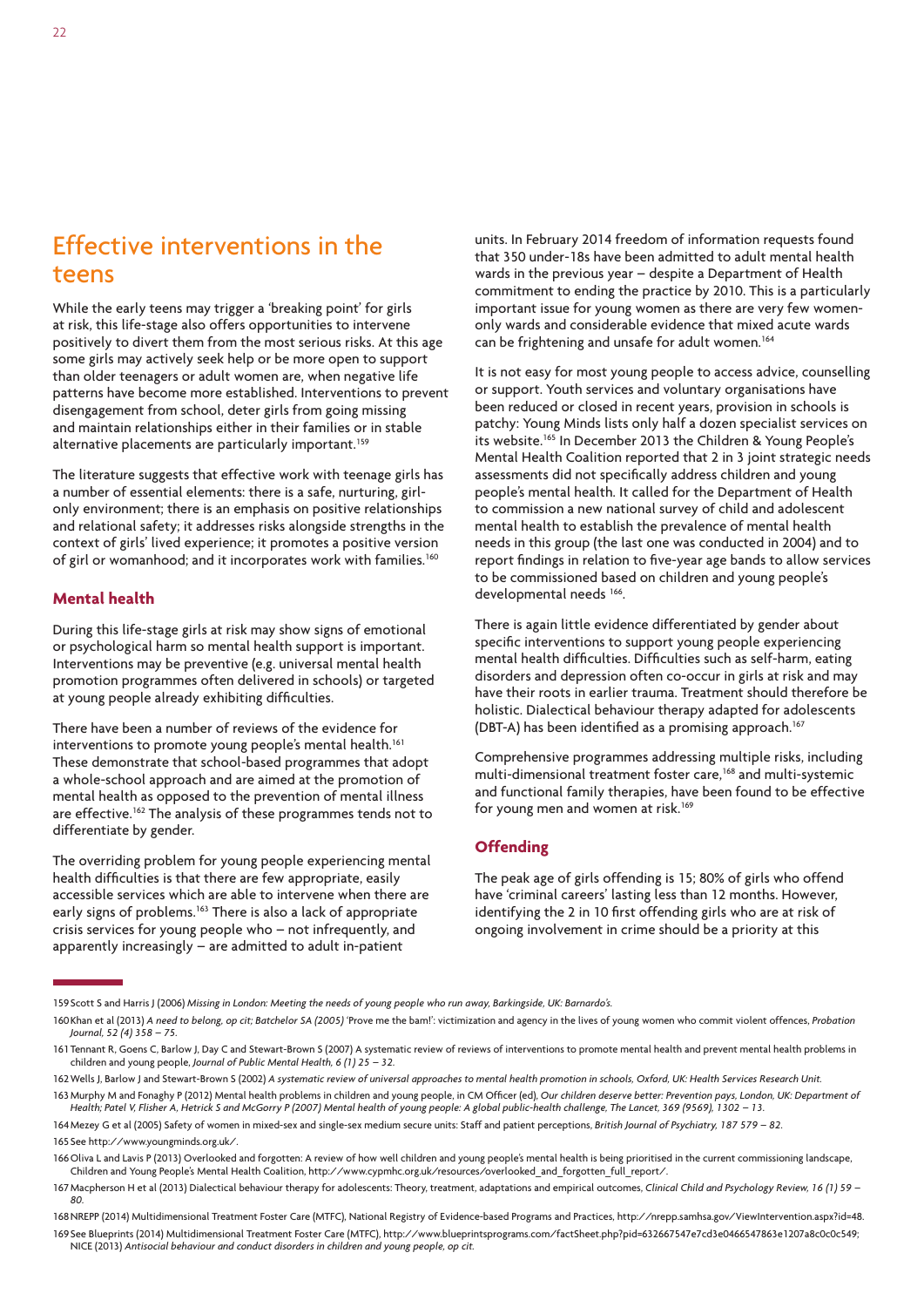life-stage, although there is limited firm evidence on why the majority of girls desist from offending but some do not.<sup>170</sup>

A number of programmes aim to prevent offending. Again, a lot of the most robust evaluative evidence comes from the US. Some school-based programmes aimed at preventing offending and improving outcomes for high risk groups have been found to be effective:

- **LifeSkills Training (LST):** a classroom-based universal prevention programme designed to prevent adolescent tobacco, alcohol, marijuana use and violence. Three major programme components teach students personal self-management skills, social skills and information and resistance skills specifically related to drug use. Across several studies, the intervention group showed significantly greater improvement than the control group in life skills knowledge, substance use knowledge, and perceived adult substance use, both at short-term and longer-term follow-ups.171
- **Positive Action (PA):** a school-based programme that includes school-wide culture change and an intensive curriculum on thoughts, actions and feelings. The programme is designed to reinforce the classroom curriculum by coordinating the efforts of the entire school in the practice and reinforcement of positive actions.172

The evaluations of these programmes have little to say on gender differences. However, there is evidence of promising genderspecific practice with girls at risk in this age group. This includes:

- **PACE:** a programme providing 17 centres across the US for girls, combining education and social support for girls at risk. PACE uses a holistic, strength-based and asset building model specifically responsive to the needs of girls, and reports positive results in preventing girls from entering the juvenile justice system.<sup>173</sup>
- **Big Brothers Big Sisters of America:** a community mentoring programme, which matches a volunteer adult mentor to a child, with the expectation that a caring and supportive relationship will develop. Evaluations have reported positive outcomes including reduced take-up of drug and alcohol use and reductions in truancy. Some gender and race differences

have been reported: the programme has greater effects on school attendance for girls and on academic outcomes for Black and minority ethnic girls. UK mentoring schemes include Big Sisters,<sup>174</sup> based in Manchester, and The Girls Network<sup>175</sup> (though these have not been subject to evaluation).

Gender-responsiveness requires services to create adequate programme space for girls on a par with what is currently available for boys. Generic services should be strengthened by providing treatment and care that is sensitive to girls' experiences, styles of communication, need for empowering relationships, and common presenting problems. Few agencies have developed girls' only programmes, but the research suggests that this alternative may produce the best results, especially for girls with histories of physical or sexual abuse.<sup>176</sup> Genderspecific programmes aimed at reducing reoffending in girls have shown positive effects on other outcomes such as education, employment, relationships with family and friends, self-esteem, self-efficacy and other social-psychological outcomes (e.g. selfawareness, body image, social development) that may empower girls and improve their overall quality of life.<sup>177</sup>

#### **Violence and abuse**

In recent years there has been an expansion of programmes (usually school-based) aimed at preventing interpersonal violence and promoting healthy relationships. A NICE review on domestic violence describes two systematic reviews on the effectiveness of such programmes targeting young people.<sup>178</sup> Both highlight major deficiencies in the available evidence, but report that the limited evidence suggests the programmes have positive effects on knowledge and attitudes among young people, although it is unclear whether this results in changes in behaviour.<sup>179</sup> It has also been pointed out that more work is needed to determine the ability of these programmes to sustain change (whether attitudinal or behavioural) over any meaningful period of time.<sup>180</sup>

One US prevention programme has been the subject of a randomised controlled trial.181 Safe Dates is a school-based universal adolescent dating violence prevention programme for 11–18 year olds. It is administered in ten 45–50 minutes sessions and aims to prevent dating violence perpetration by

<sup>170</sup>Gelsthorpe L and Sharpe G (2006) Gender, youth crime and justice, in Goldson B and Muncie J (eds), *Youth crime and justice: Critical issues, London, UK: Sage.* 171Blueprints (2014) Lifeskills Training (LST), http://www.blueprintsprograms.com/factSheet.php?pid=ac3478d69a3c81fa62e60f5c3696165a4e5e6ac4. 172Blueprints (2014) Positive Action Model Program, http://www.blueprintsprograms.com/factSheet.php?pid=58f0744907ea8bd8e0f51e568f1536289ceb40a5.

<sup>173</sup>See http://www.pacecenter.org/.

<sup>174</sup>See http://www.girlsoutloud.org.uk/.

<sup>175</sup>See http://thegirlsnetwork.org.uk/.

<sup>176</sup>Fazell (2008) Mental disorders among adolescents in juvenile detention and correctional facilities, op cit; Smith D and McAcra L (2004) Gender and youth offending: The Edinburgh study of youth transitions; Douglas N and Plugge E (2006) *A health needs assessment for young women in the secure estate, London: Youth Justice Board.*

<sup>177</sup>Zahn M et al (2009) Determining what works for girls in the juvenile justice system: A summary of evaluation evidence, *Crime & Delinquency*, 55 (2).

<sup>178</sup>NICE (2013) *Domestic violence and abuse: Identification and prevention.*

<sup>179</sup>Murray CE and Graybeal J (2007) Methodological review of intimate partner violence prevention research, *Journal of Interpersonal Violence, 22 (10) 1250 – 69; Whitaker DJ, Morrison S, Lindquist C, Hawkins SR, O'Neil JA, Nesius AM, Mathew A and Reese L (2006) A critical review of interventions for the primary prevention of perpetration of partner violence, Aggression and Violent Behaviour, 11 (2) 151 – 66.*

<sup>180</sup>Stanley N (2011) Children experiencing domestic violence: A research review, https://www.safeguardingchildrenbarnsley.com/media/15486/domestic\_violence\_signposts\_ research\_in\_practice -\_july\_2012.pdf

<sup>181</sup>Foshee VA, Bauman KE, Ennett ST, Linder F, Benefield T and Suchindran C (2004) Assessing the long-term effects of the Safe Dates Program and a booster in preventing and reducing adolescent dating violence victimization and perpetration, *American Journal of Public Health, 94 (4) 619 – 24.*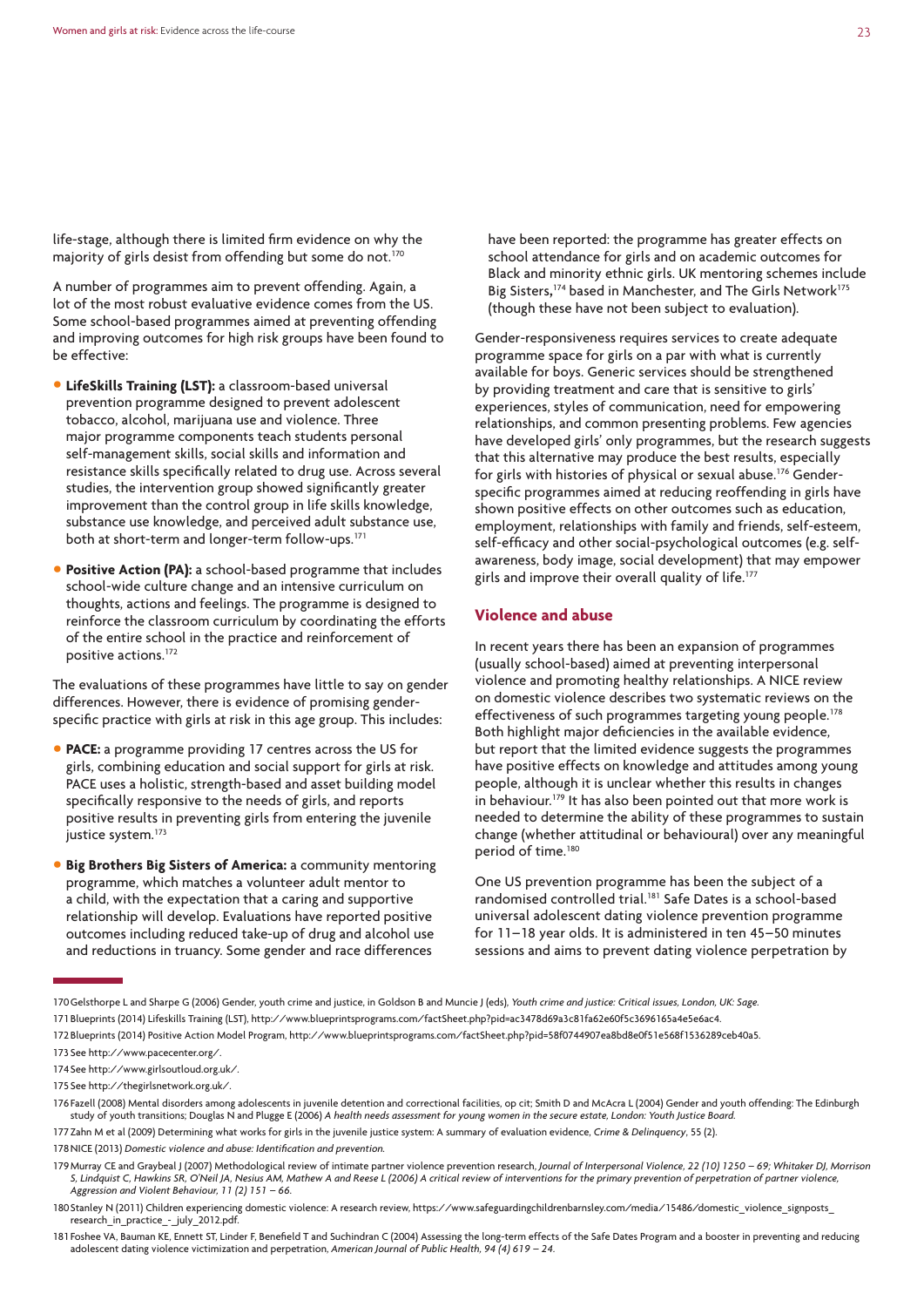changing norms associated with partner violence, decreasing gender stereotyping, and improving conflict management skills. The evaluation found positive attitude changes in regard to dating violence norms, communication skills and responses to anger. At four-year follow up, adolescents who participated in Safe Dates reported significantly less physical and sexual dating violence than those in the control schools. Positive changes in attitudes towards gender stereotyping, conflict resolution skills and awareness of community services were also reported.

A key finding of the Safe Dates evaluation is that there was no positive effect on physical victimisation for those with prior experience as a victim or perpetrator of physical dating violence. This is important because such programmes are often targeted at older teenagers, but research suggests that younger teenagers are already getting involved in relationships and experiencing abuse. The authors of one recent study point out that to reach young people early enough, interventions need to target the under 13s.<sup>182</sup> Research suggests that young people themselves want to receive education on domestic abuse.<sup>18</sup> There are similar programmes in the UK such as those offered by Tender and Rape Crisis Scotland,<sup>184</sup> but although these have been positively evaluated the evidence is not at as high a level.<sup>185</sup> One key difference for most of these programmes is 'dosage' – most UK schools are not able or willing to accommodate an intervention on the scale of Safe Dates.

A report from the Early Intervention Foundation<sup>186</sup> describes some examples of potentially promising approaches (all from the US) for young people who are already identified as at risk of violence and abuse:

- **The Young Parenthood Programme:** a ten-week co-parenting counselling and interpersonal violence prevention programme, to support young couples (first-time mothers, aged 14 to 18 years and their partners) in managing unplanned pregnancy and parenthood, and prevention of violence.<sup>187</sup>
- **Love U2: Communication Smarts** is an early intervention programme for economically and socially disadvantaged youth, aged 11 to 18 years, who are at high risk of relationship violence. The curriculum, in seven modules, addresses healthy and unhealthy relationship patterns, communication and conflict resolution skills, and general problem solving.188

**• Strengthening Relationships:** guided by the social learning theory, this is designed to support parents in developing and maintaining healthy relationships by teaching interpersonal and relationship skills. It is targeted at pregnant and adolescent parents already enrolled in pregnancy, education, and parenting programmes.<sup>189</sup>

#### **Sexual exploitation**

Multiple placements have been shown to increase the risk of sexual exploitation for young women in the care system.<sup>190</sup> Responses to teenage girls who are identified as at risk of exploitation can be experienced as punitive and can be counterproductive, for example the use of secure accommodation.<sup>191</sup>

In the UK there are numerous services for sexually exploited young people, and those at risk, e.g. Safe and Sound, Barnardo's network of projects, and the Empower programme for girls at risk of gang involvement. Although the evaluation evidence is not extensive it suggests that intervention with these young people is feasible and worthwhile. In a two-year evaluation of outcomes for 557 young people (81% of them girls and young women) using ten of its services Barnardo's found that risk of sexual exploitation was significantly reduced – particularly for those young people at the highest risk. Outcomes included reduced missing episodes, improved relations with parents or carers, stable accommodation and increased risk and rights awareness. The core features of the model of practice that were considered to be essential to achieving successful outcomes were providing reliable, intensive relationships with an individual worker; easy to access, safe, pleasant centres; assertive outreach; and advocacy and brokerage in relation to other services.<sup>192</sup>

#### **Teenage pregnancy**

Evidence on the prevention of teenage pregnancy is more equivocal. Teenage pregnancy rates have fallen in recent years but there is little evidence of there being any effective educational interventions to prevent teenage pregnancy, though there are programmes that support teenage mothers.<sup>193</sup>

- 183Mullender A et al (2000) *Children's needs, coping strategies and understanding of woman abuse: End of award report, Swindon, UK: Economic and Social Research Council.* 184See http://www.tender.org.uk; Rape Crisis Scotland (2013) Preventing sexual violence: A resource pack.
- 185McNeish D, Ludvigsen A, Scott S and Webster A (2010) *An evaluation of Tender's healthy relationship education in schools.*

186Guy et al (2014) *Early intervention in domestic violence and abuse, op cit.*

191Creegan C, Scott S and Smith R (2005) *The use of secure accommodation and alternative provisions for sexually exploited young people in Scotland, Barkingside, UK: Barnardo's; O'Neill T (2001) Children in secure accommodation: A gendered exploration of locked institutional care for children in trouble, Jessica Kingsley.*

192Scott S and Skidmore P (2006) *Reducing the risk: Barnardo's support for sexually exploited young people, a two year evaluation, Barkingside, UK: Barnardo's.* 193Asmussen K and Weizel K (2010) *Evaluating the evidence: What works in supporting teenage parents, London, UK: King's College: National Academy of Parenting Research.*

<sup>182</sup>Fox CL, Corr M, Gadd D and Butler I (2014) Young teenagers' experiences of domestic abuse, *Journal of Youth Studies, 17 (4) 510 – 26.*

<sup>187</sup>Florsheim P, McArthur L, Hudak C, Heavin S, and Burrow-Sanchez J (2011) The Young Parenthood Program: A co-parenting counseling program for pregnant adolescents and young expectant fathers, *Journal of Couple and Relationship Therapy, 10 117 – 134, cited in Guy et al (2014) Early intervention in domestic violence and abuse, op cit.*

<sup>188</sup>Antle BF, Sullivan DJ, Dryden A and Karam EA (2011) Healthy relationship education for dating violence prevention among high-risk youth, *Children and Youth Services Review, 33 (1) 173 – 9, cited in Guy et al (2014) Early intervention in domestic violence and abuse, op cit.*

<sup>189</sup>Toews ML, Yazedjian A and Jorgensen D (2011) 'I haven't done nothin' crazy lately:' conflict resolution strategies in adolescent mothers' dating relationships, *Children and Youth Services Review, 33 (1) 180 – 6, cited in Guy et al (2014) Early intervention in domestic violence and abuse, op cit.*

<sup>190</sup>Coy M (2009) 'Moved around like bags of rubbish nobody wants': How multiple placement moves can make young women vulnerable to sexual exploitation, *Child Abuse Review*, 18  $254 - 66$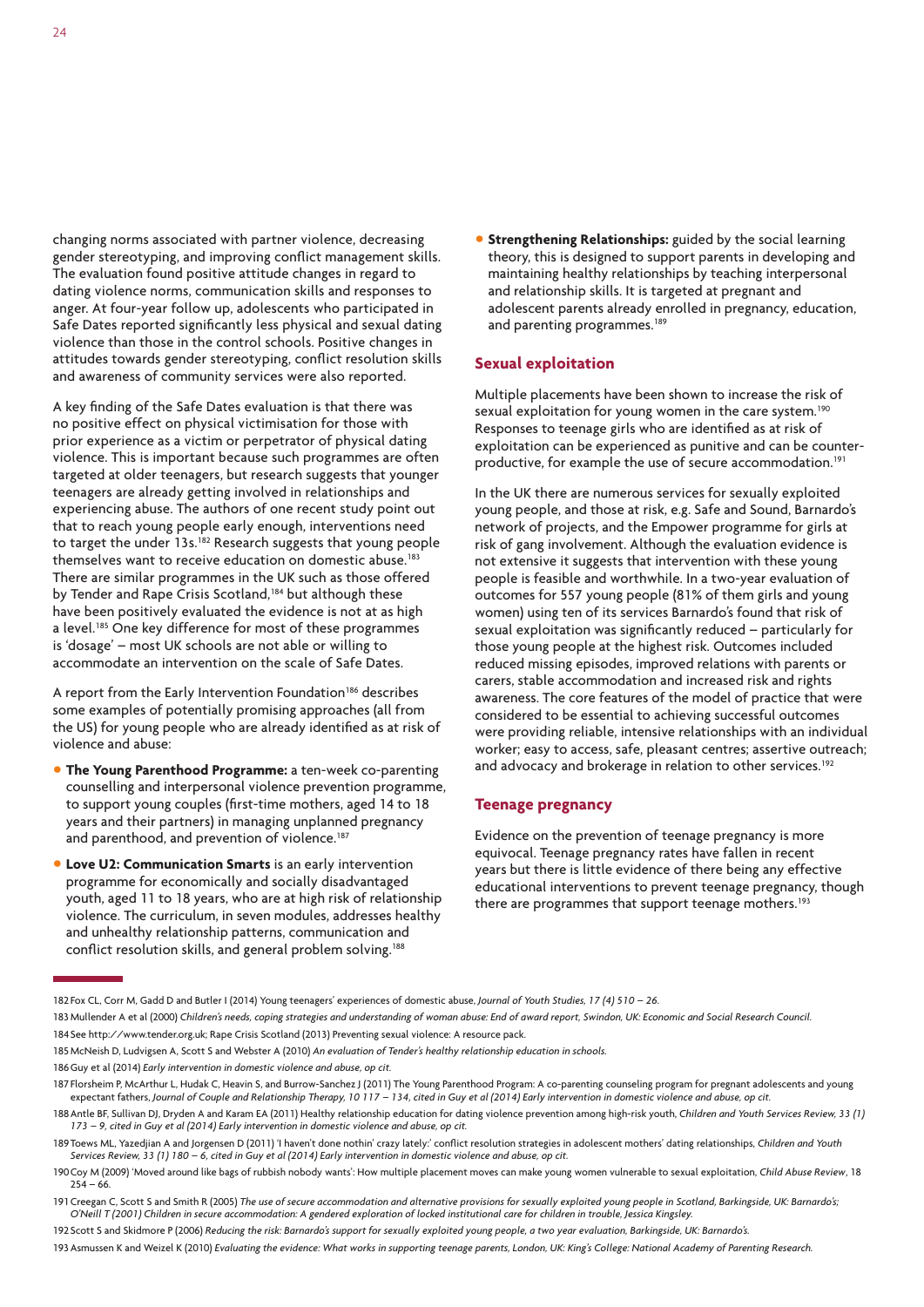Results from the first UK-based systematic evaluation of schoolbased sex and relationship education were published in June 2002. The SHARE (Sexual Health And Relationships) random control trial found that a high-quality, experientially based programme was rated highly by the young people who received it, had a positive impact on knowledge, and reduced the level of reported regret over first sexual intercourse, but had no effects on contraceptive use and sexual behaviour. The results suggest that specific programmes on their own are unlikely to reduce conception rates.<sup>194</sup> This is supported by a Health Development Agency review of reviews, which concluded that the best way to reduce teenage pregnancies and improve sexual health is a multifaceted approach, which offers balanced sex and relationship education that recognises that many young people become sexually active in their teens, and appropriate, accessible confidential services to provide contraception and sexual health services.<sup>195</sup>

A recent randomised control trial of a school-based pregnancy prevention programme in the UK (Teens and Toddlers) enabling possibly at risk girls to spend time each week in a nursery setting and also to participate in a youth development course found no evidence of impact on the primary outcomes of increasing likelihood of contraceptive use and reducing the expectation of becoming a teenage mother. However, the programme was found to have helped prevent low self-esteem one year after it had finished: 15% of teenagers in the intervention group reported low self-esteem, compared with 23% in the control group.<sup>196</sup>

#### Section 4: Into adulthood

As young women enter their late teens they face another period of transition: they leave school, most leave home or care, and they enter the world of work (or worklessness). Young women at risk are those that are most likely to leave school with no qualifications and to become NEET (not in education, employment or training). Disconnected from alternative structures they are more likely to get involved (or further involved) in drug or alcohol misuse and continue to be victims of sexual exploitation. Some get pregnant and become mothers.

Young women who had shown signs of emotional and behavioural difficulties at earlier life-stages will by this point become involved in adult services (as they move from Child and Adolescent Mental Health Services to the adult mental

health system). For young women in transition to adult services, provision also needs to be age-sensitive. As well as being treated inappropriately by services designed to meet the needs of men, young women are frequently thrust into equally inappropriate services geared to adults.<sup>197</sup>

Young women who have been in the care system may be at particular risk if they leave care with little ongoing support and either remain estranged from their families of origin or reconnect with very troubled families. There is an expectation of instant adulthood for care leavers; preparation for independent living is often poor and they have no option of going back home if things go wrong. This leads to a first experience of homelessness or very unstable living circumstances for some young women, which adds to the risk of them becoming dependent on others for accommodation and vulnerable to further exploitation and/or criminality. If young women have continued involvement with the criminal justice system, by this stage the system may have run out of non-custodial options.<sup>198</sup>

The only accessible and acceptable adult roles available to many young women at risk in this age group are those of girlfriend and mother. At this stage of life many at risk young women are parents themselves and either parenting alone or in unsupportive or abusive relationships. The highest prevalence of domestic violence is in the 16–19 age group (11.3%).<sup>199</sup> Where they are in contact with services the focus will often now be on their 'children's needs rather than on their own needs, and this group of young women is at greatest risk of having their children removed from them. On the other hand, there is also evidence that motherhood can be a protective factor – a major transition in a young woman's life that contributes to her turning her life around.<sup>200</sup>

Young women at risk are likely to experience multiple and interrelated difficulties. For example, a high proportion of women involved in street-based prostitution has substance use problems and vice versa. Indeed, drug use and prostitution can be said to be mutually reinforcing. Women who have substance use problems and are involved in prostitution also have high rates of mental health problems, and poor physical health. Risks for these women include assault, sexual health risks, arrest and imprisonment. Stigma also has a significant negative impact on self-esteem and mental health.201

There is growing recognition of the complex needs of women with dual diagnoses of substance abuse and mental health disorders. Research demonstrates that there are high numbers

198Stein M (2006) Research review: Young people leaving care, *Child and Family Social Work, 11 (3) 273 – 9.*

199Guy et al (2014) *Early intervention in domestic violence and abuse, op cit.*

200Alexander C et al (eds) (2010) *Teenage pregnancy – what's the problem?, Tufnell Press.*

<sup>194</sup>Wight D, Raab GM, Henderson M, Abraham C, Buston K et al (2002) The limits of teacher-delivered sex education: Interim behavioural outcomes from a randomised trial, *British Medical Journal, 324 1430.*

<sup>195</sup>Swann C, Bowe K, McCormick G and Kosmin M (2003) Teenage pregnancy and parenthood: A review of reviews, evidence briefing, London, UK: Health Development Agency, www. hda.nhs.uk/evidence.

<sup>196</sup>Bonell C, Maiser R, Speight S et al (2013) Randomized controlled trial of teens and toddlers: A teenage pregnancy prevention intervention combining youth development and voluntary service in a nursery, *Journal of Adolescence, 36 (5)* 859 – 70.

<sup>197</sup>Burman M and Batchelor SA (2009) Between two stools? Responding to young women who offend, *Youth Justice, 9 270.*

<sup>201</sup>DrugScope and AVA (2013) *The challenge of change: Improving services for women involved in prostitution and substance use, DrugScope and Against Violence & Abuse, http://www. drugscope.org.uk/Resources/Drugscope/Documents/PDF/Policy/Challenge%20of%20change\_policy%20briefing.pdf.*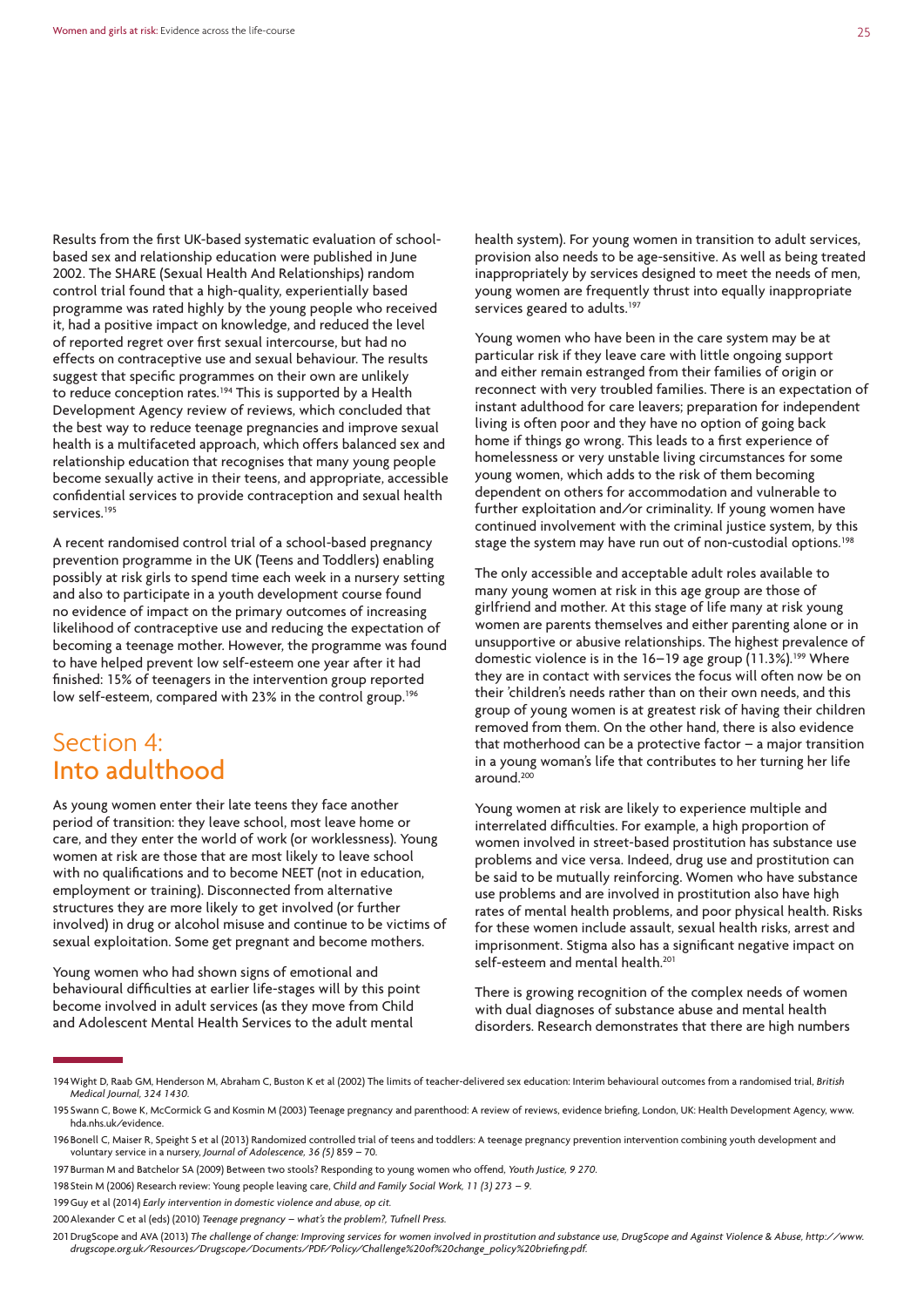of women in substance abuse treatment with histories of sexual and physical abuse, with rates ranging from 66% to 90% of the women entering drug treatment.<sup>202</sup> These women are not well served by the separation between substance abuse and mental health services.<sup>203</sup>

Similar patterns of problems are evident among homeless women. There is a high level of homelessness among streetbased women sex workers.<sup>204</sup> Research in Glasgow found that 44% of women sex workers surveyed had slept rough.205 Another study found that the majority had experienced housing difficulties and this usually led to recurring or continual housing problems.206

The risk factors associated with women becoming homeless and/or involved in street sex work are familiar: research commissioned by Crisis cited housing trends, unemployment and family fragmentation as key structural factors with other risk factors, including experiences of sexual or physical abuse, family disputes and instability, experience of the care system or prison, debt, drug or alcohol misuse, mental health problems, school exclusions and lack of qualifications, poor physical health and a lack of social networks.<sup>207</sup>

Parenting is more of a struggle for women with such multiple difficulties, and many women at risk experience temporary or permanent separation from their children, with the attendant issues of loss, grief, anger, guilt and a sense of failure as mothers. Motherhood is often a route back to contact with social services – but this time in the role as the one posing the risk. This very much colours the engagement and experience of young mothers who have other needs. In the UK over half of women prisoners have young children. Women are nearly always the primary caregivers and are often single mothers. Most children are living with their mothers before the woman's imprisonment and for many it is the first time they have been separated. Most see their mother once a month or less. Only 5% of children stay in their own homes once their mother has been imprisoned.208 Babies and toddlers taken into care in a crisis are likely to move placements – often more than once. The implications for secure attachment are dismal. Sheila Kitzinger has called the enforced separation of mothers and babies 'another form of violence against women and an abuse of children'.<sup>209</sup>

Women offenders, especially those serving short sentences, often have multiple and interrelated emotional, social, economic and health problems. A Home Office study found that 66% of women prisoners were either drug dependent or reported harmful or hazardous levels of drinking in the year prior to custody210 and research by the Women's Policy Unit concluded that half of all women in prison have experienced domestic violence and the majority have experienced some form of abuse, and that this abuse contributes to the risk of offending as well as to drug and alcohol problems, mental health problems and self-harm.<sup>211</sup> Such problems may lead to imprisonment directly, or indirectly through attempts to secure money for drugs by prostitution and theft, or through anti-social behaviour.

Approximately 3,853 women were in prison in England and Wales at the end of June 2013.The average number of female prisoners decreased by around 3% between 2002 and 2012, while the male prison population increased by 24% over the same period.<sup>212</sup>

Certain groups of women are over-represented in UK prisons, including Black British women and foreign national women. In 2010 foreign national prisoners made up 20% of the female prison population. They came from countries such as China, Ghana, Jamaica, Nigeria, Pakistan, Romania, South Africa, Vietnam and Zimbabwe. Research with 103 such women identified 43 as being victims of trafficking; five had entered the country independently, but had then been worked in slavery or servitude like conditions and ten had entered the UK in the hands of agents and been arrested following the theft of their relevant documents by their smugglers. All of those interviewed said that they had been victims of physical and/or emotional abuse, and 24 women had experienced multiple rapes. Many had committed offences under duress or in ignorance, and 31 had made applications for asylum in the UK.<sup>213</sup>

#### Gender in adult life

As we described in Chapter 1, there are powerful expectations of the behaviour and attitudes of men and women, which shape how people experience themselves and are related to by others. Childhood socialisation first encourages girls to take these expectations on board and as they grow up to develop a clearly gendered identity. Common expectations of women often include being 'feminine', deferential, concerned with others'

208Prison Reform Trust (2010) Bromley briefings: Prison fact file.

210Borrill, J., Maden, A., Martin, A., Weaver, T., Stimson, G., Barnes, T., Burnett, R., Miller, S., Briggs, D., Farrell, M (2003). The substance misuse treatment needs of minority prison groups: women, young offenders and ethnic minorities. Home Office, Research and Statistics Directorate: London.

212Prison Population Statistics, Standard Note: SN/SG/4334, 29 July 2013.

<sup>202</sup>Hien D, Cohen L and Campbell C (2005) Is traumatic stress a vulnerability factor for women with substance use disorders?, *Clinical Psychology Review, 25 813 – 33.*

<sup>203</sup>Covington S et al (2008) Evaluation of a trauma-informed and gender-responsive intervention for women in drug treatment, *Journal of Psychoactive Drugs*, 5 387 – 98. 204Davis J (2004) *Off the streets: Tackling homelessness among street based women sex workers, London, UK: Shelter.*

<sup>205</sup>Stewart A (2000) *Where is she tonight? Women, prostitution and homelessness, Glasgow, UK: Rough Sleepers Initiative.*

<sup>206</sup>Hester M and Westmorland N (2004) *Tackling street prostitution: Towards a holistic approach, London, UK: Crime Reduction Project, Home Office.*

<sup>207</sup>Reeve K with Goudie , R & Casey R (2007)Homeless Women: Homelessness Careers, Homelessness Landscapes. London: Crisis http://www.crisis.org.uk/data/files/publications/ Homeless Women Landscapes Aug07.pdf

<sup>209</sup>Kitzinger S (no date) Mothers and babies in prison, http://www.sheilakitzinger.com/Prisons.htm.

<sup>211</sup>Hooper, C-A (2003), Abuse, interventions and women in prison: a literature review, Home Office and Prison Service: London.

<sup>213</sup>Hales L and Gelsthorpe L (2012) *The criminalisation of migrant women, Cambridge, UK: Institute of Criminology, University of Cambridge.*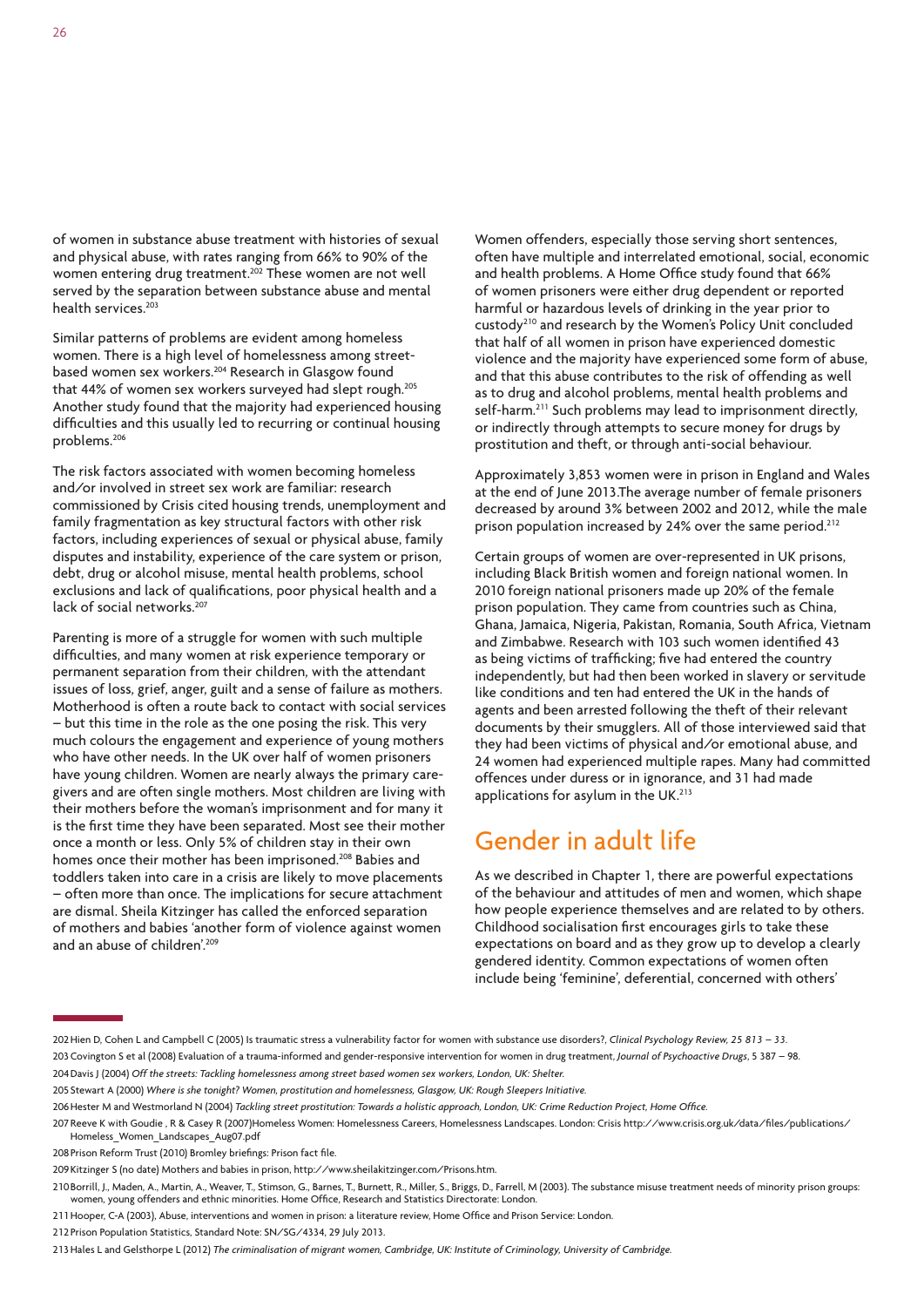feelings, fond of children and animals, and more emotional and less rational than men, and not appearing too clever or competent.

There are implications for women of meeting, or trying to meet, such expectations. These include women not feeling entitled to express their own needs or have them met, finding it difficult to act on their own behalf, being vulnerable to exploitation by others, not being able to express anger directly, and not feeling in control of their lives. There are also implications for women who do not meet, or actively reject, these expectations: they may feel guilt or shame at their 'failure', have poor self-esteem in relation to not being 'a real woman', be excluded or rejected by family and peers, and have to cope with discrimination and harsh judgement by professionals and services.

In addition to the implications of fulfilling, or not fulfilling, such gendered expectations there are specifically unflattering characterisations of at risk women within services they encounter. Research in prisons and mental health services has shown that many staff regard anti-social behaviour as doubly deviant in women. Staff frequently describe the women they work with as difficult, demanding, manipulative, attention seeking, aggressive and lacking in motivation, and contrast them with male prisoners and patients whom they describe as being less troublesome and emotional, and more self-contained and straightforward to deal with.<sup>214</sup>

As women grow older their gendered experience changes. Some find that gendered expectations of their behaviour become less troublesome; some have left earlier violent and abusive relationships behind. Older women often experience themselves as socially 'invisible'. Class and race also determine the nature and experience of ageing, and older Black and minority ethnic women are particularly disadvantaged by the triple jeopardy of ageism, sexism and racism.215

Older women who have experienced long-term mental health problems or who grew up in care will have experienced considerable change in services and may well have a history of trauma directly connected to institutional care or abuse in services.

Ageing brings its own risks of declining health, poverty and social isolation but these are amplified by the accumulation of abuse and risks across a lifetime. A history of abuse, drug or alcohol dependency, homelessness and the fragmentation of family make older women at risk particularly vulnerable to chronic illness, disability and poor mental health.216

#### Service responses and effective interventions

By the time women at risk reach adulthood their lives may well have been on a negative trajectory for some time and opportunities to intervene have either been missed or had a limited impact. On the other hand, as young women encounter adult services for the first time, there is another opportunity to engage with them and to prevent them from becoming entrenched in poor outcomes. (There is emerging evidence from neuro-science that because of the way the brain develops in adolescence, intervention during the teenage years can be particularly effective.217) However, it is also likely that many adolescent women will have developed a serious mistrust of helping professionals who have failed them in the past, so for early adult interventions to be successful some different approaches may be required. Sometimes trauma in adulthood (often very serious domestic violence) coupled with low income has set young women into a crisis trajectory and they encounter services for the first time as adult women.

Whatever adult service they are encountering, young women at risk almost certainly have multiple risk factors in their lives. They may come to the attention of drug services, homelessness services, mental health services or the criminal justice system, but they almost invariably have issues in their lives which cut across all of these. Effective interventions with young women therefore need to be cross-cutting and holistic, and reflect the whole reality of women's lives; adult services have failed to do this in the past.

When women enter services it is often because of something that is wrong with them – their drug use, offending behaviour, prostitution or mental illness – rather than because of what has happened to them, and in the process they are categorised in ways that often render their lived experience invisible. For example, women in prison are not a special category of 'prisoners': they are survivors of child abuse and domestic violence, care leavers and young mothers; some have been sexually exploited and almost all have failed at school. Most of their needs arise directly from their experiences and only services prepared to address such experiences are likely to meet their needs.<sup>218</sup>

When the nature and origins of people's difficulties go unrecognised, services can be re-traumatising rather than helpful. The use of isolation, observation or restraint is liable to trigger intense distress if it is reminiscent of prior abuse. This is particularly true for many women as post-traumatic stress disorder is twice as common in women as men, the difference being largely accounted for by rape – which is one of the highest risks for development of PTSD.<sup>219</sup>

218Scott S (2004) Opening a can of worms? Counselling for survivors in UK women's prisons, *Feminism and Psychology, 14 (2) 256 – 61.*

<sup>214</sup>Williams J, Scott S and Waterhouse S (2001) Mental health services for 'difficult' women, *Feminist Review, 68 89 – 104.* 215Arber S and Ginn J (1991) *Gender and later life, London, UK: Sage.*

<sup>216</sup>Milne A and Williams J (2003) *Women at the crossroads: A literature review of the mental health risks facing women in mid-life, Mental Health Foundation.*

<sup>217</sup>Johnson S, Blum W and Giedd J (2009) Adolescent maturity and the brain: The promise and pitfalls of neuroscience research in adolescent health policy, *Journal Adolescent Health, 45 (3) 216 – 21.*

<sup>219</sup>Spitzberg BH (1999) An analysis of empirical estimates of sexual aggression and victimisation, *Violence and Victims, 14 241 – 60.*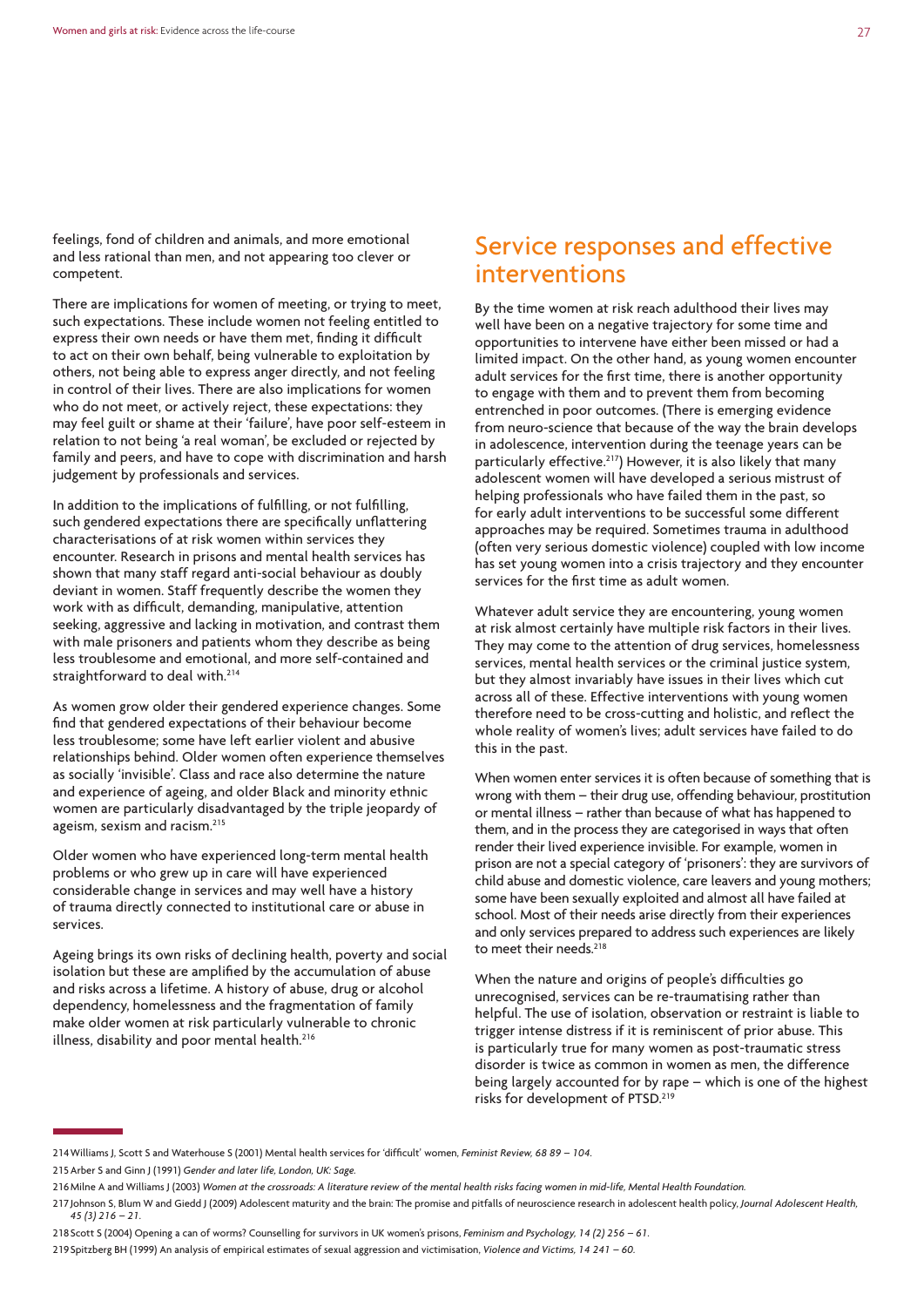Findings from studies carried out over a number of years suggest that mental health and criminal justice workers rarely have training that encourages them to make links between social inequalities and the problems in the lives of those they work with. Few have any training on the effects of sexual or domestic violence or on working with survivors of trauma and abuse.<sup>220</sup> They therefore often fail to recognise the importance of the social context of women's lives. This may lead to women being labelled either as vulnerable victims or as monstrous women, rather than being recognised as struggling survivors of appalling adversity.<sup>221</sup>

Routine enquiry about experiences of violence and abuse in mental health assessments is an essential prerequisite to providing appropriate treatment.222 Lack of training may lead to blaming women for behaviour that is the result of a history of trauma, and increasing the likelihood of placement in secure settings.

Women with multiple problems frequently experience difficulty in accessing the support they need in the community. A chaotic lifestyle and a marginalised status often exacerbate this. When women do access support they do not always find it helpful. Indeed the familiarity and informal support women get from others in a similar situation may feel preferable to the bureaucratic responses of service staff. Making the transition into a more stable life also requires women to develop a new identity and sense of self. Not surprisingly a 'yo-yo' effect, whereby women move in and out of negative situations in an ongoing cycle, is common.<sup>223</sup>

Factors that have been identified as important for services for women involved in prostitution and substance use include providing outreach services and facilitating opportunities for peer support, women-only provision and childcare provision; enhancement of standard programmes to make them more specific to their needs; and integration of provision or strong case management to deal with the full range of issues experienced by women.224 Such accessible community-based support services are increasingly rare. Many have closed down for lack of funding and those that still exist tend to have considerable waiting lists.

Mental health services that work for women are those that are safe, respectful and take their lives and experiences seriously.<sup>225</sup> In recent research with survivors of sexual and domestic violence using many mental health and support services, good services were defined as 'holistic', 'integrated' and 'seamless', and those that gave survivors some genuine control, were not time-limited and managed endings well. At their best services were able to recognise the importance of survivors' relationships and include non-abusive friends and family so they could be helped to understand the issues and support the individual as well. Survivors were positive about having a number of different kinds of support and therapy in both statutory services and voluntary agencies. They emphasised that particular therapeutic approaches mattered much less than that the dynamics and impacts of abuse were understood by staff. Survivor groups were most frequently cited as transformative. Formal therapeutic groups, self-help, drop-ins and psycho-educational groups were praised for the same core elements: providing safe contact with others and helping them understand the commonality of their experiences, inspiring people with what others had achieved while allowing people to move forward at their own pace, and enabling them to support others and 'give something back'.<sup>226</sup>

It has been argued that women are more likely to respond to an 'emotionally intelligent' approach to their needs.<sup>227</sup> Gelsthorpe et al set out 'nine lessons for good practice' with women offenders in the community, including women-only provision; integration with non-offenders; fostering of women's empowerment, self-esteem and problem-solving abilities; holistic and practical services; links with other agencies, especially health, housing and employment; flexibility to allow women to return for 'top up' support; arrangements for personal support on leaving the project; and practical support such as transport and encouragement to re-establish links with children. Projects such as Inspire<sup>228</sup> and Solace Women's Aid,<sup>229</sup> and onestop women's centres such as Anawim<sup>230</sup> and WomenCentre,<sup>231</sup> show promise as they fulfil these principles.

There is very little by way of substantial evidence from evaluation about the effectiveness of models of working or interventions with women at risk in the UK. Specialist services in the women's voluntary sector have rarely had the resources to commission evaluations with a robust methodology and a clear

<sup>220</sup>Scott S and Parry-Crooke G (2001) Gender difference matters, *Mental Health Today, October, 18 – 22.*

<sup>221</sup>Barnes M, Davies A, Guru S, Lewis L and Rogers H (2002) Women-only and women-sensitive mental health services, London, UK: Department of Health.

<sup>222</sup>Read J, Hammersley P and Rudegeair T (2007) Why, when and how to ask about childhood abuse, *Advances in Psychiatric Treatment*, 13 101 – 10.

<sup>223</sup>McNaughton C and Sanders T (2007) Housing andtransitional phases out of 'disordered' lives: The case of leaving homelessness and street sex work, *Housing Studies, 22 (6) 885 – 900.*

<sup>224</sup>DrugScope and AVA (2013) *The challenge of change, op cit.*

<sup>225</sup> Williams J, LeFrancois B and Copperman J (2001) Mental health services that work for women: Survey findings, Canterbury, UK: Tizard Centre, University of Kent.

<sup>226</sup>Scott S and McNaughton-Nicholls C (2014) What do survivors of violence and abuse have to say about mental health services? A briefing for commissioners, London, UK: NatCen.

<sup>227</sup>Covington S (2001) *A woman's journey home: Challenges for female offenders and their children*, Center for Gender & Justice, http://aspe.hhs.gov/hsp/prison2home02/covington. htm; Home Office (2007) *The Corston report, op cit; Gelsthorpe LG, Sharpe S and Roberts J (2007) Provision for women offenders in the community, London, UK: Fawcett Society.* 228Easton H and Matthews R (2012) Evaluation of the Inspire Women's Project.

<sup>229</sup>Kelly L, Sharp N and Klein R (2014) *Finding the cost of freedom, London, UK: Child & Woman Abuse Studies Unit, London Metropolitan University, http://cwasu.org/filedown. asp?file=Finding-the-Costs-of-Freedom-Executive-Summary(1).pdf.*

<sup>230</sup>Doal J (2008) How Corston style 'one stop shop' women's centres can be rolled out nationally including an action plan based upon the experience of Anawim, http://www.anawim. co.uk/documents/Rolling\_out\_Womens\_Centres\_Based\_on\_Anawim.

<sup>231</sup>Duffy S and Hyde C (2011) *Women at the centre: Innovation in community, Sheffield, UK: Centre for Welfare Reform.*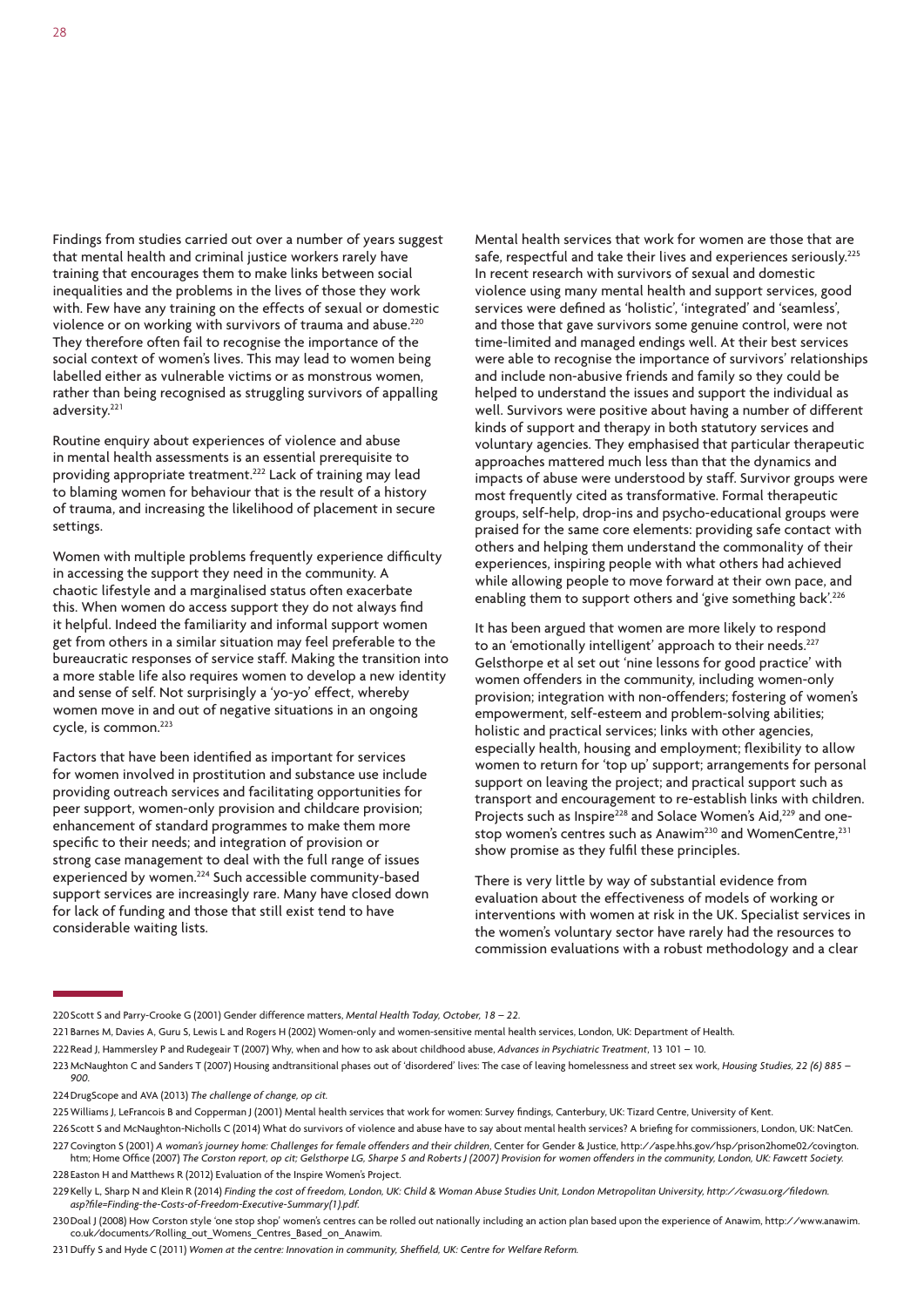focus on outcomes over time. Most evaluation of such services that has been undertaken can tell us little more than if they are acceptable to, and appreciated by, their clients.

Statutory services with more considerable research and development budgets have rarely been interested in the implications of gender. For example a systematic review of the literature on women and secure psychiatric services found that no service model had been evaluated for its impact on women; few papers had been published addressing the question of treatment regimes specific to women; no papers discussed the impacts of discrimination or oppression; and many papers did not give data separately for women.<sup>232</sup>

Evaluations that have been carried out in the UK have highlighted the value of providing holistic services to women offenders in women-only settings, particularly for those who have suffered sexual and physical violence. A recent study of the development and impact of community services for women offenders, based on a review of existing evidence and an evaluation of six women's centre services, found that the emotional and practical help provided (including peer support and access to various services) was highly valued by the women who attended. A number of women had moved on from the centres into mainstream adult education settings, volunteer placements and work. However, the report notes that there continues to be little evidence of impact of these services on reoffending outcomes, in part because there is no common system for defining or measuring outcomes.<sup>233</sup>

Borderline personality disorder is a diagnosis frequently given to at risk women in mental health services who have histories of childhood trauma (frequently, but not exclusively, including sexual abuse) and who are described as angry, self-harming, suicidal, intense, impulsive and dissociative. Dialectical Behaviour Therapy (DBT) is an established treatment that has been evaluated in seven randomised controlled trials. It attempts to

teach emotional, interpersonal, behavioural, cognitive and selfmanagement regulation skills; it addresses traumatic histories and includes mindfulness and acceptance components. However, it should be noted that Borderline Personality Disorder remains a highly contested diagnosis, which many women experience as stigmatising and unhelpful and DBT has been renamed by some 'Diabolical Behaviour Therapy' or 'Doing Bollocks Therapy'.234

With the emergence of feminist awareness of violence against women as traumatising of women in the same way that combat had been earlier recognised to traumatise men, new understandings of trauma were developed.235 In the US a few specific gender sensitive, trauma-informed interventions have been implemented and substantially evaluated in a number of service settings (mental health, substance abuse, criminal justice). These include Stephanie Covington's trauma-informed approach,<sup>236</sup> Women's Integrated Treatment,<sup>237</sup> Seeking Safety<sup>238</sup> and the Trauma Recovery and Empowerment Model,<sup>239</sup> which was implemented originally with a predominantly African American population and developed culturally specific adaptations. The work of Maxine Harris and her colleagues has been a major influence on these trauma-informed interventions for women in the US and many have adopted or adapted the core values she identifies for trauma sensitive services: ensuring physical and emotional safety, maximising trust through consistency, being honest and providing clear boundaries, maximising client choice and control, collaborating and sharing power, and empowering survivors.<sup>240</sup> Similar values underpin the model of empowerment practice in many UK Rape Crisis and Women's Aid services. Williams and Watson have described them in a mental health context as 'practice informed by knowledge and understanding of the harm that can be caused by gender and other inequalities, which promotes a shared understanding that healthy relationships between staff and patients (clients) are at the heart of change'.<sup>241</sup>

- 233Radcliffe P, Hunter G with Vass R (2013) *The development and impact of community services for women offenders: An evaluation, London, UK: Institute for Criminal Policy Research, Birkbeck College.*
- 234Shaw C (2005) Women at the margins: Me, borderline personality disorder and women at the margins, *Annual Review of Critical Psychology, 4. See also http://prezi. com/1km74y8droe2/copy-of-borderline-personality-disorder/*
- 235Herman J (1992) *Trauma and recovery, New York, US: Basic Books; Brown L and Root M (eds) (1990) Diversity and complexity in feminist therapy, New York, US: Hawthorne; Burstow B (1992) Radical feminist therapy: Working in the context of violence, Newbury Park CA, US: Sage.*
- 236Covington (2008) Evaluation of a trauma-informed and gender-responsive intervention for women in drug treatment, op cit.
- 237Messina N, Grella C and Torres S (2010) A randomised experimental study of gender responsive substance abuse treatment for women in prison, *Journal of Substance Misuse Treatment, 38 (2).*
- 238Najavits LM, Rosier M, Nolan AL and Freeman MC (2007) A new gender-based model for women's recovery from substance abuse: Results of a pilot outcome study, *American Journal of Drug and Alcohol Abuse, 33 5 – 11.*
- 239NREPP (2014) Trauma Recovery and Empowerment Model (TREM), National Registry of Evidence-based Programs and Practices, http://nrepp.samhsa.gov/ViewIntervention. aspx?id=158.

240Fallot RD, McHugo GJ, Harris M and Xie H (2011) The Trauma Recovery and Empowerment Model (TREM): A quasi-experimental effectiveness study, *Journal of Dual Diagnosis, 7 (1) 74 – 89; Harris M and Fallot RD (eds) (2001) Using trauma theory to design service systems, New Directions for Mental Health Services, San Francisco, US: Jossey Bass.*

241Williams J and Watson G (1996) Mental health services that empower women, in T Heller, J Reynold, R Gomm, R Muston and S Pattison (eds), *Mental Health Matters, London, UK: Macmillan.*

<sup>232</sup>NHS Centre for Reviews and Dissemination (1999) *Women and secure psychiatric services: A literature review, CRD Report 14, York, UK: University of York.*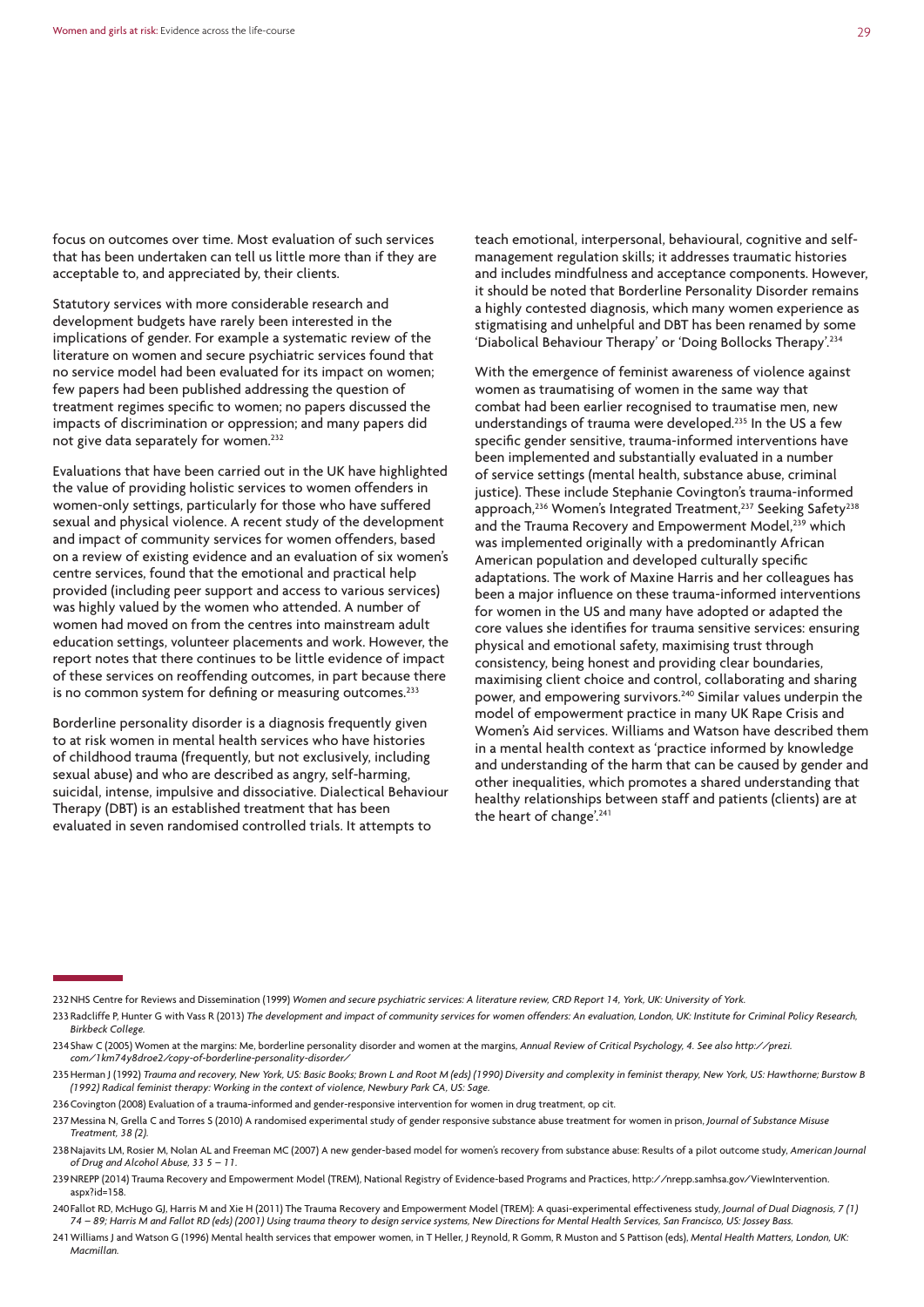## **Part 3: Implications for the Alliance**

The purpose of this review has been to inform the development of the Alliance by reviewing what research can tell us about women and girls at risk, the poor outcomes they experience and their underlying causes, as well as the evidence for effective interventions to interrupt negative trajectories at different stages of the life course.

There are broadly two sets of messages that can be derived from this review: what we can say a*bout and what we can learn from the evidence.*

## Messages about the evidence

Empirical research tends to fall into three main categories:

- Research on presenting needs and problems and their consequences
- Research on underlying cause and correlates
- Research on what works in tackling causes and ameliorating negative outcomes.

Our conclusion from this review of the available evidence is that there are considerable gaps in all three categories for women and girls at risk. Some of the best evidence about risks and consequences across the life course can be provided by longitudinal research but publications from the UK cohort studies pay little attention to gender. Many studies have highlighted the associations between social inequalities and negative life experiences (particularly violence and abuse) and poor outcomes, but gender differences in the impact these factors have are much less commonly explored.

Moreover, there are two serious limitations for our understanding of effective interventions. The first is that the most robust evaluative evidence tends to be largely undifferentiated by gender or, in relation to some topics relates only to outcomes for men or boys. The second is that services working specifically with women and girls at risk have been subject only to very limited evaluation, which is unable to provide the most robust evidence for what works.

These limitations are a significant finding of this review and have implications for how the literature can be interpreted and applied to girls and women and for future research and evaluation. The Alliance may wish to consider the role they can play in:

- Creating a demand for gender differences to be more routinely analysed and reported in research findings
- •Influencing the agenda of research funders to give a higher priority to studies that explore issues of gender and risk
- Influencing the agenda of research funders to give a higher priority to studies that explore issues of gender and risk and the experiences of different groups of ethnic minority and Black women and girls
- •Investing in pilots of interventions based on the evidence of this review and the evaluation of which can contribute to the evidence base on effective services for women and girls
- Using the Alliance as a vehicle for developing and embedding the use of common outcome frameworks across services for girls and women at risk to enable more substantial evaluation to be implemented
- Developing wider use of feminist approaches to evaluation that measures what matters to women and girls and enables greater reflection of the realities of women's lives, e.g. Solace  $evaluation<sup>242</sup>$
- Advocating for replication of evaluations which have already been robustly evaluated (largely in the US) to assess the extent to which they are transferable to the UK context and have a positive impact on girls and women
- Ensuring that work takes place to increase understanding of the experience and needs of women from Black and ethnic minority backgrounds, and attending to inequalities of race and ethnicity, alongside those of gender, in all aspects of the Alliance's work.

## Messages from the evidence

Despite the limitations of the available research, there are some important messages from the evidence, which the Alliance can use to inform policy influence and service development.

There are key points about risk factors and what might be effective in addressing them at each stage of the life course. Some of the strongest evidence is in relation to the early years, including some findings which suggest that early years interventions may particularly benefit girls. However, interventions in both the early and primary years appear to be particularly 'gender-blind' in provision and evaluation. And although there are plenty of advocates of early intervention who point to the links between services for young children and families and outcomes in later life, the connections between these and services for adult women at risk seem particularly weak (despite the fact that in relation to mothers, they may well be working with the same women). At present one of the biggest policy and practice divides remains that between children's and adults' services.

There is evidence that many of those working in a range of services (including particularly mental health and criminal justice) are poorly supported to work effectively with women at risk. Their training contains little or nothing about the impact of inequalities or the effects of violence and abuse and does not prepare them for supporting and empowering women and developing services that avoid re-traumatisation and promote recovery.

In addition, while practitioners and researchers concerned with women who are homeless, drug-users, involved in sex work or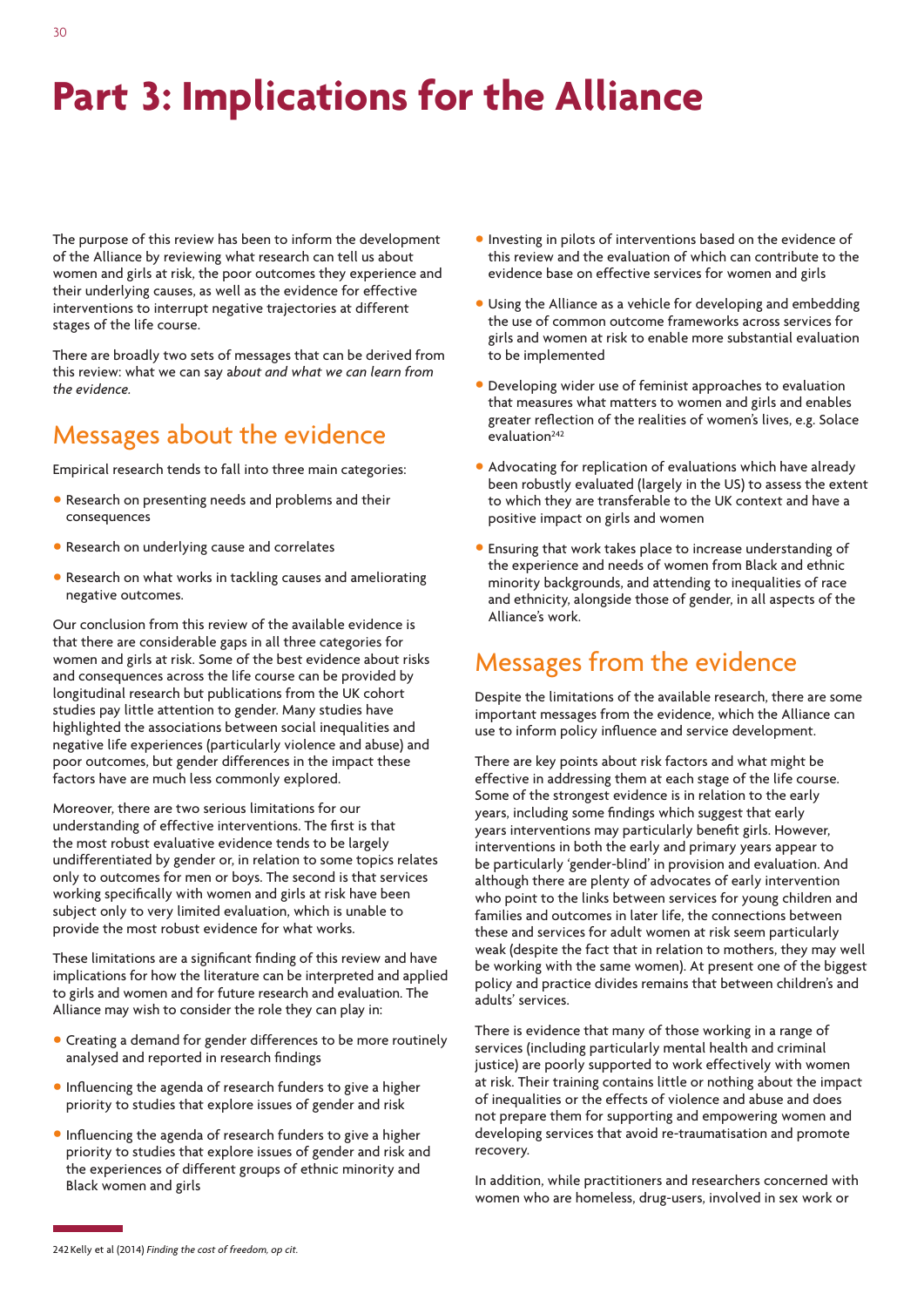caught up in the criminal justice or mental health systems all tend to recognise the common trajectories of these women's lives, their work is often within 'silos' divided across different services, professional groups and academic fields. Therefore despite the efforts of the women's voluntary sector, there is no 'critical mass' of advocacy, research or large scale service development with a clear focus on girls and women at risk which can influence policy direction and lobby for appropriate commissioning and funding.

The evidence from service evaluations and research with women at risk supports a model of integrated, holistic, one-stop, women-centred services as effective in promoting and sustaining engagement and being highly valued by women at risk – even though the evidence for achieving specific outcomes is under developed.

The implications here may be for the Alliance to explore how it can:

- •Influence the gender awareness of providers of services for children in the early and primary years
- Make explicit connections between policies and services for at risk women and those concerned primarily with children; the Alliance could play an important role in reaching across the adult–children service divide including through its own membership and networks
- Advocate for early interventions that are shown to have longer-term benefits for women and for more robust evaluation and explanation of these gender effects
- Encourage cross-sectoral working and research on services for women at risk
- Promote the need for staff in services to have training (including pre-registration and induction training) that gives them insight into the impacts of inequalities, violence and abuse on women's lives and enables them to work with women at risk in ways that are helpful and empowering
- Support, evaluate and showcase integrated, holistic womencentred services for women at risk.

### A model to inform the Alliance

Policy and practice interventions for women and girls at risk need to take account of three interrelated sets of factors:

- The social inequalities (including gender inequalities and the interaction of these with inequalities of race and gender) that underlie the negative outcomes for women
- Girls' and adult women's experience of violence and abuse and its influence on their lives
- The gendered expectations prevalent in society that shape the ways women respond and cope with life experiences and the responses of others, including services.

This review provides a simple model setting out these three sets of factors and suggests some of the ways they interconnect to shape the lives of women and girls at risk. The factors are equally relevant at the levels of working to support individual girls and women, designing and developing services and shaping policy.

There is strong evidence from research of the significance of each set of factors independently, but taken together they provide a foundation on which the Alliance could build evidence-based influencing and service development objectives and a manifesto for change. The model is deliberately simple in order that it can be used as a communication tool to bring organisations and individuals together under a shared 'gender agenda'.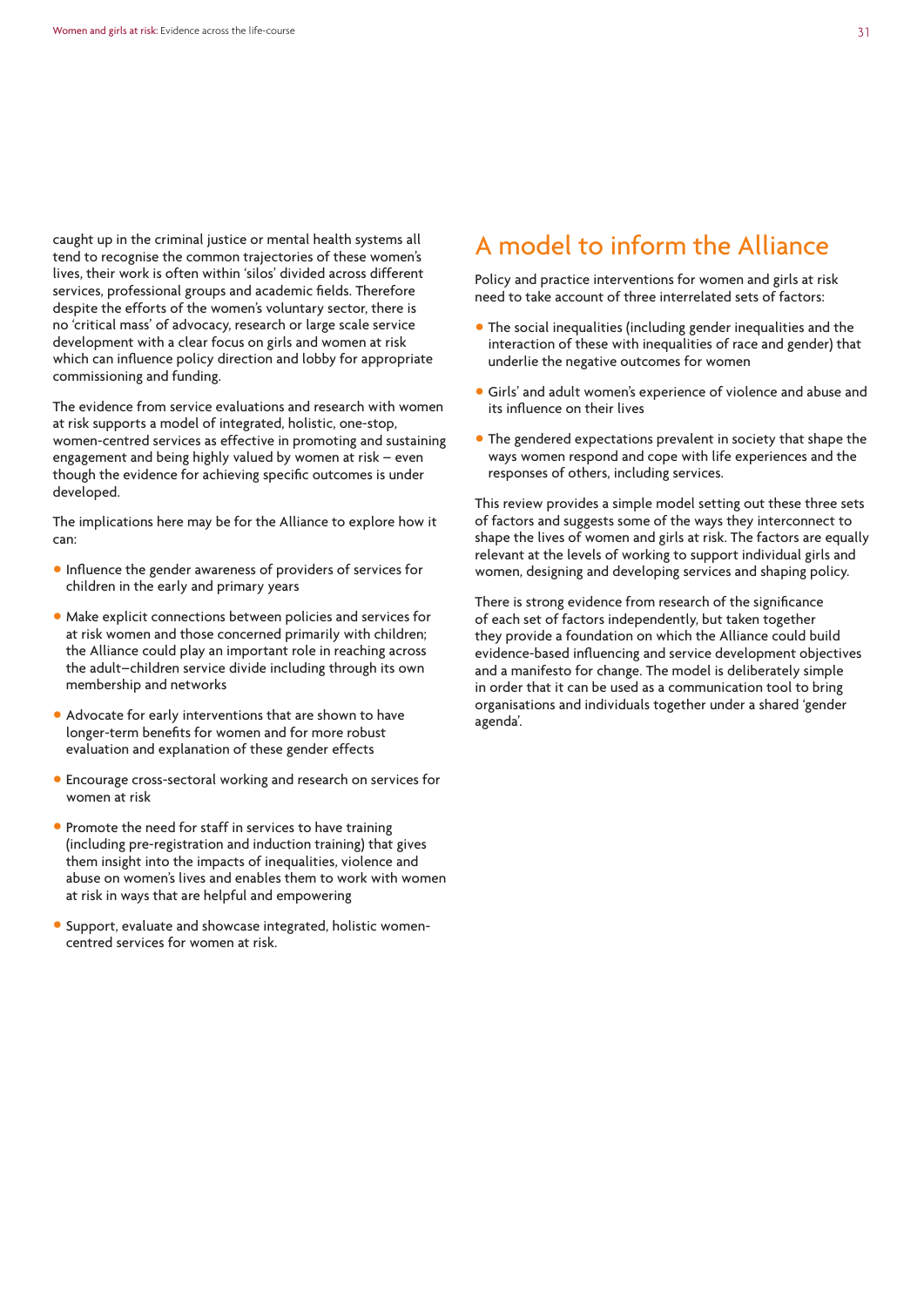## **Appendix**

| Life-stage                                   | <b>Negative indicators</b>                                                                                                                                                                                                                                                                                                        | <b>Prevention</b>                                                                                                            | <b>Early intervention</b>                                                                                                                                                                                                                                                                                                                                                                                          | 'Amelioration'                                                                                                                                               |
|----------------------------------------------|-----------------------------------------------------------------------------------------------------------------------------------------------------------------------------------------------------------------------------------------------------------------------------------------------------------------------------------|------------------------------------------------------------------------------------------------------------------------------|--------------------------------------------------------------------------------------------------------------------------------------------------------------------------------------------------------------------------------------------------------------------------------------------------------------------------------------------------------------------------------------------------------------------|--------------------------------------------------------------------------------------------------------------------------------------------------------------|
| Pre-birth                                    | Poor maternal health and<br>education<br>Poverty                                                                                                                                                                                                                                                                                  | Sexual health education<br>Girls education<br>Reduction of structural<br>inequality                                          | Health promotion, e.g.<br>smoking cessation<br>Home visiting, e.g. Family<br>Nurse Partnership                                                                                                                                                                                                                                                                                                                     | Domestic violence<br>support                                                                                                                                 |
|                                              | Young unsupported or<br>abused in pregnancy<br>Low birth weight                                                                                                                                                                                                                                                                   |                                                                                                                              | Preparation for parenting<br>particularly for first child                                                                                                                                                                                                                                                                                                                                                          |                                                                                                                                                              |
| <b>Early</b><br>years<br>(birth to<br>age 5) | <b>Attachment difficulties</b><br>Poor home environment<br>Child neglect and abuse<br><b>Unsupported parents</b>                                                                                                                                                                                                                  | Parenting education<br>Access to childcare and<br>parenting support<br>Decent homes<br>Reduction of structural<br>inequality | Home visiting, e.g. Family<br>Nurse Partnership, Home<br><b>Start</b><br><b>Parenting programmes</b><br>Early education and<br>childcare<br>Support for transition to<br>school                                                                                                                                                                                                                                    | Intensive family support<br>Alternative care or<br>adoption                                                                                                  |
| <b>Primary</b><br>years<br>(ages<br>$5 - 11$ | Poor school readiness<br>Cognitive or<br>developmental delay<br>Behavioural or relational<br>problems<br>Poor peer relationships or<br>bullying<br>Parental conflict or<br>breakdown<br>Abuse and neglect                                                                                                                         | Whole-school approaches                                                                                                      | Nurture groups<br>Mental health support, e.g.<br>Place2B<br>Parenting programmes<br><b>Incredible Years</b><br>Home-school support<br>Support for transition to<br>secondary school                                                                                                                                                                                                                                | Domestic violence<br>support<br>Intensive family support                                                                                                     |
| <b>Early</b><br>teens<br>(ages<br>$12 - 15$  | Disengagement from<br>school<br>Drug or alcohol misuse<br>Sexual exploitation<br>Signs of emotional or<br>psychological harm, e.g.<br>self-harm, eating disorders<br><b>Family difficulties</b><br>Placement breakdowns or<br>running away from home<br>or care<br>Involvement in gangs<br>Offending behaviour<br>Early pregnancy | Whole-school approaches<br>Violence prevention<br>Healthy relationship and<br>drug education<br>Communities that care        | <b>Missing services</b><br>Cognitive behavioural<br>therapy, social skills and<br>multi-modal interventions<br>for young offenders<br>Gender sensitive risk<br>assessment<br>Relational security through<br>stable foster care and high-<br>quality, girls-only residential<br>care<br><b>Women mentors</b><br>Functional family and multi-<br>systemic family therapy<br>Multi-dimensional<br>treatment fostering | Sexual exploitation<br>services<br>Restorative justice<br>Remand or treatment<br>foster care<br>Holistic mental health<br>support - Harm<br>reduction, DBT-A |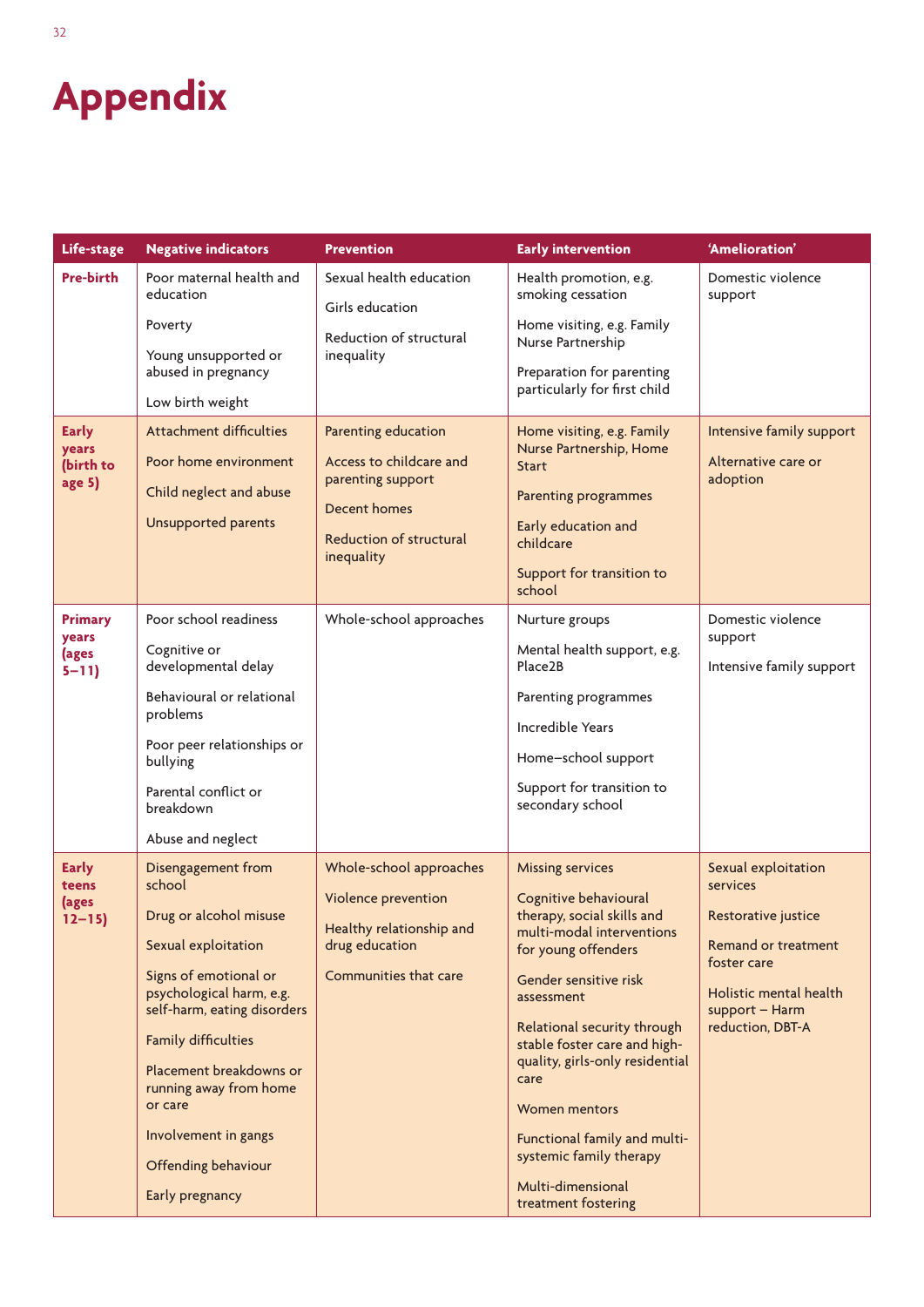| Life-stage                                  | <b>Negative indicators</b>                                                                                                                                                                                                                                                                                                                                                                                                 | <b>Prevention</b>                                                                                 | <b>Early intervention</b>                                                                                                                              | 'Amelioration'                                                                                                                                                                                                                 |
|---------------------------------------------|----------------------------------------------------------------------------------------------------------------------------------------------------------------------------------------------------------------------------------------------------------------------------------------------------------------------------------------------------------------------------------------------------------------------------|---------------------------------------------------------------------------------------------------|--------------------------------------------------------------------------------------------------------------------------------------------------------|--------------------------------------------------------------------------------------------------------------------------------------------------------------------------------------------------------------------------------|
| <b>Late teens</b><br>and early<br>adulthood | Leaving school with no<br>qualifications<br>Out of education,<br>employment or training<br>Drug or alcohol misuse<br>Sexual exploitation<br>Involvement in mental<br>health system, e.g.<br>borderline personality<br>disorder diagnosis<br>Family breakdown<br>Homeless or unstable<br>living circumstances<br>Involvement with criminal<br>justice system<br>Young motherhood<br>Unstable and/or abusive<br>partnerships | Leaving care support<br>Basic skills; return to learn<br>access courses                           | Supported accommodation<br>or tenancies<br>Pregnancy support, home<br>visiting and Home Start<br>Domestic violence and<br>sexual exploitation services | Gender-specific<br>diversion from custody<br>and probation work<br>Women-only, trauma<br>sensitive secure mental<br>health services and<br>resettlement support                                                                |
| <b>Adult</b><br>women                       | Prison<br><b>Cyclical homelessness</b><br>Problems as mothers,<br>e.g. own children having<br>problems; children being<br>taken into care<br>Domestic violence<br>Persistent drug or alcohol<br>misuse<br>Long-term mental health<br>service use                                                                                                                                                                           | Routine enquiry for sexual<br>and domestic violence in<br>mental health and maternity<br>services | Housing support and<br>supported housing<br>One-stop, open access,<br>women-only services<br><b>Parenting programmes</b>                               | Holistic mental health<br>and addiction services<br>- gender and trauma<br>sensitive<br>One-stop, open access,<br>women-only services<br>Women-only wards<br>Group work and peer<br>support<br>Exit support for sex<br>workers |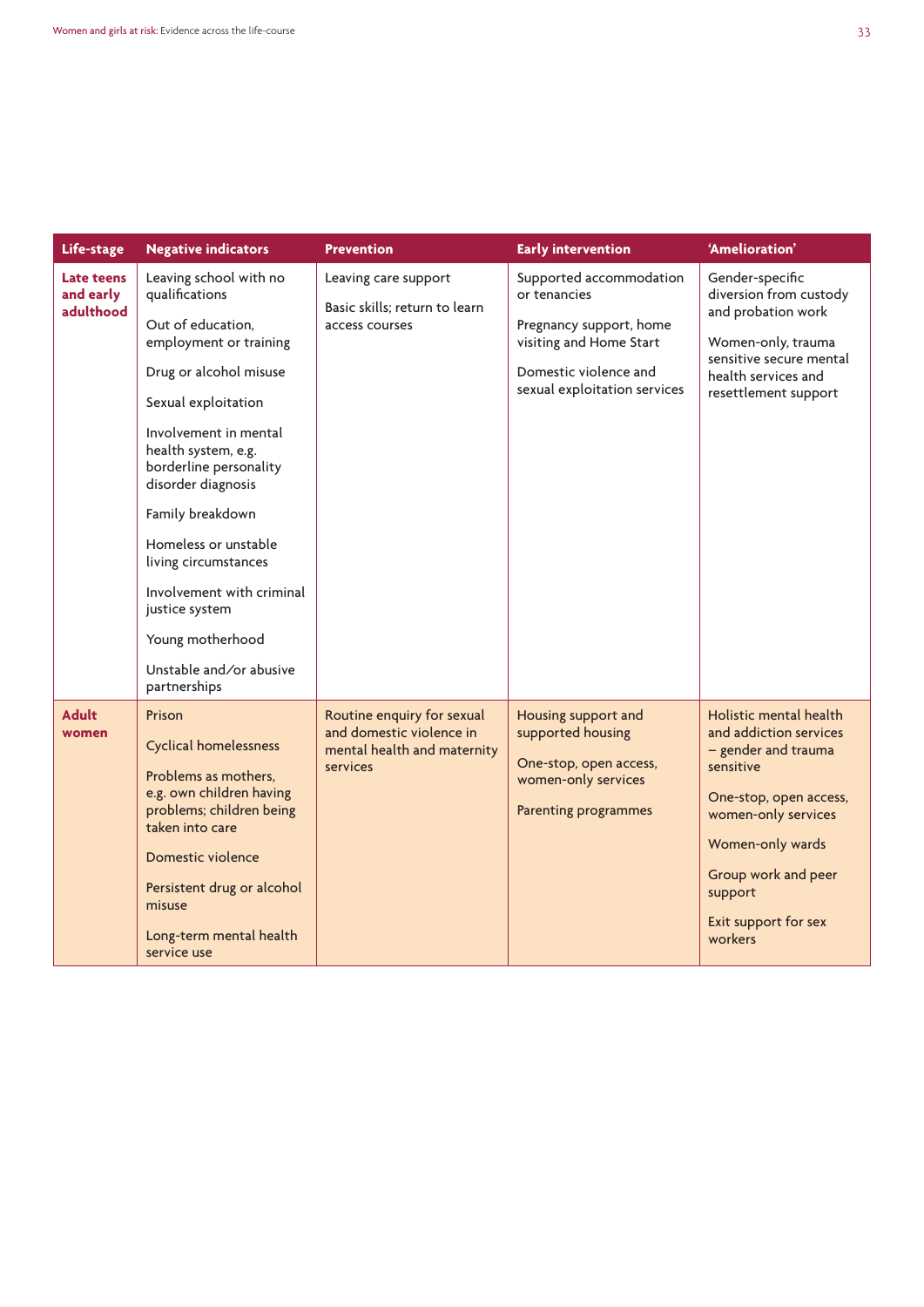

#### The **Barrow Cadbury Trust** is an

independent, charitable foundation, committed to bringing about socially just change. We provide grants, and work with researchers, think tanks and government, often in partnership with other grantmakers or practitioners, seeking to overcome the structural barriers to a more just and equal society.

www.barrowcadbury.org.uk



#### **LankellyChase Foundation**

works to bring about change that will transform the quality of life of people who face severe and multiple disadvantage. We focus on the persistent clustering of social harms such as homelessness, substance misuse, mental and physical illness, extreme poverty, and violence and abuse. Our work includes grant making, special initiatives and commissioned polity and research.

www.lankellychase.org.uk



## The Pilgrim Trust

One of the central aims of the **Pilgrim Trust** is to provide assistance to vulnerable members of society. We do this by supporting projects where our funds will make the greatest impact and where charities are having difficulty in raising funds from other sources. We currently focus our support on projects that help women and girls who have been or are at risk of being involved in the criminal justice system.

www.thepilgrimtrust.org.uk